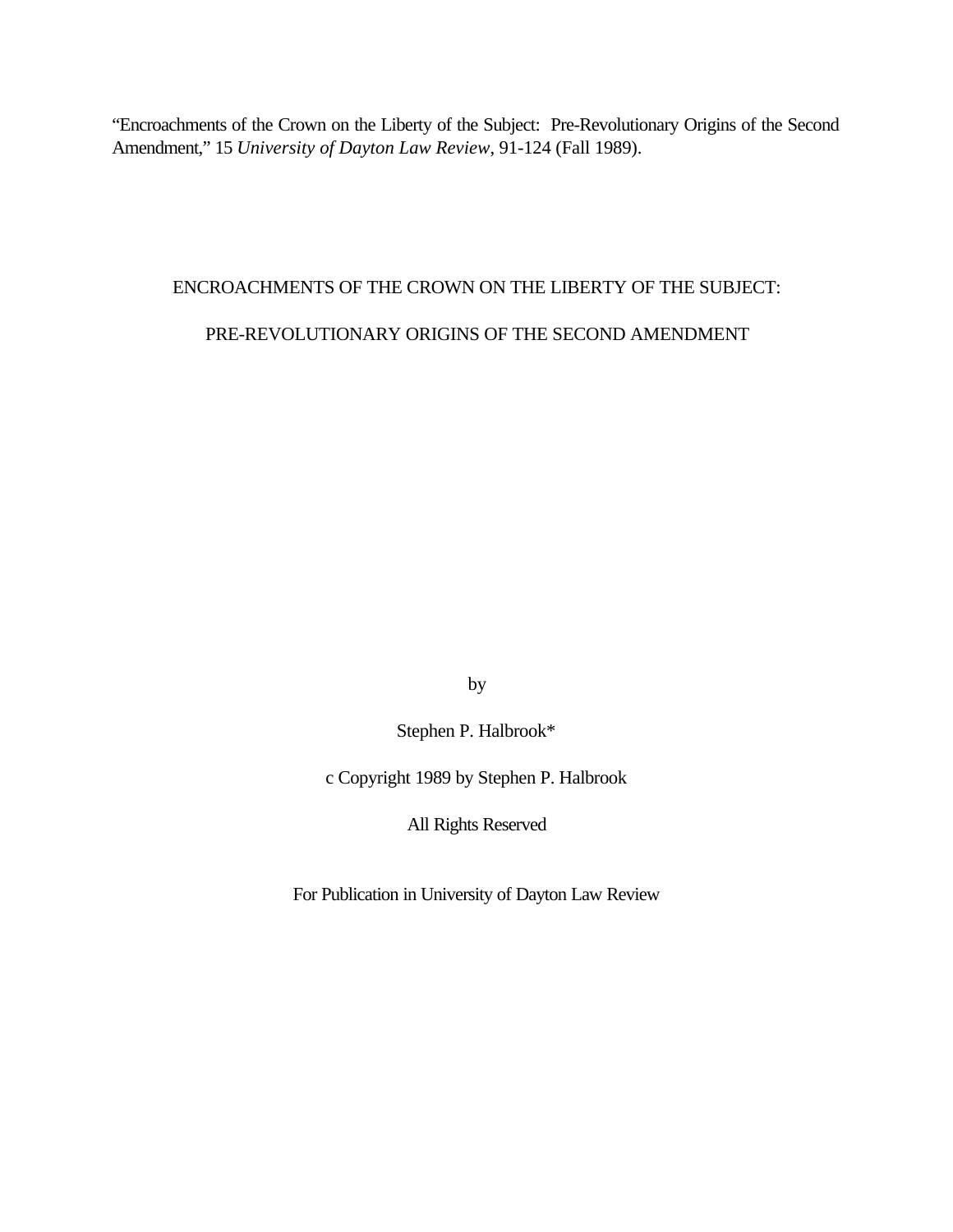For a Bill of Rights guarantee that has generated so much political controversy, the Second Amendment to the United States Constitution has been the subject of little historical scholarship. In particular, the pre-Revolutionary background to this provision has been all but neglected. The Second Amendment provides: "A well regulated Militia, being necessary to the security of a free State, the right of the people to keep and bear Arms, shall not be infringed."

A key methodology for constitutional interpretation was formulated by the Supreme Court as follows: "In the construction of the language of the Constitution . . . we are to place ourselves as nearly as possible in the condition of the men who framed that instrument. Undoubtedly, the framers . . . had for a long time been absorbed in considering the arbitrary encroachments of the Crown on the liberty of the subject . . . . "<sup>1</sup> It is the purpose of this analysis to consider exactly what were "the arbitrary encroachments of the Crown on the liberty of the subject<sup>12</sup> that gave rise to the language of the Second Amendment that

 $\overline{a}$ 

<sup>\*</sup>Ph.D., Florida State University; J.D., Georgetown University. Attorney at Law, Fairfax, Virginia. Author of A Right to Bear Arms: State and Federal Bills of Rights and Constitutional Guarantees (Greenwood Press 1989) and That Every Man Be Armed: The Evolution of a Constitutional Right (University of New Mexico Press 1984; reprinted Liberty Tree Press 1989). Introduction

<sup>&</sup>lt;sup>1</sup> Ex Parte Bain, 121 U.S. 1, 12 (1887).

 $2$  The Court elsewhere expressed the same idea as follows: "The necessities which gave birth to the Constitution, the controversies which preceded its formation, and the conflicts of opinion which were settled by its adoption, may properly be taken into view for the purpose of tracing to its source any particular provision of the Constitution in order thereby to be enabled to correctly interpret its meaning." Knowlton v. Moore, 178 U.S. 41, 96 (1900).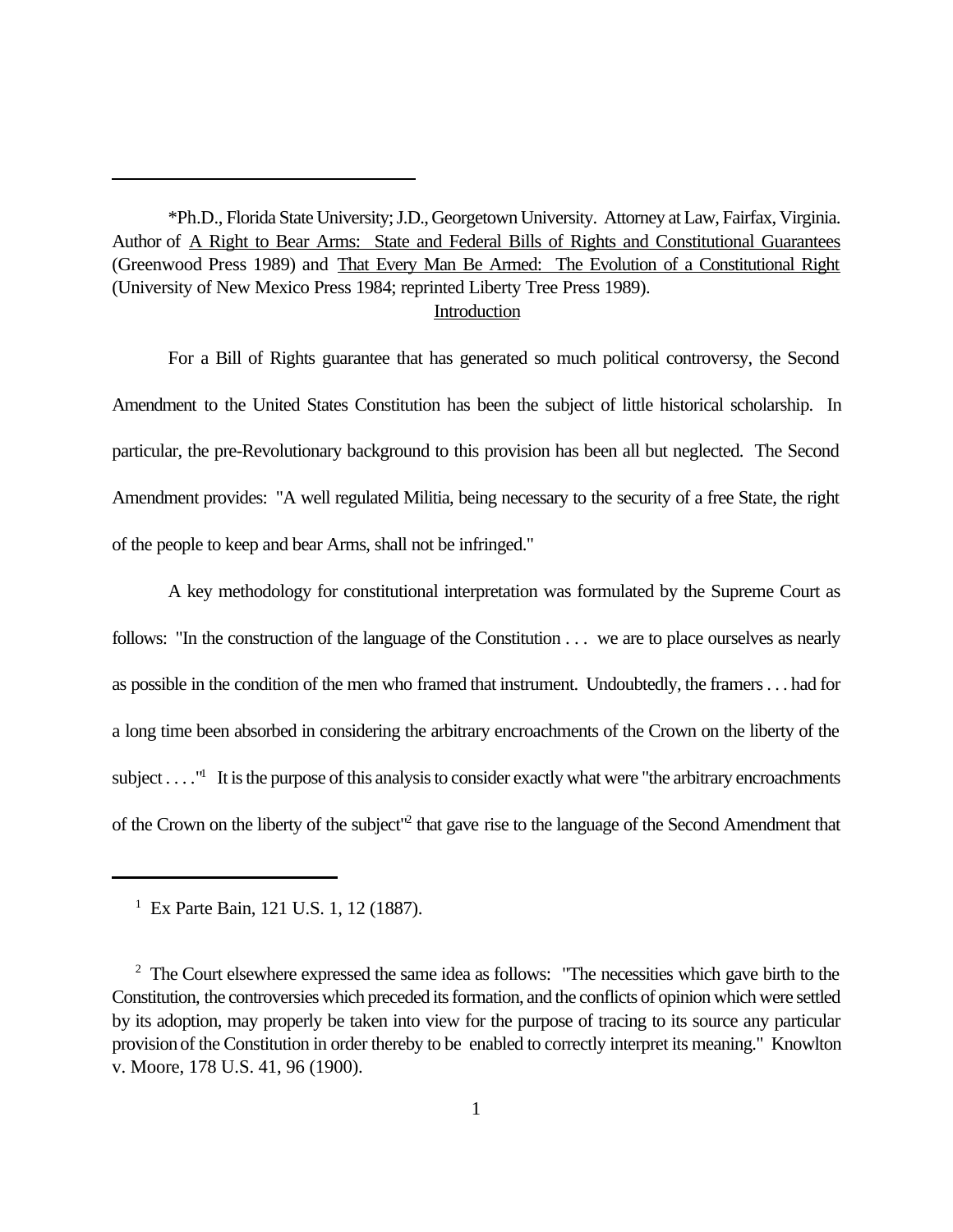"the right of the people to keep and bear arms shall not be infringed." As the Court quoted Mr. Justice Holmes in an analysis of the pre-Revolutionary background of the Establishment Clause of the First Amendment, "a page of history is worth a volume of logic."<sup>6</sup>

Of course, the experiences of the pre-Revolutionary period demonstrate the impetus for, but do not limit, the respective Bill of Rights guarantees, for the framers intended "to safeguard fundamental values which would far outlast the specific abuses which gave it birth."<sup>4</sup> Moreover, constitutional protections for physical objects--such as the press, arms, and houses--are not frozen into colonial technologies:

We may assume that the framers of the Constitution . . . did not have specifically in mind the selection and elimination of candidates for Congress by the direct primary any more than they contemplated the application of the commerce clause to interstate telephone, telegraph and wireless communication, which are concededly within it. But in determining whether a provision of the Constitution applies to a new subject matter, it is of little significance that it is one with which the framers were not familiar. For in setting up an enduring framework of government they undertook to carry out for the indefinite future and in all the vicissitudes of the changing affairs of men, those fundamental purposes which the instrument itself discloses.<sup>5</sup>

Just as the term "arms" is generic and thus includes modern firearms as a whole, the terms "the people" plainly mean members of the populace at large. In 1990, the Supreme Court made clear that all

law-abiding Americans are protected by the Second Amendment as follows:

"The people" seems to have been a term of art employed in select parts of the Constitution. . . . The Second Amendment protects "the right of the people to keep and bear Arms," and the Ninth and Tenth Amendments provide that certain rights and powers are retained by and reserved to "the people." See also U.S. Const., Amdt. 1, ("Congress shall make no law . . . abridging . .

<sup>3</sup> Committee for Public Education v. Nyquist, 413 U.S. 756, 777 n.33 (1973).

<sup>&</sup>lt;sup>4</sup> United States v. Chadwick, 433 U.S. 1, 9 (1977)("the absence of a contemporary outcry against warrantless searches in public places . . . in colonial America" does not diminish Fourth Amendment protections today). Actually, as will be seen, the colonists did complain about warrantless searches for arms in public places.

<sup>&</sup>lt;sup>5</sup> Tashjian v. Republican Party of Connecticut, 479 U.S. 208, 226 (1986).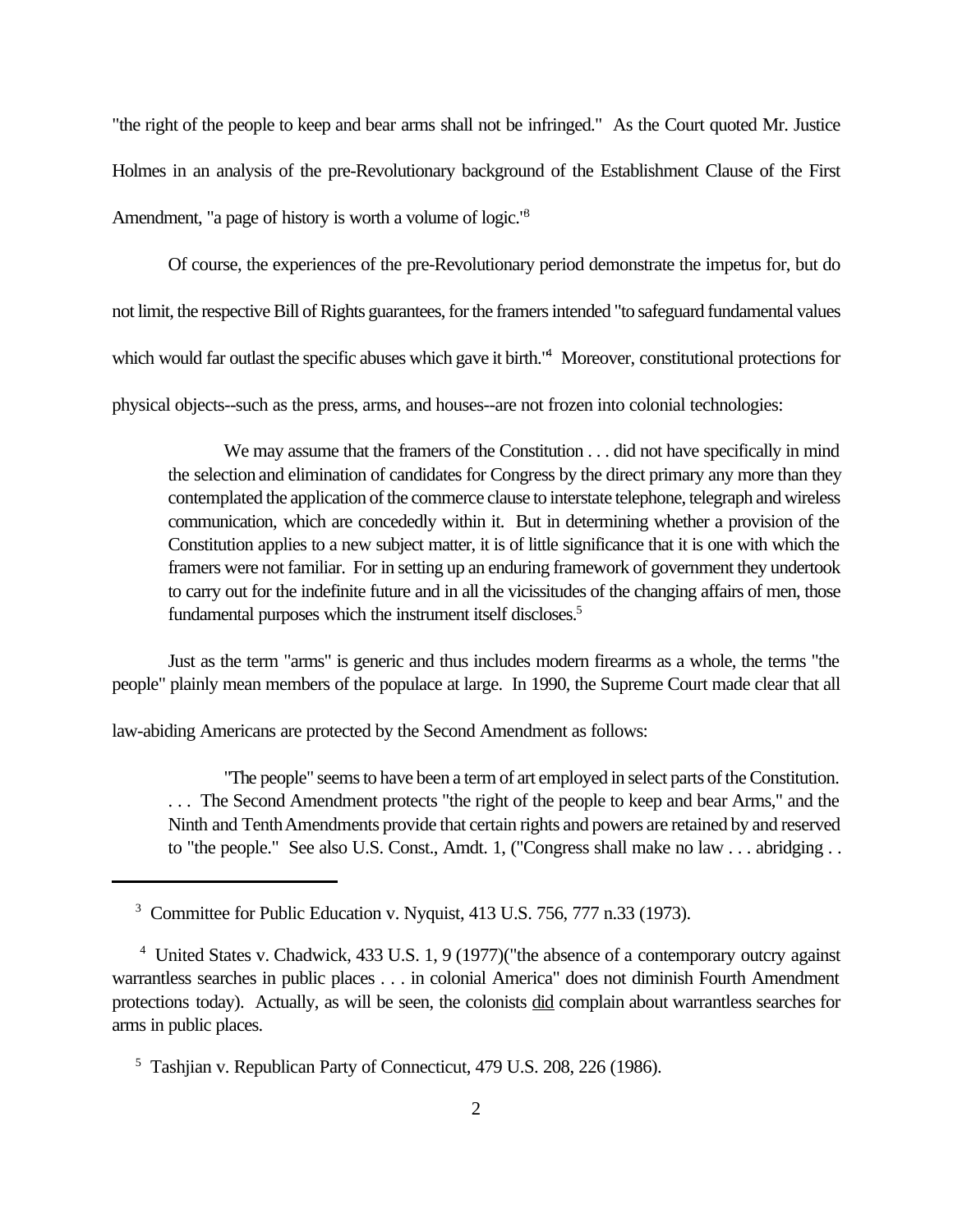. the right of the people peaceably to assemble"); Art. I, § 2, cl. 1 ("The House of Representatives shall be composed of Members chosen every second year by the People of the several States")(emphasis added). While this textual exegesis is by no means conclusive, it suggests that "the people" protected by the Fourth Amendment, and by the First and Second Amendments, and to whom rights and powers are reserved in the Ninth and Tenth Amendments, refers to a class of persons who are part of a national community or who have otherwise developed sufficient connection with this country to be considered part of that community.<sup>6</sup>

Traditionally, the Supreme Court has paid little attention to the Second Amendment. It noted in the Dred Scott case that recognition of African Americans as citizens would exempt them from "police regulations" (i.e., slave codes), and allow them "to keep and carry arms wherever they went."<sup>7</sup> During Reconstruction, the Court stated that the rights of the people "peaceably to assemble for lawful purposes" and "of bearing arms for a lawful purpose" were not "granted" by the Constitution because they existed long before its adoption.<sup>8</sup> A later opinion again recognized "the right of the people to keep and bear arms" and

 Justice Brennan also reviewed the drafting history of the Fourth Amendment, noting that the Framers "could have limited the right to 'citizens,' 'freemen,' 'residents,' or the 'American people.' . . . Throughout that entire process, no speaker or commentator, pro or con, referred to the term 'the people' as a limitation." Id. at 247. Similarly, the Framers could have limited the Second Amendment right to select militias, but instead used the terms "the people."

Finally, Justice Brennan pointed out that rights are not "given to the people from the government.... The Framers of the Bill of Rights did not purport to "create" rights. Rather, they designed the Bill of Rights to prohibit our Government from infringing rights and liberties presumed to be pre-existing." Id. at 247.

7 Scott v. Sanford, 60 U.S. (19 How.) 393, 417 (1857).

8 United States v. Cruikshank, 92 U.S. 542, 551, 553 (1876).

<sup>6</sup> United States v. Verdugo-Urquidez, 494 U.S., 108 L.Ed.2d 222, 232-33, 110 S.Ct. 1056, 1060-61.

In his dissent, Justice Brennan noted that "the term 'the people' is better understood as a rhetorical counterpoint 'to the government,' such that rights that were reserved to 'the people' were to protect all those subject to 'the government'. . . 'The people' are 'the governed.'" 108 L.Ed.2d at 247.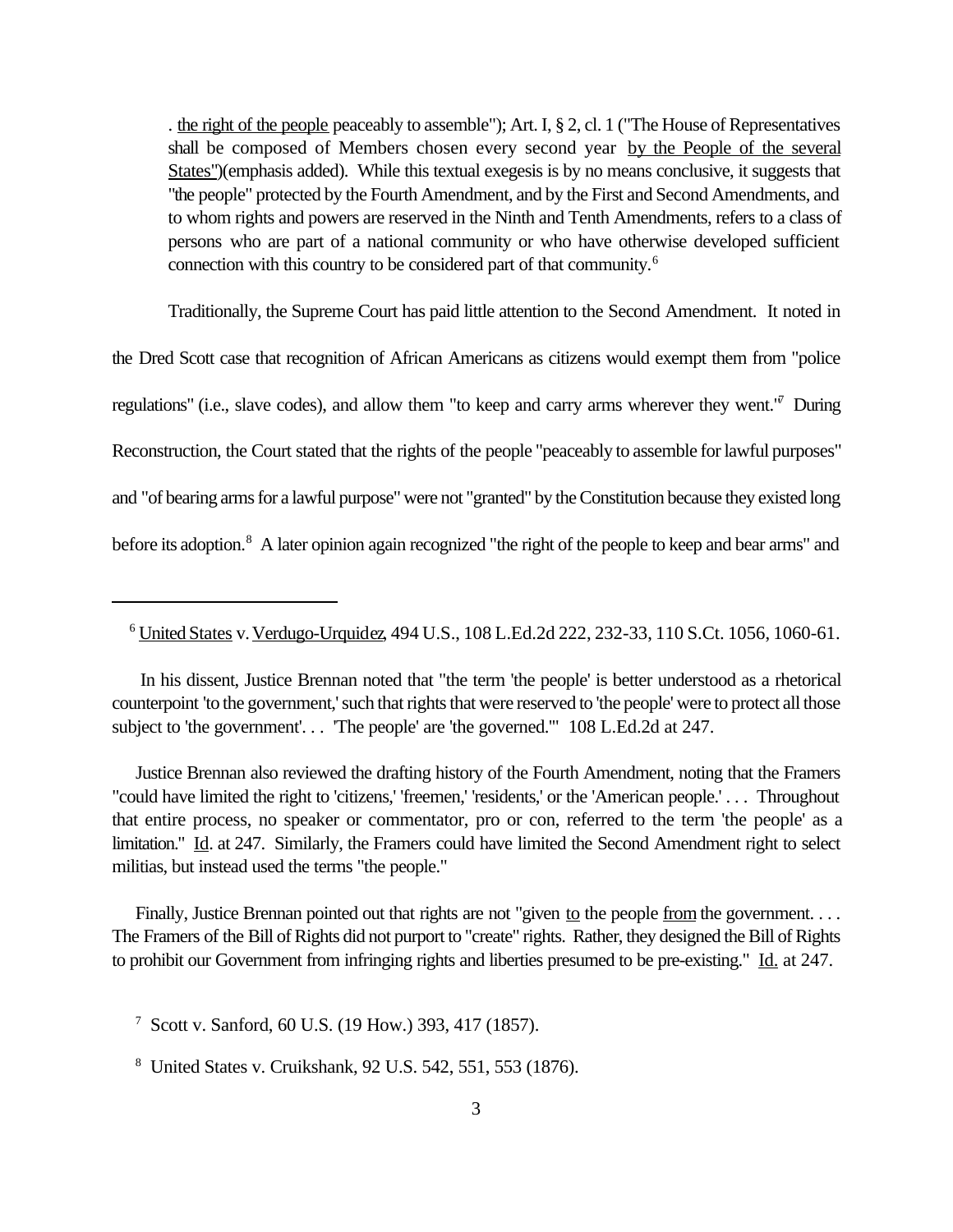repeated that the Second Amendment is a limitation "upon the power of Congress and the National government.  $\ldots$ <sup>9</sup>

At the turn of the century, the Court wrote of "the freedom of speech and of the press" and "the right of the people to keep and bear arms" that "the law is perfectly well settled that the first ten Amendments to the constitution, commonly known as the Bill of Rights, were not intended to lay down any novel principles of government, but simply to embody certain guaranties and immunities which we inherited from our English ancestors . . . ."<sup>10</sup>

Only in United States v. Miller  $(1939)^{11}$  has the high court addressed the Second Amendment, and even then only in rudimentary form. Absent evidence in the trial court that a sawed-off shotgun "at this time has some reasonable relationship to the preservation or efficiency of a well regulated militia, we cannot say that the Second Amendment guarantees the right to keep and bear such an instrument. Certainly it is not within judicial notice that this weapon is any part of the ordinary military equipment or that its use could contribute to the common defense."12 The test was not whether the person in possession of the arm was

<sup>&</sup>lt;sup>9</sup> Presser v. Illinois, 116 U.S. 252, 265 (1886). Miller v. Texas, 153 U.S. 535, 538 (1894) repeats that "the restriction of" the Second and Fourth Amendments operate "upon the Federal power." In Cruikshank, Presser, and Miller, the Court refused to find First, Second, or Fourth Amendment protection against private conspiracies or state action , but did not consider whether the guarantees are incorporated into the Fourteenth Amendment so as to limit state action.

<sup>10</sup> Robertson v. Baldwin, 165 U.S. 275, 281-82 (1897).

<sup>11</sup> 307 U.S. 174 (1939).

<sup>&</sup>lt;sup>12</sup> 307 U.S. at 178. Since no factual record was made in the trial court that a "sawed-off" shotgun could have militia uses, the Court did not consider whether the tax and related registration requirements of the National Firearms Act violated the Second Amendment. However, the Court has held of a newspaper tax: "It is a license tax--a flat tax imposed on the exercise of a privilege granted by the Bill of Rights. A state may not impose a charge for the enjoyment of a right granted by the federal constitution." Murdock v.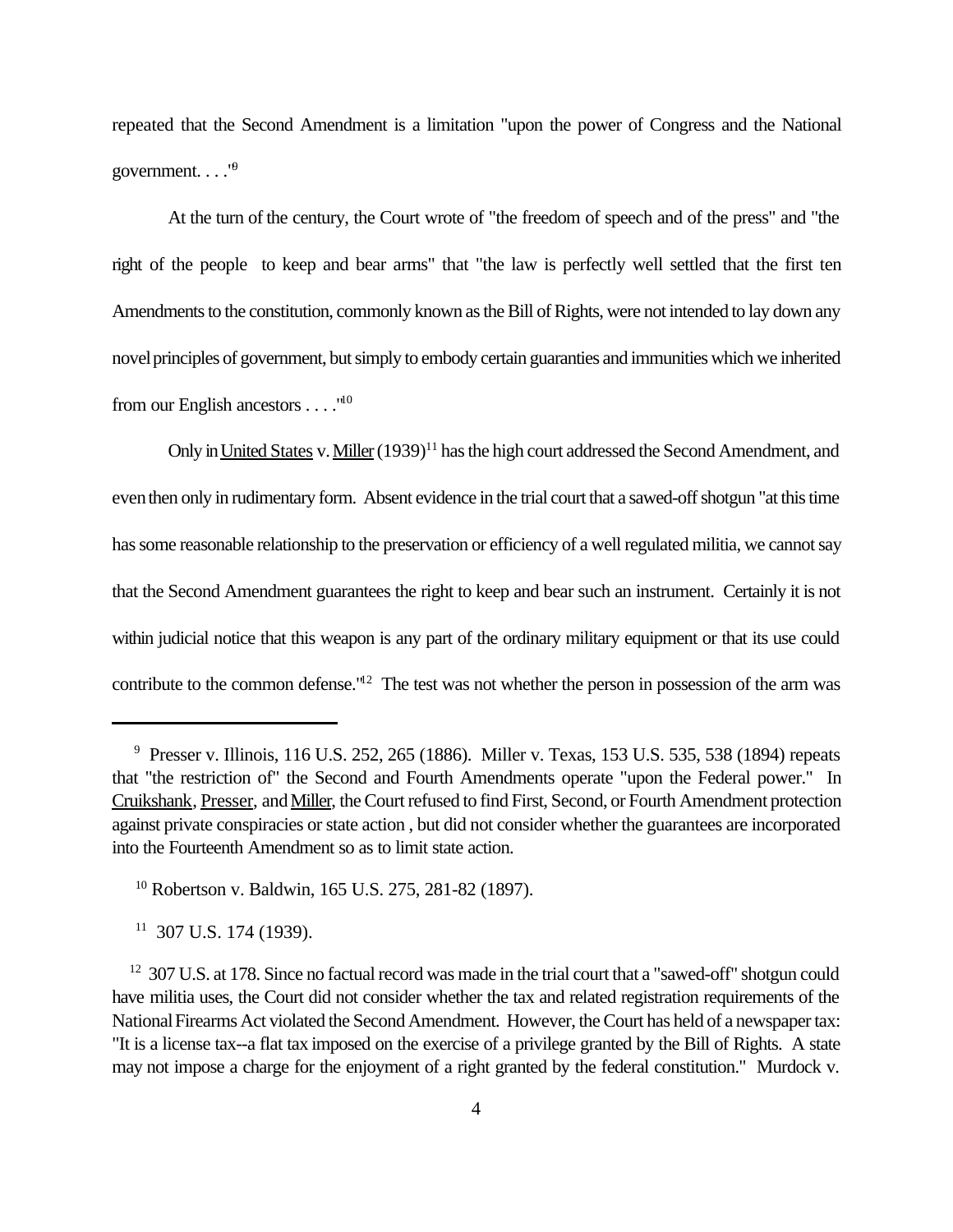a member of a formal militia unit, but whether the arm "at this time" was "ordinary military equipment" or its use "could" potentially assist in the common defense.

Pennsylvania, 319 U.S. 106, 113 (1943). See Thomas v. Collins, 323 U.S. 527, 538-40 (1944) (state may not require registration of persons who exercise First Amendment rights); Minneapolis Star v. Minnesota Comm. of Rev., 460 U.S. 575 (1983) (special tax on only a few newspapers invalid).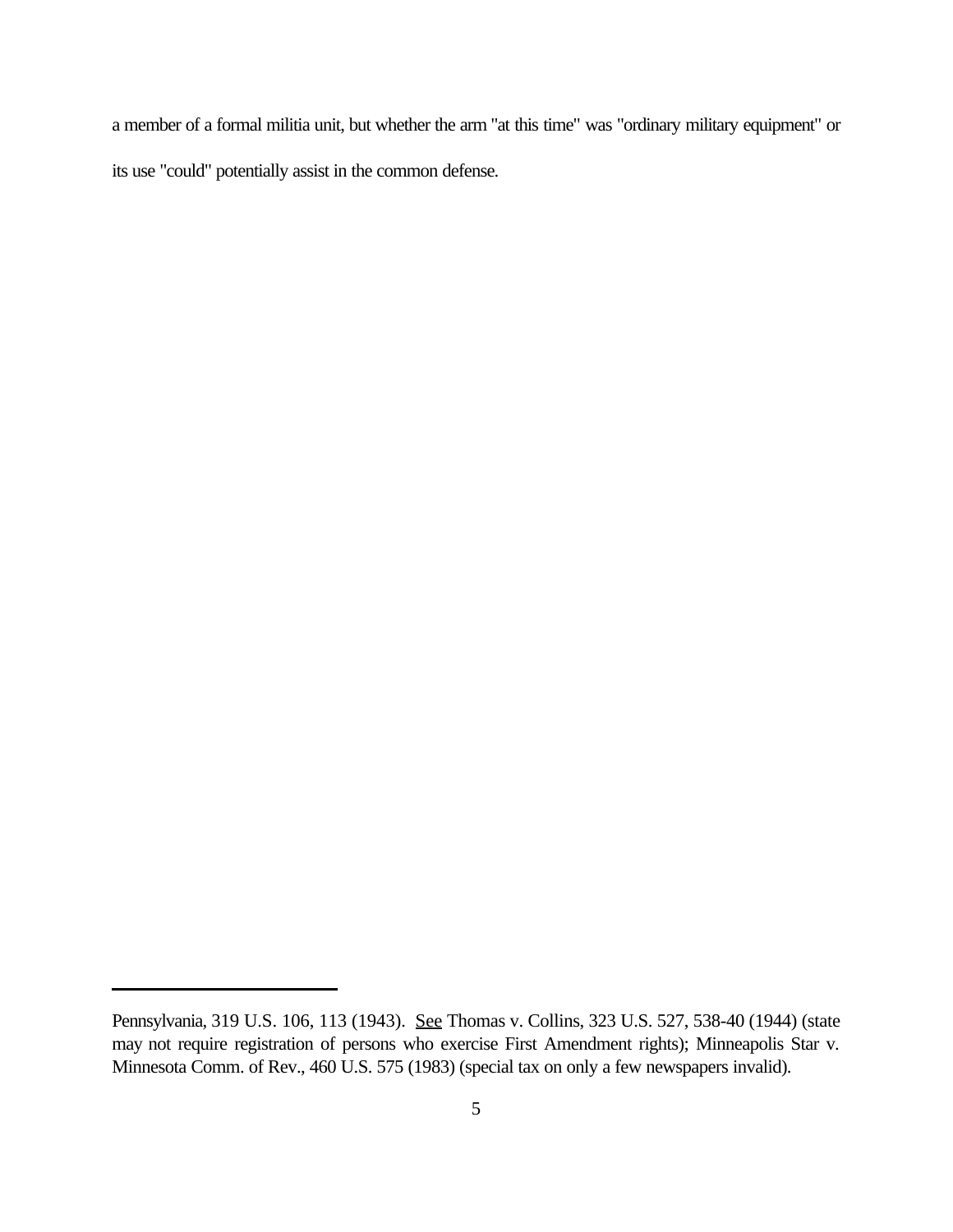Referring to the militia clause of the Constitution, the Supreme Court stated that "to assure the continuation and render possible the effectiveness of such forces the declaration and guarantee of the Second Amendment were made."<sup>13</sup> The court then surveyed colonial and state militia laws to demonstrate that "the Militia comprised all males physically capable of acting in concert for the common defense" and that "these men were expected to appear bearing arms supplied by themselves and of the kind in common use at the time."<sup>14</sup>

Unfortunately, the scant opinion in Miller does not survey "the arbitrary encroachments of the Crown on the liberty of the subject."<sup>15</sup> This is unsurprising, not only because only the United States filed a brief, but also because no historical scholarship existed on the subject at that time. "The arbitrary encroachments of the Crown" which gave rise to the Second Amendment are only recently coming to light. $16$ 

Nonetheless, the philosophy behind the Second Amendment was well articulated in the commentaries of Justice Joseph Story and Judge Thomas M. Cooley, which Miller approvingly cites.<sup>17</sup>

<sup>13</sup> 307 U.S. at 178.

 $14$  <u>Id</u>. at 179.

 $15$  Supra note 2 and accompanying text.

<sup>&</sup>lt;sup>16</sup> Many of the original sources reviewed in this article are published for the first time since their original publication in the pre-Revolutionary period, and expand on research previously published by this author. See HALBROOK, A RIGHT TO BEAR ARMS: STATE AND FEDERAL BILLS OF RIGHTS AND CONSTITUTIONAL GUARANTEES 1-19 (1989)(chapter entitled "The Inhabitants of Boston Disarmed"); and THAT EVERY MAN BE ARMED: THE EVOLUTION OF A CONSTITUTIONAL RIGHT 58-64 (1984).

<sup>17</sup> 307 U.S. at 183 n.3.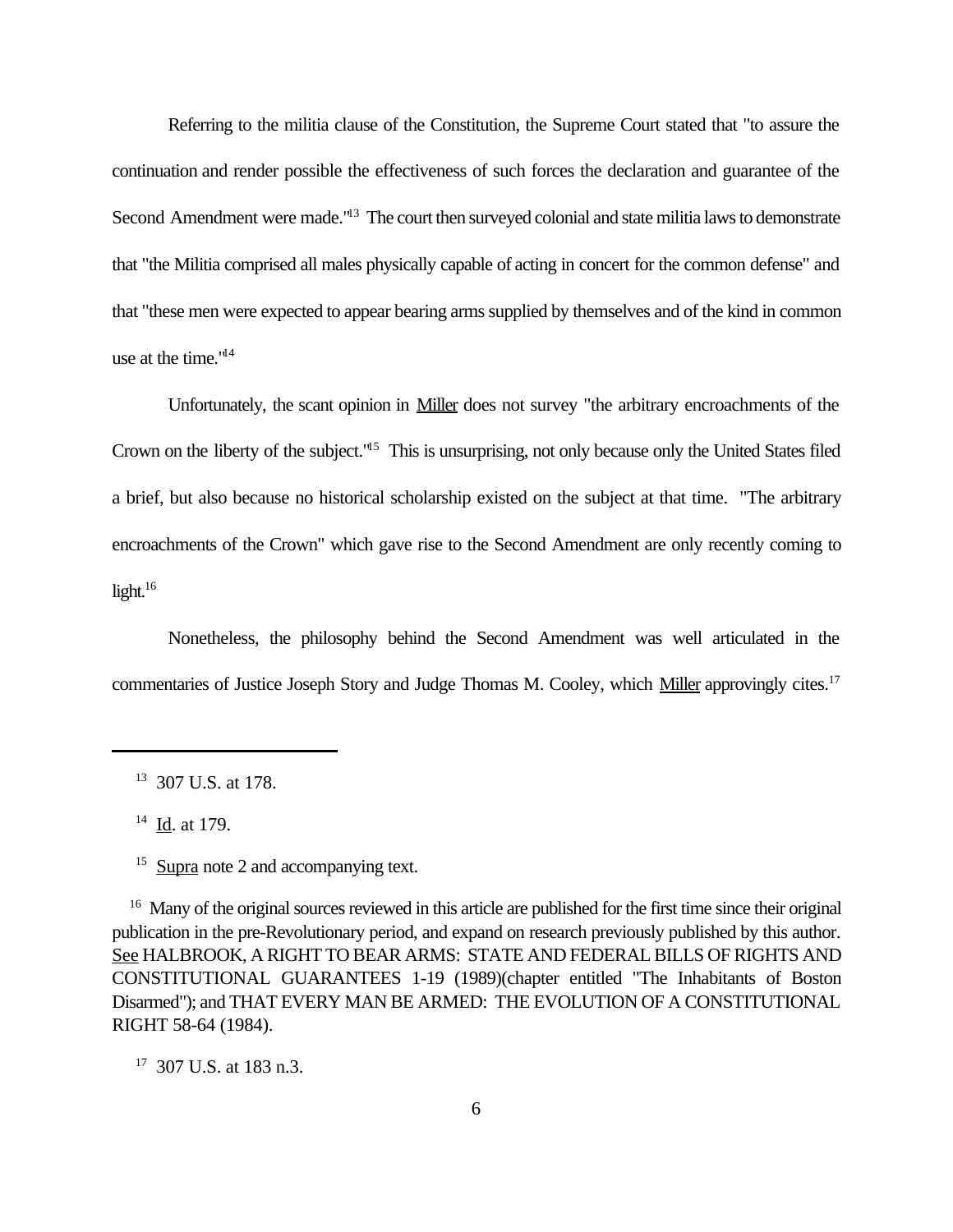Justice Story stated: "The right of the citizens to keep and bear arms has justly been considered, as the palladium of the liberties of the republic; since it offers a strong moral check against usurpation and arbitrary power of the rulers; and will generally, even if these are successful in the first instance, enable the people to resist and triumph over them."<sup>18</sup> Miller's reference to Judge Cooley finds him stating:

Among the other safeguards to liberty should be mentioned the right of the people to keep and bear arms. . . . The alternative to a standing army is 'a well-regulated militia'; but this cannot exist unless the people are trained to bearing arms. The federal and state constitutions therefore provide that the right of the people to bear arms shall not be infringed  $\dots$ .<sup>19</sup>

While it has not discussed the Second Amendment in any detail since Miller, the Supreme Court

has recently denied that some Bill of Rights freedoms "are in some way less 'fundamental' than" others.

"Each establishes a norm of conduct which the Federal Government is bound to honor--to no greater or

<sup>19</sup> T. Cooley, CONSTITUTIONAL LIMITATIONS 729. T. Cooley, GENERAL PRINCIPLES OF CONSTITUTIONAL LAW 281-282 (2d ed. 1891) states further:

 The right declared was meant to be a strong moral check against the usurpation and arbitrary power of rulers, and as a necessary and efficient means of regaining rights when temporarily overturned by usurpation.

 The right is General--It may be supposed from the phraseology of this provision that the right to keep and bear arms was only guaranteed to the militia; but this would be an interpretation not warranted by the intent. . . . But the law may make provision for the enrollment of all who are fit to perform military duty, or of a small number only, or it may wholly omit to make any provision at all; and if the right were limited to those enrolled, the purpose of this guaranty might be defeated altogether by the action or neglect to act of the government it was meant to hold in check. The meaning of the provision undoubtedly is that the people from whom the militia must be taken shall have the right to keep and bear arms, and they need no permission or regulation of law for the purpose.

<sup>18</sup> 2 J. Story, COMMENTARIES ON THE CONSTITUTION 646 (5th ed. 1891). "One of the ordinary modes, by which tyrants accomplish their purpose without resistance is, by disarming the people, and making it an offense to keep arms . . . ." J. Story, A FAMILIAR EXPOSITION OF THE CONSTITUTION OF THE UNITED STATES 264 (1893).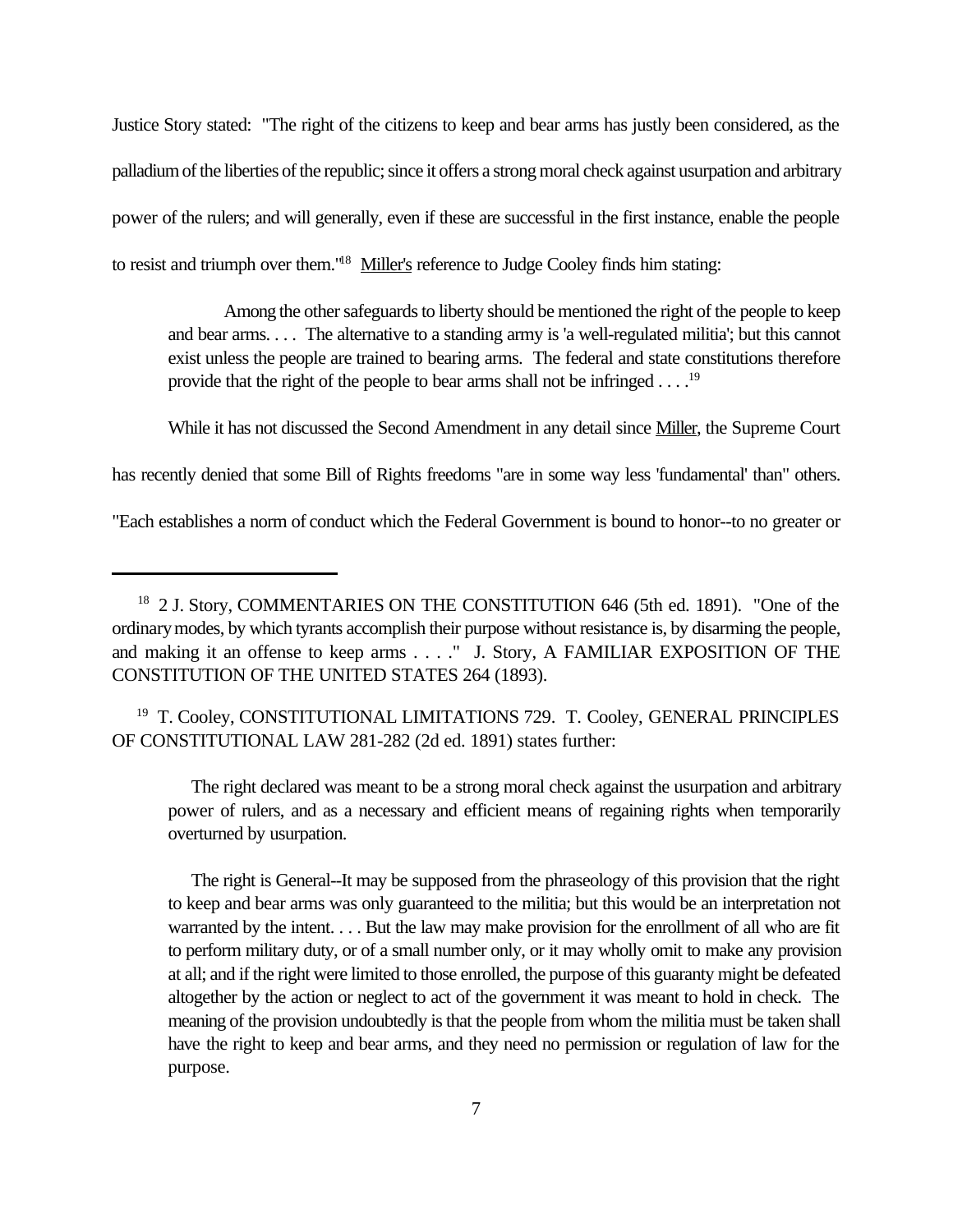lesser extent than any other inscribed in the Constitution. Moreover, we know of no principled basis on which to create a hierarchy of constitutional values  $\dots$ . "<sup>20</sup> The Supreme Court has also held that "when we do have evidence that a particular law would have offended the Framers, we have not hesitated to invalidate it on that ground alone.<sup>'21</sup>

Once again, to know what would have offended the Framers, one must analyze "the arbitrary encroachments of the Crown on the liberty of the subject" in the pre-Revolutionary period. The following traces the impetus for the Second Amendment in the following stages: the colonists' assertion of the right to keep and bear arms when Boston was first occupied by a standing army in the 1768-69 period; the attempts to disarm the inhabitants of Boston, and the ban on importation of firearms, in 1774; and the use of arbitrary searches and seizures for arms, culminating in the actual disarming of the inhabitants in 1775. These events provide a clear explanation of why the Framers adoped the Second Amendment, give insight into the perceived evil the amendment was designed to prevent, and accordingly contribute to an understanding of the scope of the right guaranteed.

## I. "MORE GRIEVOUS TO THE PEOPLE,

 This constitutional protection must not be interpreted in a hostile or niggardly spirit. . . . Such a view does scant honor to the patriots who sponsored the Bill of Rights as a condition to acceptance of the Constitution by the ratifying States. . . .

As no constitutional guarantee enjoys preference, so none should suffer subordination or deletion. . . . To view a particular provision of the Bill of Rights with disfavor inevitably results in a constricted application of it. This is to disrespect the Constitution.

<sup>&</sup>lt;sup>20</sup> Valley Forge College v. Americans United, 454 U.S. 464, 484 (1982). The Court stated in Ullman v. United States, 350 U.S. 422, 426-29 (1956):

<sup>&</sup>lt;sup>21</sup> Minneapolis Star v. Minnesota Comm. of Rev., 460 U.S. 575, 583-84 n.6 (1983)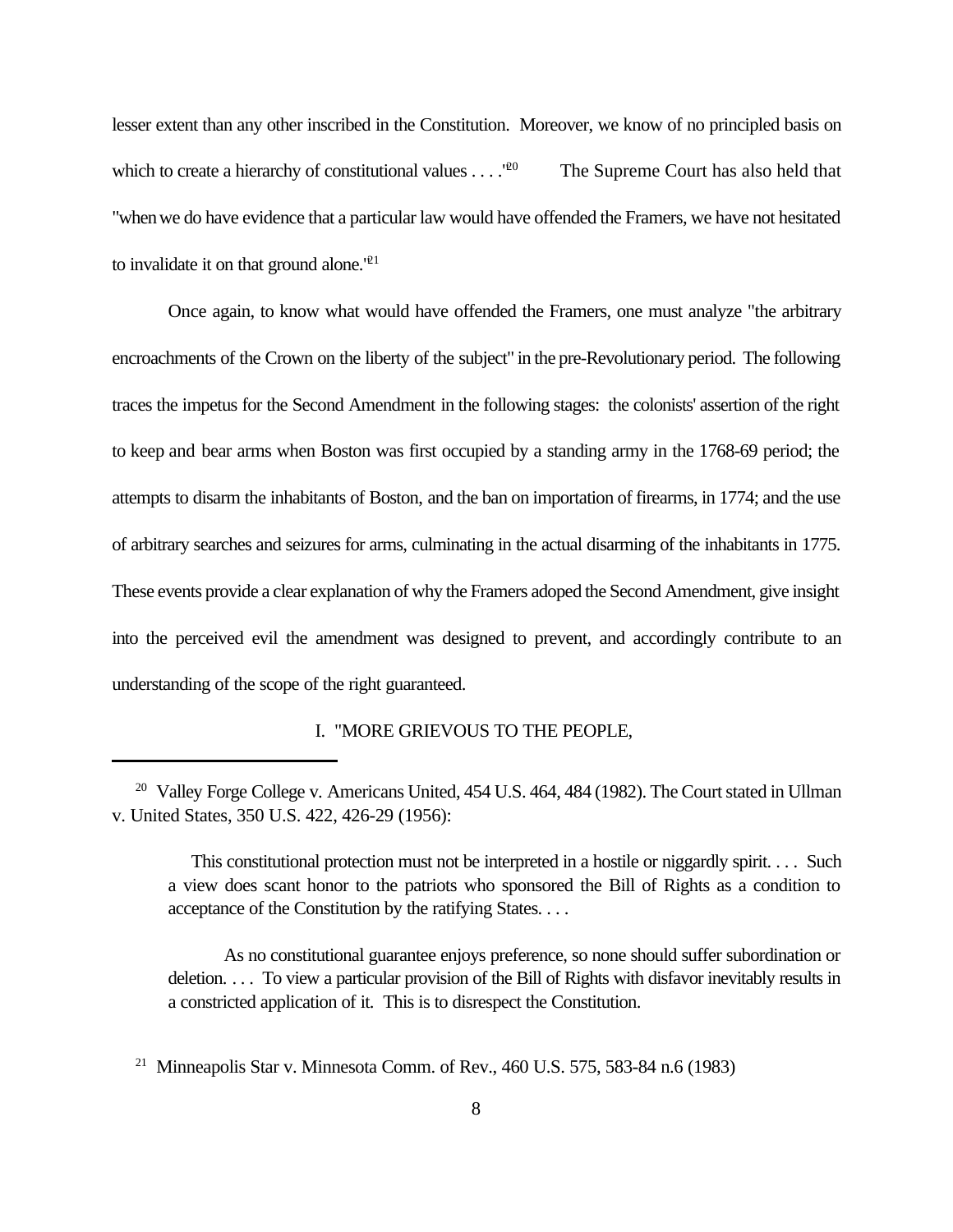#### THAN ANY THING HERETO MAKE KNOWN"

In late summer of 1768, Massachussets Governor Francis Bernard informally let it be known that British troops were coming to Boston.<sup>22</sup> Enraged patriots discussed resistance, and on the evening of September 11, James Otis, Samuel Adams and Joseph Warren met to draft resolutions to be presented at a town meeting in the morning.<sup>23</sup> The great number of the people of Boston turned out at the stormy meeting at Faneuil Hall that would last two days.

Speeches were made and resolutions deploring taxation and standing armies adopted. Four hundred muskets--military firearms of the period which belonged to the town--lay exposed on the floor and some were perhaps waved in the air.<sup>24</sup> Some in the assembly argued that the muskets should be given out then and there to the people, but James Otis, moderator of the meeting, persuasively argued: "There are the arms; when an attempt is made against your liberties, they will be delivered.  $\ldots$ <sup>25</sup> Instead, the assembly considered among the pre-prepared resolutions the following:

> Upon a Motion made and seconded, the following vote was passed by a very great Majority, viz.

> WHEREAS, by an Act of Parliament, of the first of King William and Queen Mary, it is declared, that the Subjects being Protestants, may have arms for their Defence; It is the Opinion of this town, that the said Declaration is founded in Nature, Reason and sound Policy, and is well adapted for the necessary Defence of the Community.

 $22$  J. ALDEN, GENERAL GAGE IN AMERICA 160 (1969).

<sup>23</sup> W. WELLS, THE LIFE AND PUBLIC SERVICES OF SAMUEL ADAMS 212-13 (2nd ed. n.d.).

 $^{24}$  Id.

 $25$  R. FROTHINGHAM, THE LIFE AND TIMES OF JOSEPH WARREN 85-86 (1865).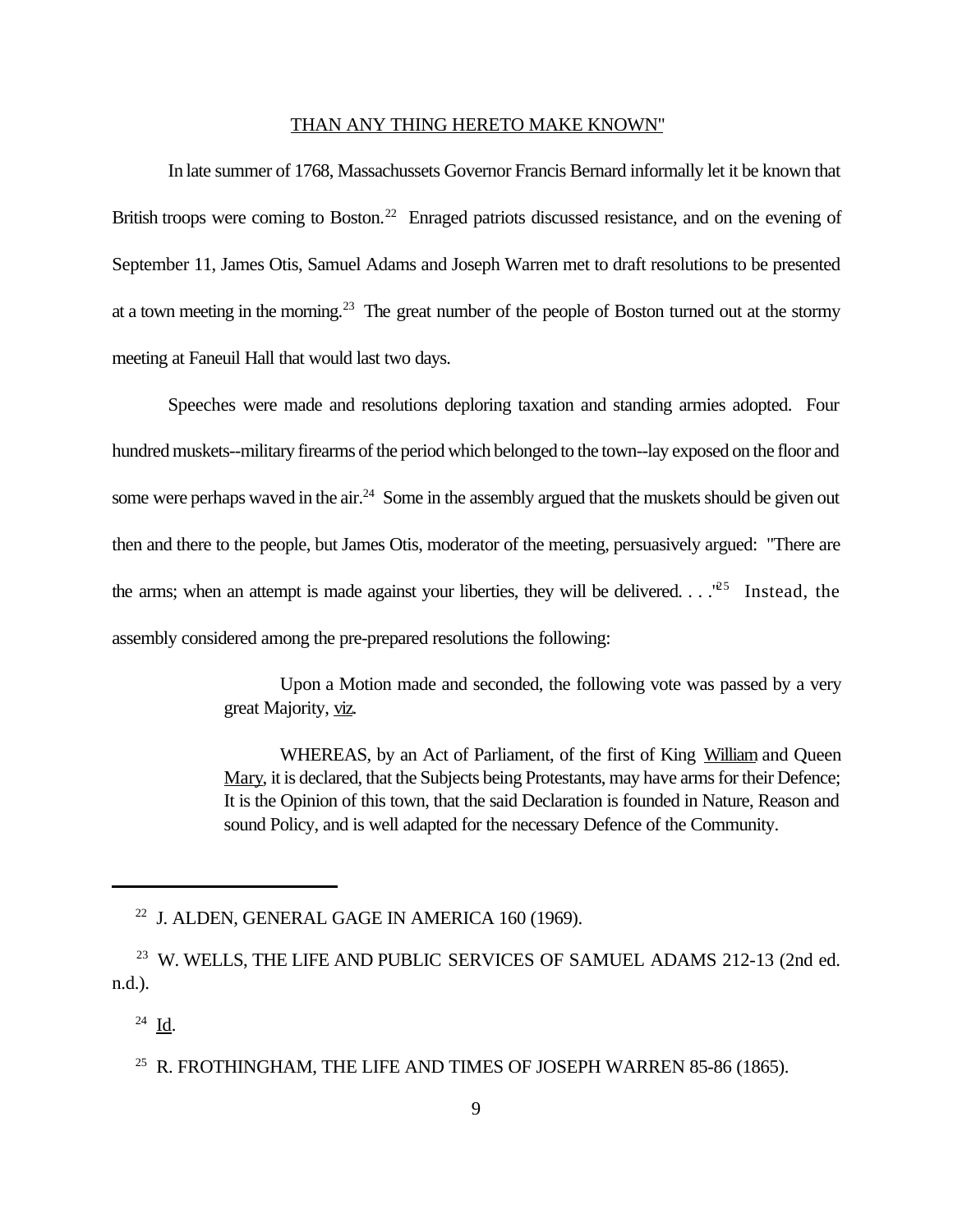And Forasmuch, as by a good and wholesome Law of this Province, every listed Soldier and other Householder (except Troopers, who by Law are otherwise to be provided) shall always be provided with a well fix'd Firelock, Musket, Accouterments and Ammunition, as in said Law particularly mentioned, to the Satisfaction of the Commission Officers of the Company; and as there is at this Time prevailing Apprehension, in the Minds of many, of an approaching War with France: In order that the Inhabitants of this Town may be prepared in Case of Sudden Danger: VOTED, that those of the Inhabitants, who may at present be unprovided, be and hereby are requested duly to observe the said Law at this Time.<sup>26</sup>

After passage of several days of uncertainty and probable paranoia both by the royal governor and

the patriots, and Boston Gazette reported a warning signed by "A.B.C."--probably Samuel Adams--which

would be reprinted throughout the colonies:

It is reported that the Governor has said, that he has Three Things in Command from the Ministry, more grievous to the People, than any Thing hitherto made known. It is conjectured 1st, that the Inhabitants of this Province are to be disarmed. 2d. The Province to be governed by Martial Law. And 3d, that a Number of Gentlemen who have exerted themselves in the Cause of their Country, are to be seized and sent to Great-Britain.

Unhappy America! When thy Enemies are rewarded with Honors and Riches; but thy Friends punished and ruined only for asserting thy Rights, and pleading for thy Freedom.<sup>27</sup>

Two days after publication of the above, British troops landed and took over key points in Boston,

including Faneuil Hall.<sup>28</sup> In response to the allegations which first appeared in the Boston Gazette--the

leading patriot organ in all of the colonies, and the mouthpiece of Samuel Adams, James Otis, Josiah

<sup>26</sup> Boston Chronicle, Sept. 19, 1768, at 363, col. 2.

<sup>&</sup>lt;sup>27</sup> Boston Gazette, September 26, 1768, at 3, cols. 1-2; Maryland Gazette (Annapolis), Oct. 20, 1768, at 3, col. 1; Georgia Gazette (Savannah), Nov. 2, 1768, at 1, col. 1.

 $28$  Boston Evening Post, Oct. 3, 1768, at 3, col. 2.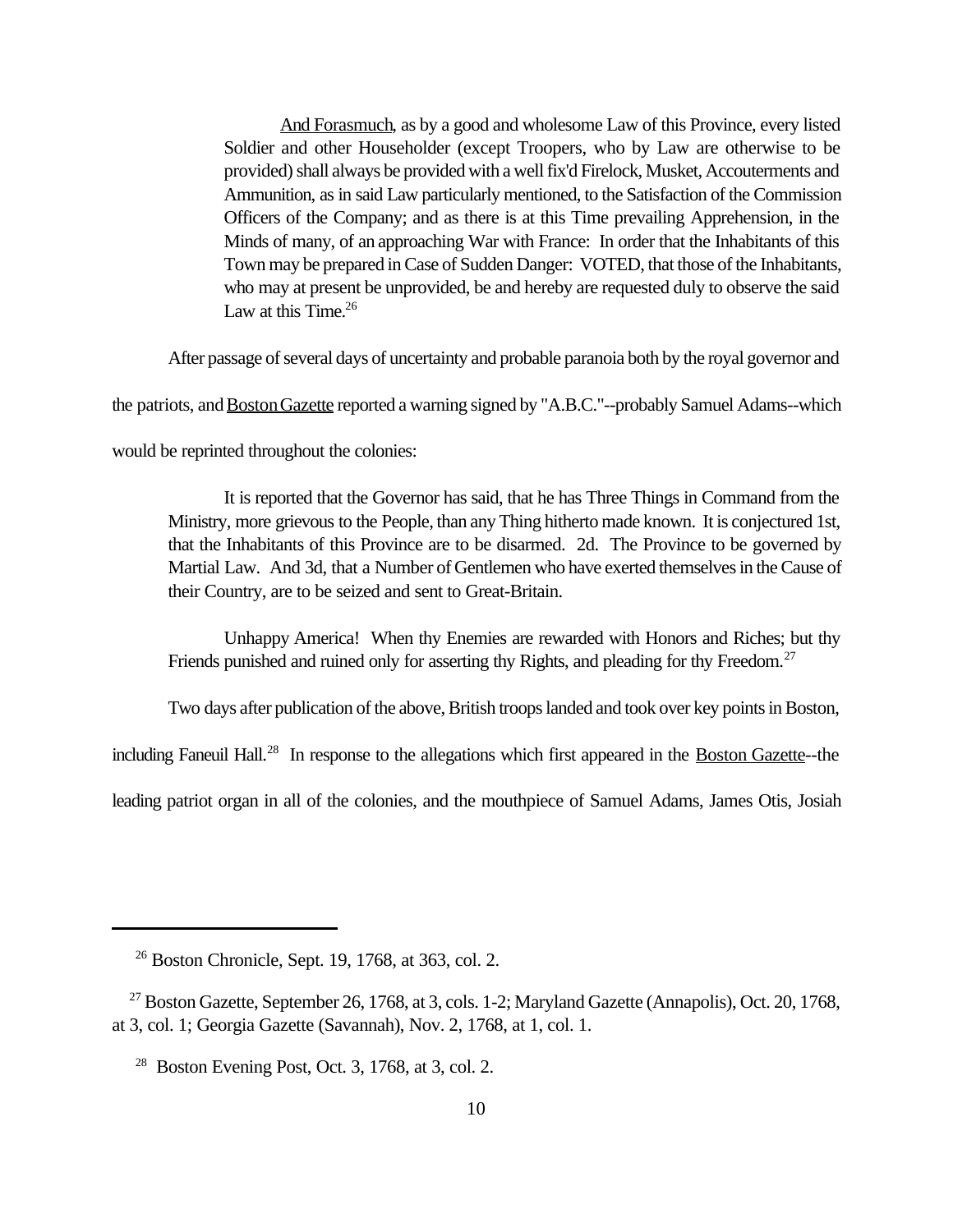Quincy, and John Adams<sup>29</sup>--Richard Draper, official printer to the royal governor,<sup>30</sup> issued a denial. "We are authorized to inform the Publick, that the Article of the Report of the Sayings of the Governor . . . is an infamous Lye, invented for the wicked Purpose of raising groundless Fears of, and creating an unnatural Disaffection to his Majesty and his Government.<sup>'61</sup> "A.B.C." shot back:

I observe Mr. Draper in his last paper says he is authorized to assure the

Publick, that the Reports mentioned in your Paper of September 26, was an infamous Lie. . . . Mr. Draper (as he was about the Town, and these Reports were the subject of much Conversation) must have known he was publishing a Falsehood . . . . When an armed Force is bro't in upon a peaceable Country against their Consent, and in Violation of their Rights as Men and British subjects, we have Reason to believe that soon unheard of Oppressions are coming upon us. $32$ 

 $30 \underline{Id}$ . at 114-15.

 $31$  The Essex Gazette (Salem), Oct. 4, 1768, at 40, col. 3. This was apparently published first in Draper's Massachusetts Gazette, but the issue is missing from the Library of Congress collection.

<sup>32</sup> Boston Gazette, Oct. 3, 1768, at 2, col. 2.

<sup>&</sup>lt;sup>29</sup> S. KORBE, THE DEVELOPMENT OF THE COLONIAL NEWSPAPER 118-120 (1944).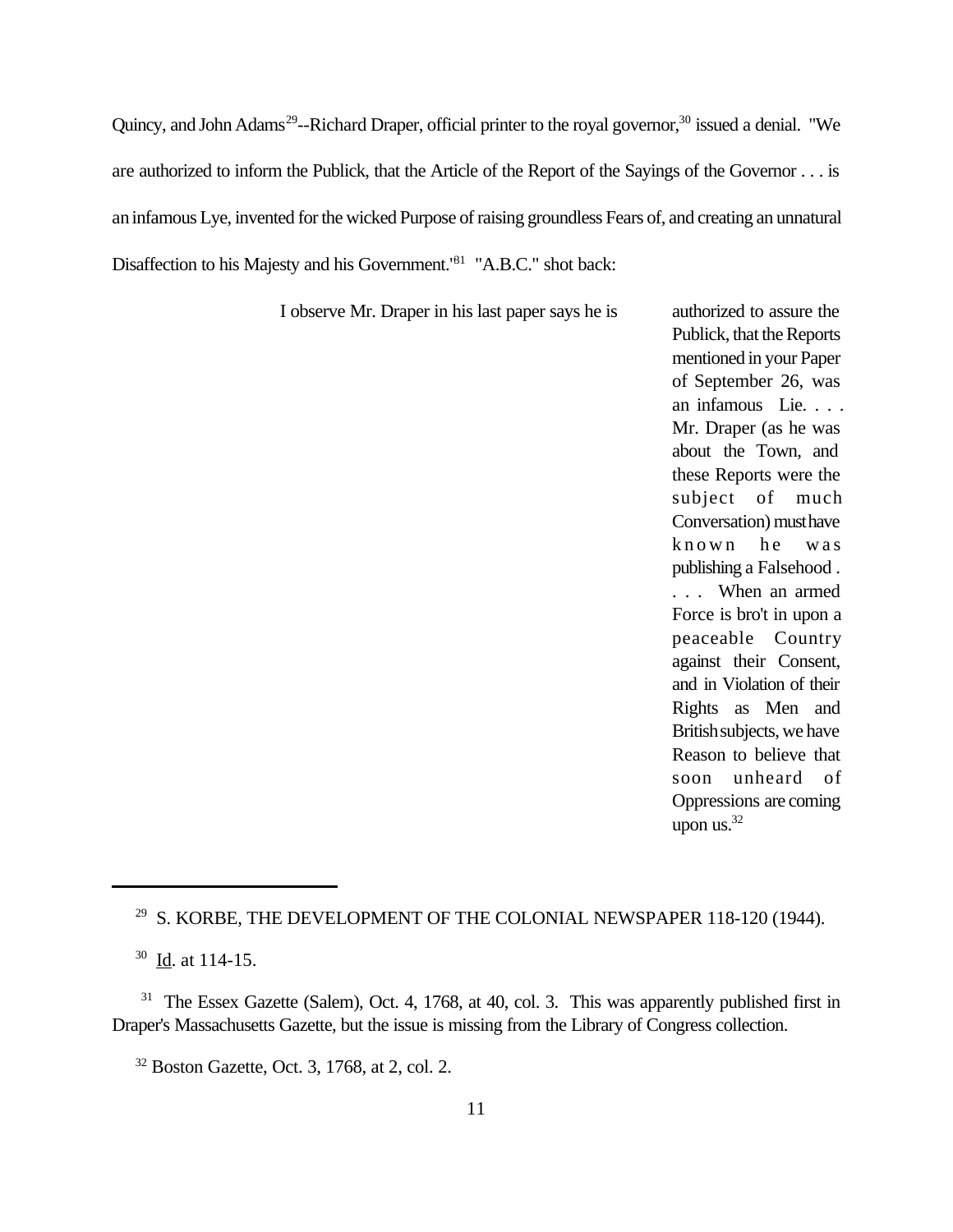Efforts may have been made to disarm the citizens. One report stated: "That part of the troops had been quartered in the castle and barracks, and the remainder of them in some old empty houses. That the inhabitants had been ordered to bring in their arms, which in general they had complied with; and that those in possession of any after the expiration of a notice given them, were to take the consequences.<sup>163</sup> The report did not disclose where this surrender of arms allegedly took place.

It is difficult to imagine much compliance with such an order, since such reports were not widespread with extensive protests. However, disarming the colonists was clearly being contemplated. From London, "it is said orders will soon be given to prevent the exportation of either naval or military stores, gun-powder, &c. to any part of North-America.<sup> $64$ </sup>

With the occupation of Boston, there began to be published in colonial newspapers the column "Journal of the Times," which became the most widely circulated pre-Revolutionary writing after Dickinson's Letters from a Pennsylvania Farmer. It was written in Boston, sent to New York secretly and published in the New York Journal, and then reprinted in newspapers all over the colonies and even in England. Its anonymous authors probably included Samuel Adams, John Adams, Josiah Quincy, and various editors.<sup>35</sup>

In the first of several references to the arms issue, the "Journal" found a hidden irony in the illegal quartering of troops among the populace: "Some of the Consequences of bringing the Troops into this

<sup>33</sup> New York Journal, Feb. 2, 1769, at 2, col. 2.

<sup>34</sup> Boston Gazette, Oct. 17, 1768, at 2, col. 3.

<sup>35</sup> BOSTON UNDER MILITARY RULE [1768-1769] AS REVEALED IN A JOURNAL OF THE TIMES xiii-ix. ( O. Dickerson compl. 1971).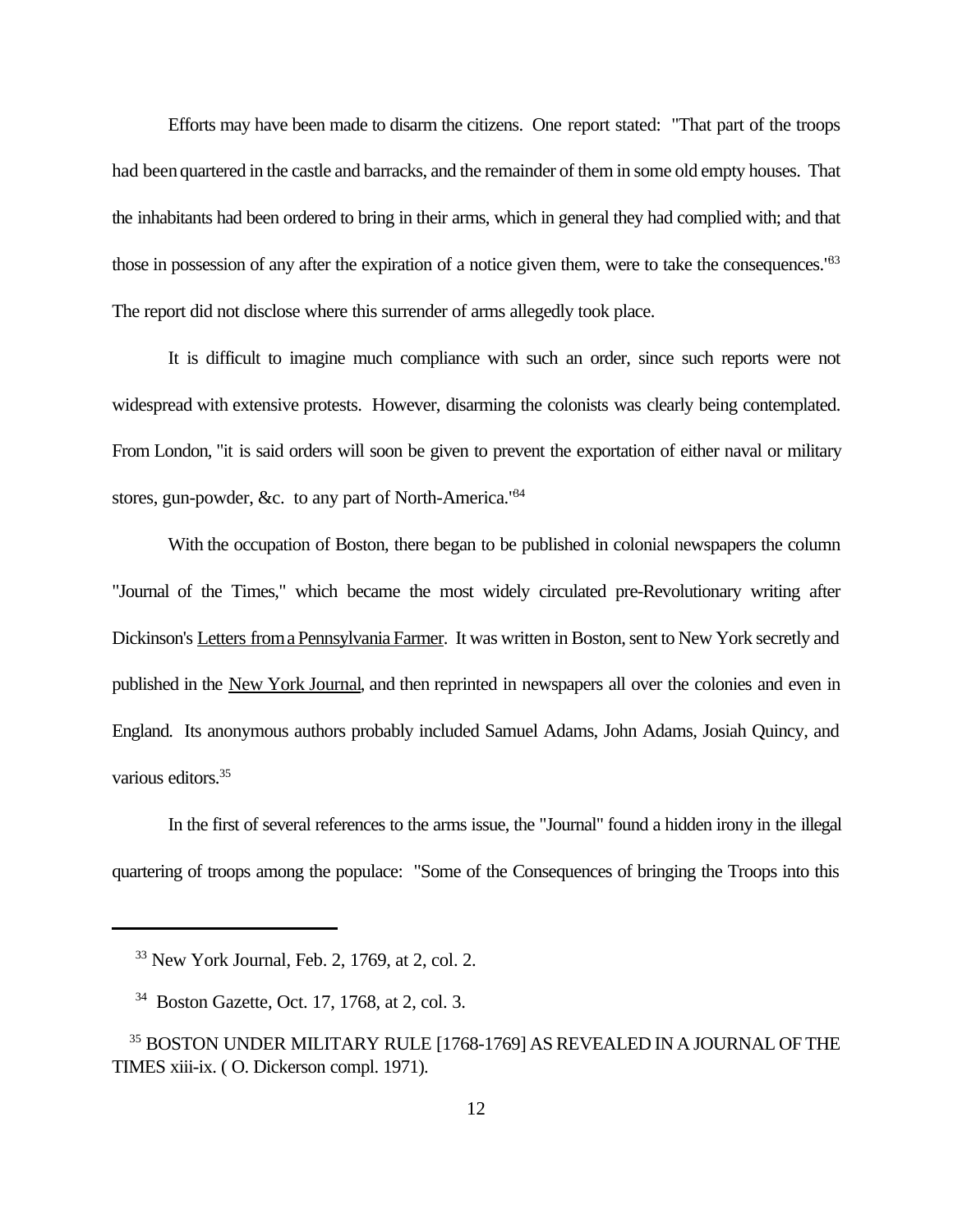Town, in direct violation of the Act of Parliament, . . . instead of Quartering them in the Barracks on Castle Island, are likely to be the scattering proper Tutors through the Country, to instruct the Inhabitants in the modern Way of handling the Firelock and exercising the Men . . . .<sup>166</sup> However, according to reports coming from London, the colonists needed little instruction: "The total number of the Militia, in the large province of New-England, is upwards of 150,000 men, who all have and can use arms, not only in a regular, but in so particular a manner, as to be capable of shooting a Pimple off a man's nose without hurting him. $167$ 

The King's speech at the opening of Parliament, and debate in the House of Commons, both of which questioned the loyalty of the colonists, prompted the writers of the "Journal" to make an ongoing defense of the Boston vote calling upon each citizen to arm and of the assembly which adopted it. Samuel Adams, author of the next editorial on the subject, argued:

> For it is certainly beyond human art and sophistry, to prove the British subjects, to whom the privilege of possessing arms is expressly recognized by the Bill of Rights, and, who live in a province where the law requires them to be equip'd with arms, &c. are guilty of an illegal act, in calling upon one another to be provided with them, as the <u>law directs</u>.  $\ldots$ One man has as good reason to affirm, that a few, in calling for a military force under pretence of supporting civil authority, secretly intended to introduce a general massacre, as another has to assert, that a number of loyal subjects, by calling upon one another to provided with arms, according to law, intended to bring on an insurrection.

> It will be equally difficult to prove it illegal, for a number of British subjects, to invite as many of their fellow subjects as they please, to convene and consult together, on the most prudent and constitutional measures for the redress of their grievances  $\dots$ .<sup>38</sup>

<sup>36</sup> New York Journal, Oct. 27, 1768, at 2, col. 3.

<sup>37</sup> Boston Evening Post, Nov. 21, 1768, at 2, col. 3.

<sup>38</sup> Boston Gazette, Jan. 30, 1769, at 2, col. 1 (signed "Shippen"); l THE WRITINGS OF SAMUEL ADAMS 299 (H. Cushing ed. 1904).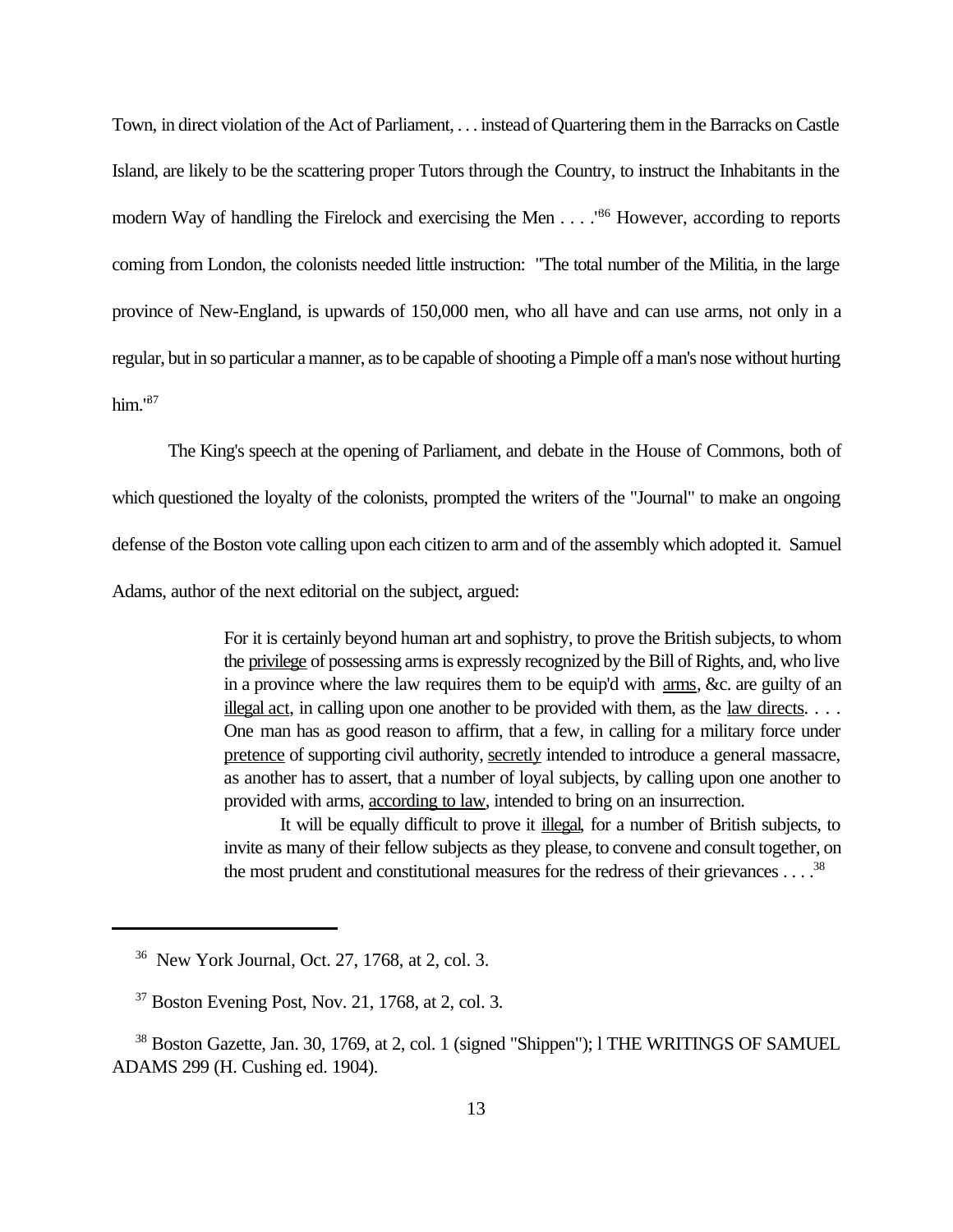In an article he signed "E.A.," Samuel Adams published perhaps the most remarkable analysis of

the right to keep and bear arms in the pre-Revolutionary era. He recalled the absolute English monarchs, with their doctrines of non-resistance and divine right, and traced the reigns of "a race of kings, bigoted to the greatest degree to the doctrines of slavery and regardless of the natural, inherent, divinely hereditary and indefeasible rights of their subjects.<sup>169</sup> Quoting freely from Sir William Blackstone, Adams assessed the results of the

Glorious Revolution of 1689:

At the revolution, the British constitution was again restor'd to its original principles, declared in the bill of rights; which was afterwards pass'd into a law, and stands as a bulwark to the natural rights of subjects. "To vindicate these rights, says Mr. Blackstone, when actually violated or attack'd, the subjects of England are entitled first to the regular administration and free course of justice in the courts of law--next to the right of petitioning the King and parliament for redress of grievances--and lastly, to the right of having and using arms for self-preservation and defence." These he calls "auxiliary subordinate rights, which serve principally as **barriers** to protect and maintain inviolate the three great and primary rights of personal security, personal liberty and private property": And that of having arms for their defense he tells us is "a public allowance, under due restrictions, of the natural right of resistance and self-preservation, when the sanctions of society and laws are found insufficient to restrain the violence of oppression."--How little do those persons attend to the rights of the constitution, if they know anything about them, who find fault with a late vote of this town, calling upon the inhabitants to provide themselves with arms for their defence at any time; but more especially, when they had reason to fear, there would be a necessity of the means of self preservation against the violence of oppression.<sup>40</sup>

Adams' last above remark clearly implied that private citizens could use arms to protect themselves

from military oppression. The passage continues even more explicitly as follows:

<sup>&</sup>lt;sup>39</sup> Boston Gazette, Feb. 27, 1769, at 3, col. 1; 1 THE WRITINGS OF SAMUEL ADAMS 317.

 $^{40}$  Id. at 317-18. Adams is quoting verbatim from 1 BLACKSTONE, COMMENTARIES  $*140-41$ , 143-44.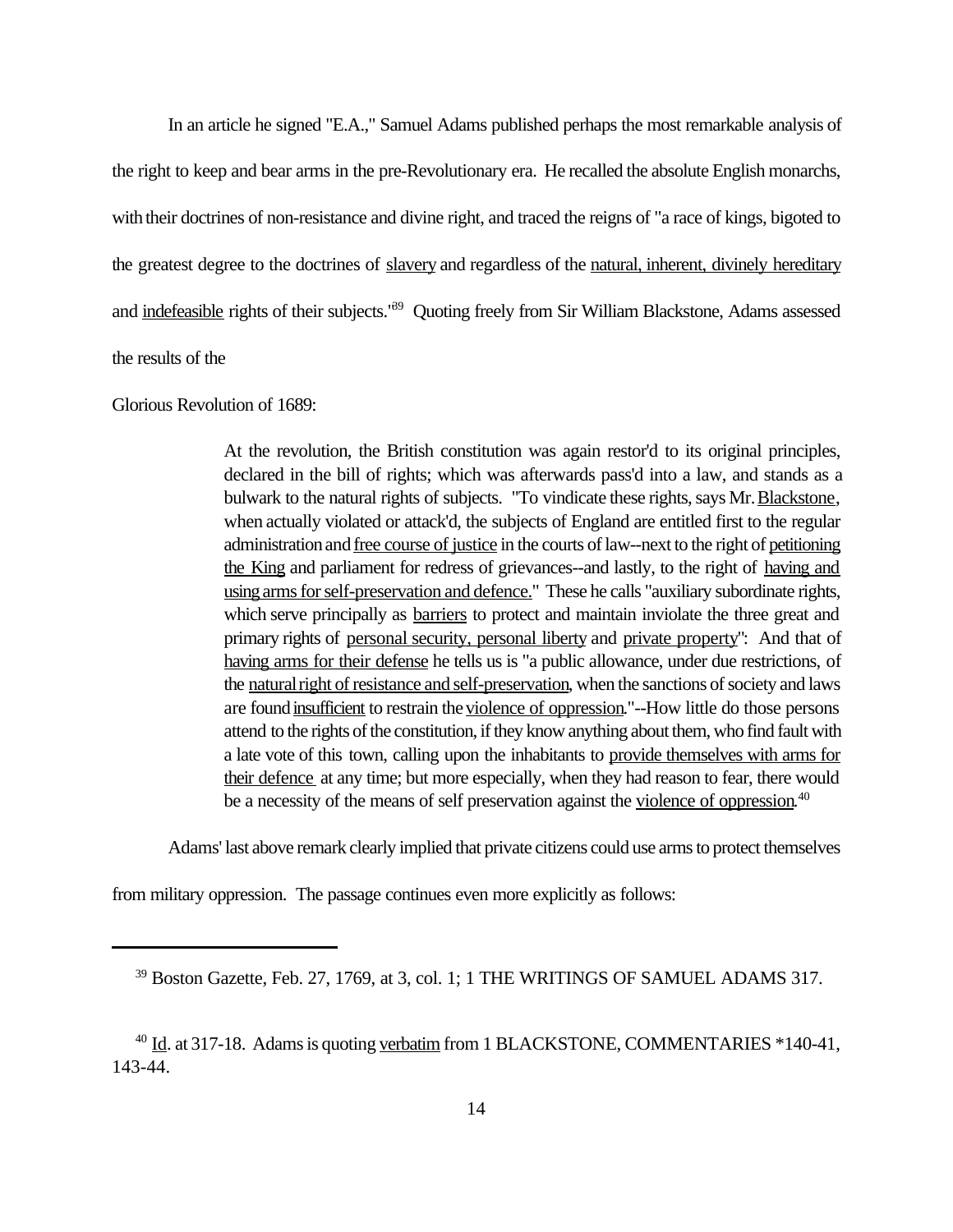Everyone knows that the exercise of the military power is forever dangerous to civil rights ... But there are some persons, who would, if possibly they could, perswade the people never to make use of their constitutional rights or terrify them from doing it. No wonder that a resolution of this town to keep arms for its own defence, should be represented as having at bottom a secret intention to oppose the landing of the King's troops: when those very persons, who gave it this colouring, had before represented the peoples petitioning their Sovereign, as proceeding from a <u>factious</u> and rebellious spirit  $\dots$ .<sup>41</sup>

In yet another installment, the "Journal" Authors continued to defend the private right to have arms,

and implied that military oppression could be rightfully resisted:

Instances of the licentious and outrageous behavior of the military conservators of the peace still multiply upon us, some of which are of such a nature, and have been carried to so great lengths, as must serve fully to evince that a late vote of this town, calling upon the inhabitants to provide themselves with arms for their defence, was a measure as prudent as it was legal; such violences are always to be apprehended from military troops, when quartered in the body of a populous city; but more especially so, when they are led to believe that they are become necessary to awe a spirit of rebellion, injuriously said to be existing therein. It is a natural right which the people have reserved to themselves, confirmed by the Bill of Rights, to keep arms for their own defence; and as Mr. Blackstone observes, it is to be made use of when the sanctions of society and law are found insufficient to restrain the violence of oppression. $42$ 

After the initial shock of occupation, and without increased British aggression against the colonists,

colonial debate turned to other topics. While tempers flared at the Boston Massacre of 1770, issues

concerning the right to keep and bear arms subsided until British policy would seek a military solution in

1774.

#### II. THE DIVAN PROPOSES DISARMING THE INHABITANTS

In early 1774, the **Boston Gazette** advertised that a merchant "has just imported for sale, a neat assortment of guns, complete with bayonets, steel rods and swivels, a few neat fowling pieces, pocket

<sup>41</sup> Id. at 318.

 $42$  New York Journal, Supplement, Apr. 13, 1769, at 1, col. 3.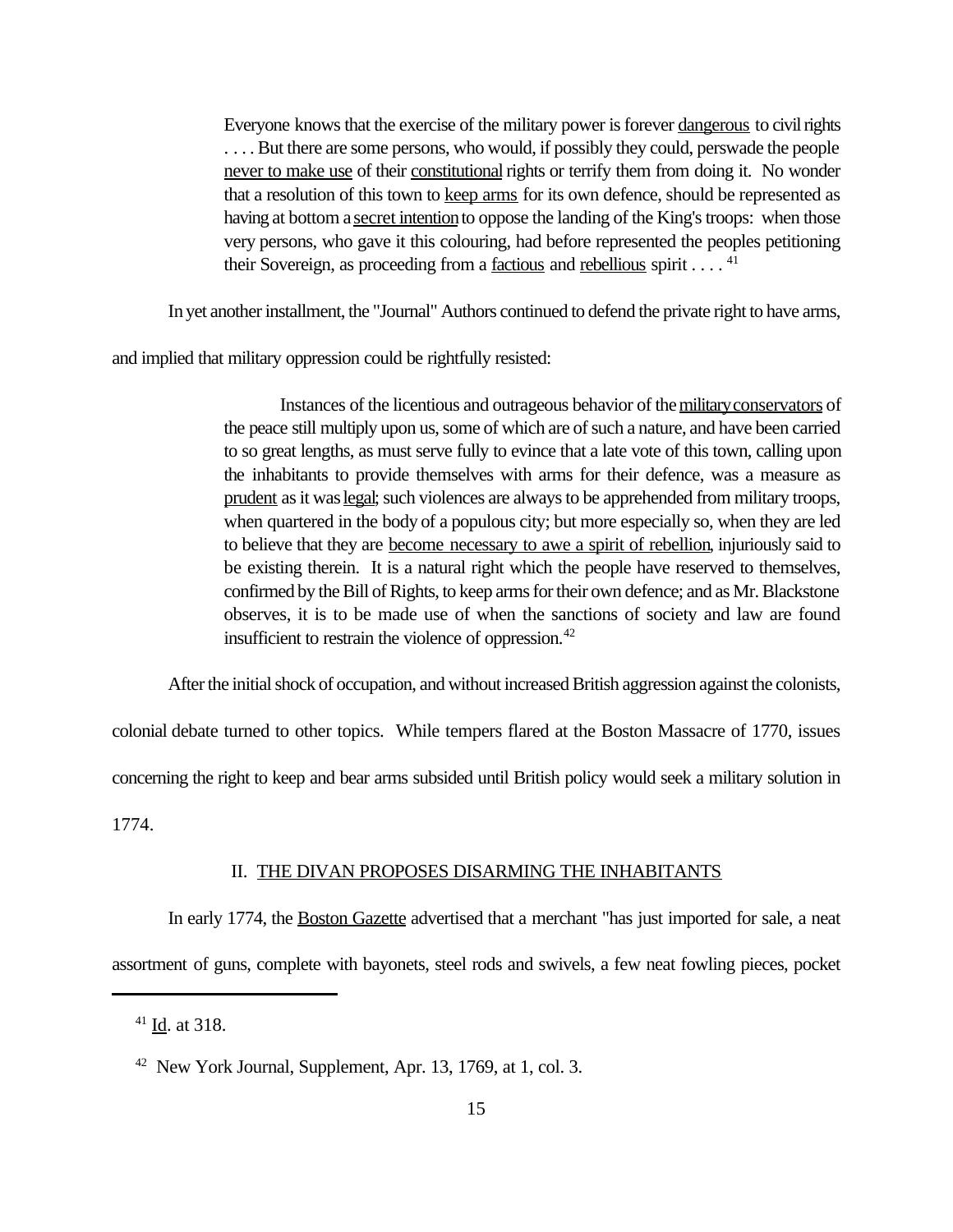pistols . . . ."<sup>43</sup> This exemplifies the kinds of firearms to which the colonists believed they were entitled: military shoulder arms with bayonets, shotguns for hunting fowl, and small pistols to carry for protection.

The months passed and relations became irreversibly hostile. Besides acts which sought to destroy the New England shipping industry, the Parliament passed legislation to allow numerous positions of colonial authority to be appointed by the Crown rather than through local merchanisms. These "Mandamus Counsellors" who tried to rule Boston were known to the patriots as "the Divan," after the privy council of the Ottoman Empire. Turkish rule was associated with the disarming of the populace and similar policies considered tyrannical.<sup>44</sup>

<sup>43</sup> Boston Gazette, Jan. 24, 1774, at 1, col. 3.

<sup>44</sup> The Boston Gazette, March 6, 1769, at 1, col. 3 reported:

Some time ago the Grand Seignior ordered all his subjects to give up the arms they were possessed of, in order to be publically sold; in consequence of which, great quantities of these arms have been brought to market but they were for the most part in very bad condition. We learn upon this occasion that the Greeks, who inhabit some islands in the Archipelago, refuse to comply with this order, alleging that they want their arms for their own defence.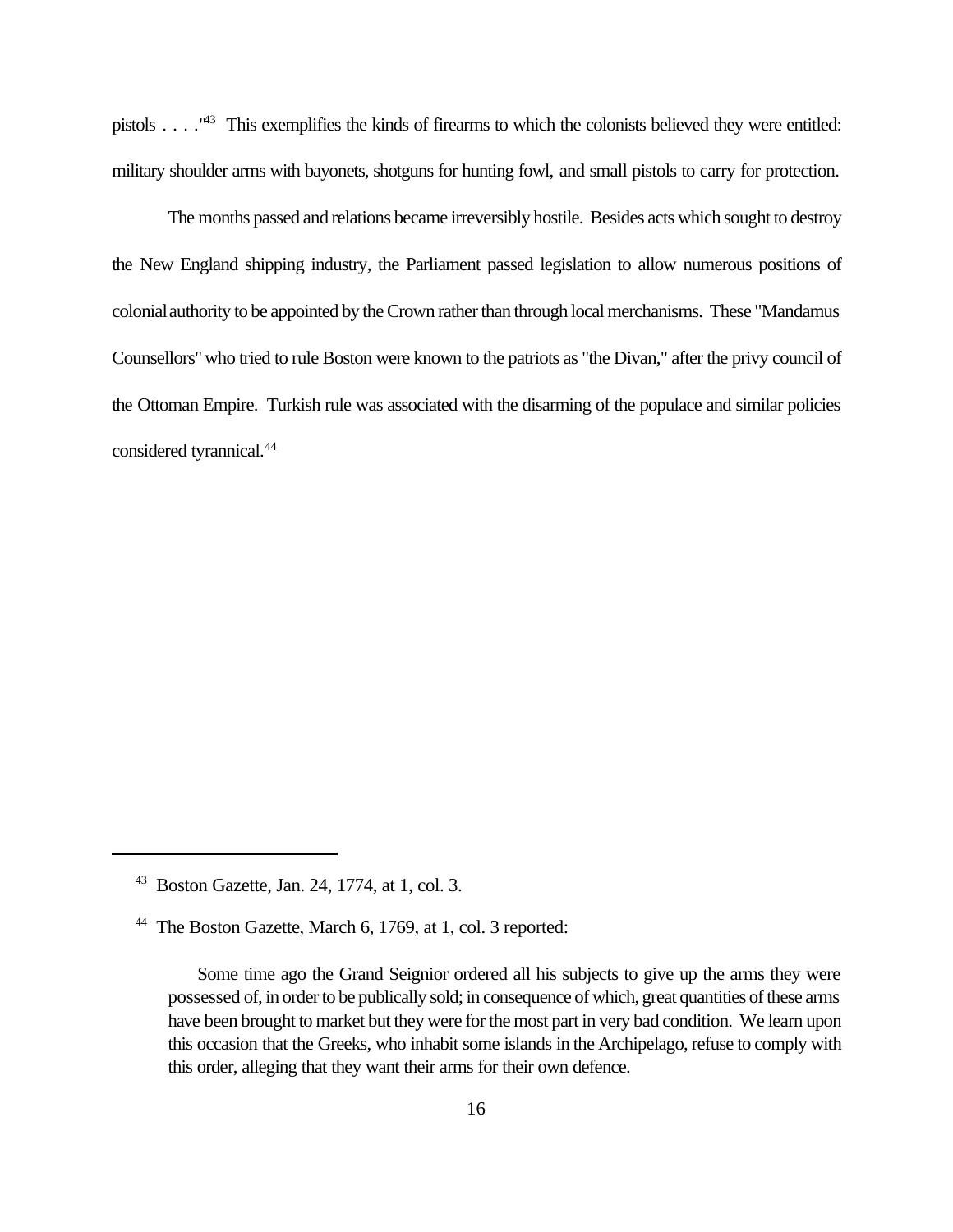It is hardly surprising that the "Divan" immediately considered a prohibition on possession of arms by the people of Boston and perhaps the whole province. Two accounts of this matter were widely reprinted throughout colonial newspapers. One explains as follows:

It is said, it was proposed in the Divan last Wednesday, that the inhabitants of this Town should be disarmed, and that some of the new-fangled Counsellors consented thereto, but happily a majority was against it.--The report of this extraordinary measure having been put in Execution by the Soldiery was propagated through the Country, with some other exaggerated stories, and, by what we are told, if these Reports had not been contradicted, we should by this date have had 40 or 50,000 men from the Country (some of whom were on the march) appear'd for our Relief.<sup>45</sup>

The "Divan" apparently felt a firearms ban to be unenforceable at that time. Besides the anticipated widespread protest, which indeed occurred, the counsellors were personally intimidated by the patriots; the newspapers are filled with reports of large numbers of patriots surrounding houses of counsellors and, through threats, forcing their resignations. Further, General Gage, who also served as governor, may have advised against the measure. As the press reported later in reference to a letter of Gage written in this period: "General Gage's Letters being read in the House of Commons, it appears from one of them that it had been recommended to him by Lord Dartmouth to disarm some of the Colonies, which in his Opinion, was not practicable, till he was Master of the Country."<sup>46</sup>

The second widely-published account of the "Divan's" vote gave notice of another infringement not mentioned above:

Tis said an article deliberated upon by the Divan last Wednesday was the disarming of the town of Boston, and as much of the province as might be, to which sundry new counsellors advised. Was this also for the good of your country, Gentlemen!

 $45$  Massachusetts Spy, Sept. 8, 1774, at 3, col. 3.

<sup>46</sup> Boston Gazette, April 17, 1775, at 3, col. 2.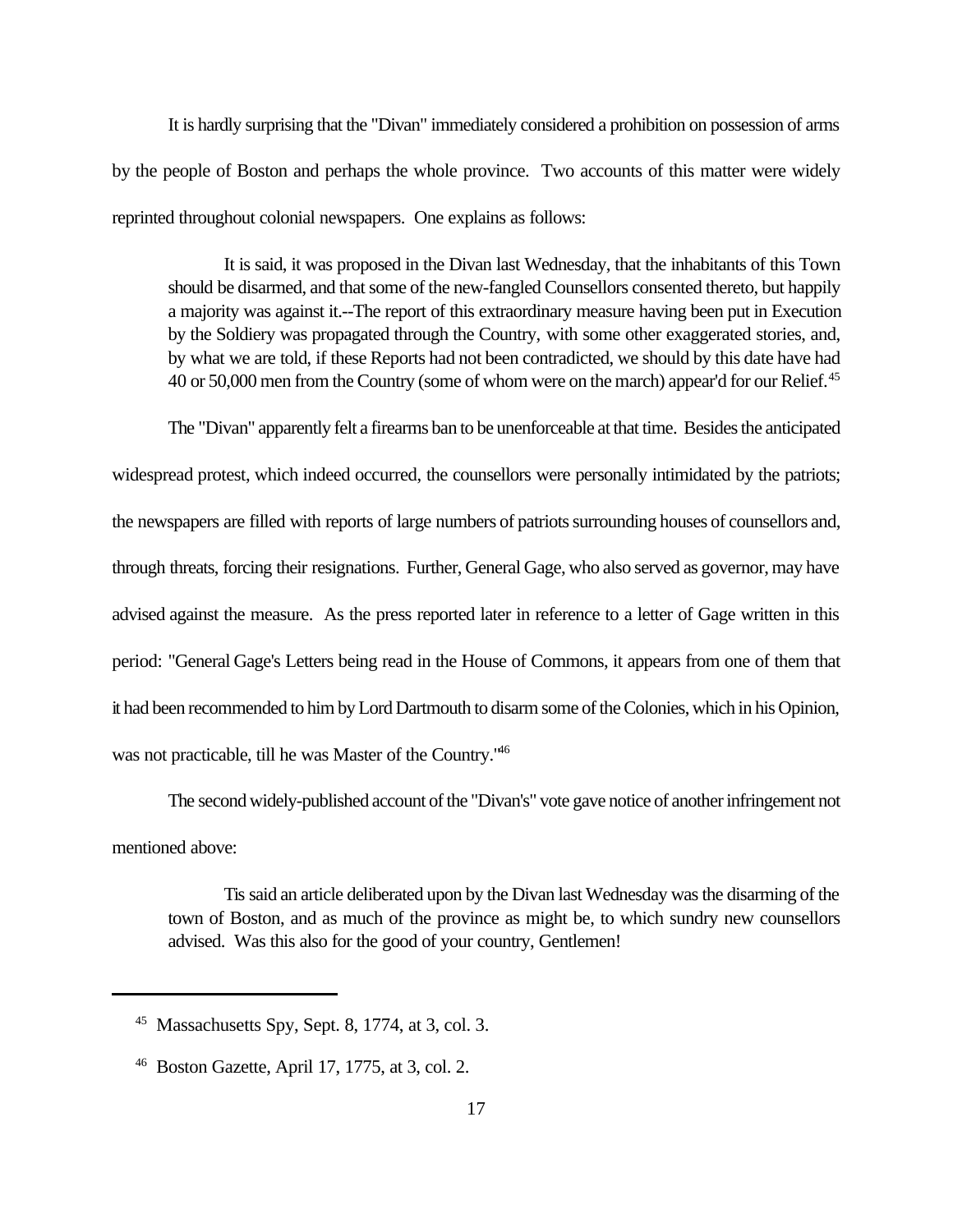Governor Gage has at length laid his hand on private property, so far as to deny one cask of powder to be delivered out of the powder house whatever.<sup>47</sup>

The colonists obviously believed that the right to keep and bear arms included ammunition. The black gunpowder of that age was far more volatile than modern smokeless powder, and in urban areas larger quantities were stored by merchants and other private owners in a public powder house.<sup>48</sup> Gages' seizure of powder may have extended to shops or other places, for it was also reported "that General Gage has taken possession of all the gunpowder he could discover [in Boston], which is proof that the new Governor thinks there is something to be feared from the virtuous spirit of the Americans.<sup>149</sup>

Gage's seizure of privately-owned gunpowder became a major complaint of the Suffolk County Resolutions, which were widely published and acclaimed throughout the colonies. The meeting of Suffolk delegates resolved in part: "That the Fortifications begun and now carrying upon Boston Neck are justly alarming to this County, and give us reason to apprehend some hostile intention against that town, more especially as the Commander in Chief has in a very extraordinary manner removed the powder from the magazine at Charleston, and has also forbidden the keeper of the magazine at Boston to deliver out to the owners the powder which they had lodged in said magazine.<sup>'60</sup>

The Suffolk delegates sent a committee of Joseph Warren and others to General Gage with a list of grievances, including his stating that "the ferment now excited in the minds of the people, is occasioned

 $^{47}$  Id., Sept. 5, 1774, at 3, col. 2.

<sup>&</sup>lt;sup>48</sup> A 1792 act, which likely stemmed from colonial legislation, required approval of the fireward for transportation of gunpowder in the streets of Boston "in any quantity, exceeding twenty five pounds, being the quantity allowed by law to be kept in shops for sale." 2 PERPETUAL LAWS OF THE COMMONWEALTH OF MASSACHUSETTS 144 (1801).

<sup>49</sup> Pennsylvania Journal, Dec. 14, 1774, at 1, col. 2.

<sup>50</sup> Boston Gazette, Sept. 19, 1774, at 1, col. 2.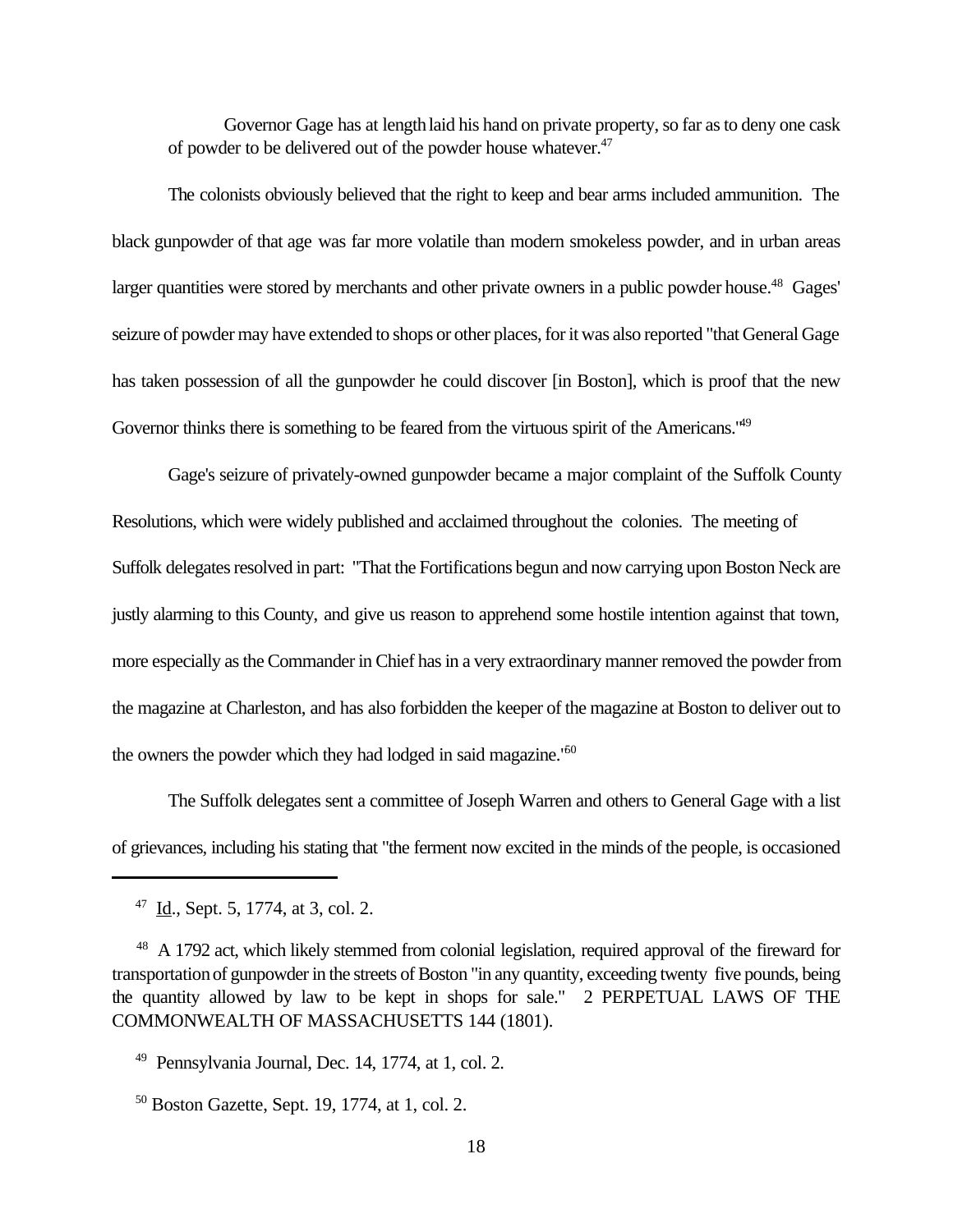by some late transactions, . . . by withholding the powder lodged in the magazine of the town of Boston, from the legal proprietors . . . ."<sup>51</sup> Ignoring this specific charge, Gage responded by a countercharge: "I would ask what occasion there is for such numbers going armed in and out of the Town, and through the country in an hostile manner? or why were the guns removed privately in the night, from the battery at Charleston?"<sup>52</sup>

Paul Revere rushed copies of the Suffolk Resolutions and Address to the Continental Congress in

Philadelphia. The Congress unanimously denounced "these wicked ministerial measures.<sup>'63</sup> The

Massachusetts Provincial Congress also attacked

Gage because he

invaded private property by unlawfully seizing and restraining large quantities of ammunition in the arsenal at Boston and sundry pieces of ordnance in the same town--committed to the custody of his troops the arms, ammunition, ordnance and warlike stores of all sorts, provided at the public expense for the use of the province . . . . <u>Resolved</u>, that as the Security of the Lives, Liberties and Properties of the inhabitants of this Province depends under Providence on their knowledge and skill in the art military, and in their being properly and effectually armed and equipt, if any of said inhabitants are not provided with arms and ammunition according to law, they immediately provided themselves therewith.  $\ldots$ <sup>54</sup>

When Gage declared the Provincial Congress to be an unlawful assembly, a patriot with a sense

of humor responded with a poem:

Since an Assembly most unlawful, At Cambridge met in Congress awful,

 $^{51}$  Id. at 2, col. 1.

 $52 \underline{Id}$ . at 2, col. 1.

<sup>53</sup> 1 JOURNALS OF THE CONTINENTAL CONGRESS 39 (1904).

<sup>54</sup> Boston Gazette, Oct. 31, 1774, at 3, col. 1.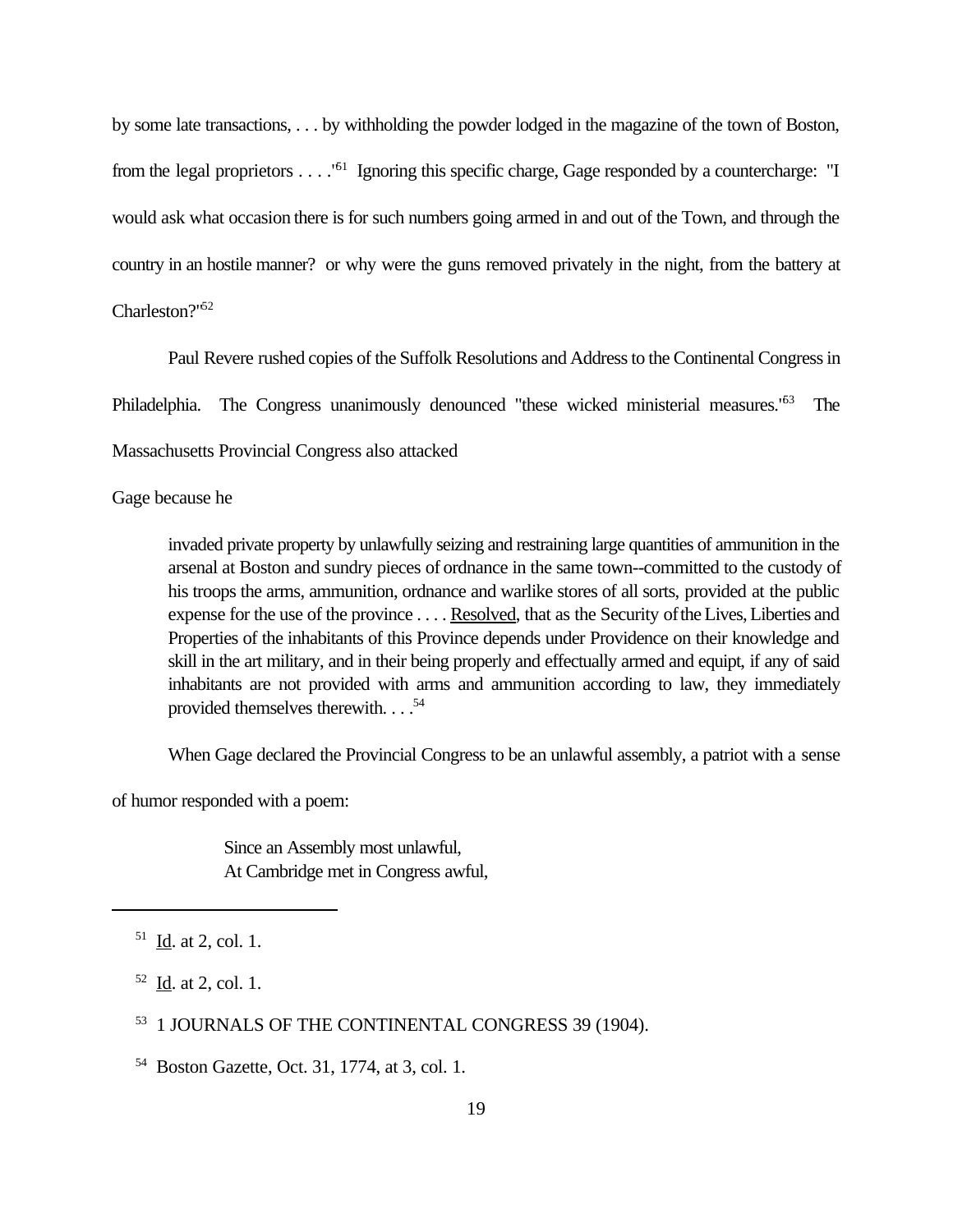October last, did then presume, The Powers of Government t' assume; And slighting British Administration, Dar'd rashly seek their own Salvation; By ordering every strudy Farmer, To be prepar'd with proper Armour. ('Tis what indeed the Law requires, But different quite from our Desires.)<sup>55</sup>

# III. "WHAT MOST IRRITATED THE PEOPLE NEXT TO SEIZING THEIR ARMS AND AMMUNITION"

Warrantless searches for and seizures of firearms became the next major grievance of the patriots. British policy quickly evolved from debates in the Divan and closing of the powder house to the temporary detention of citizens and searches of their persons and places in order to confiscate their weapons. Searches and seizures were targeted first against persons bearing arms in public places, and finally against persons keeping arms in their homes.

While the Mandamus Counsellors found an official ban temporarily impolitic, the Redcoats were already beginning to seize firearms. Just days after the vote in the Divan, Joseph Warren wrote to Samuel Adams: "Mr. Samuel Phillips, jun., of Andover, was this day carrying about a dozen fire-arms over Charleston ferry. The sloop-of-war lying in the river dispatched a boat, and seized them."<sup>56</sup>

By mid-October 1774, the British must have instituted a general policy of searching places for arms and seizing them, which only induced the populace to arm themselves even more. The address from Worchester County presented to General Gage stated:

This County are constrained to observe, they apprehend the People justified in providing

 $^{55}$  <u>Id</u>., Nov. 14, at 3, col. 2.

<sup>56</sup> R. FROTHINGHAM, THE LIFE AND TIMES OF JOSEPH WARREN 382 (1865).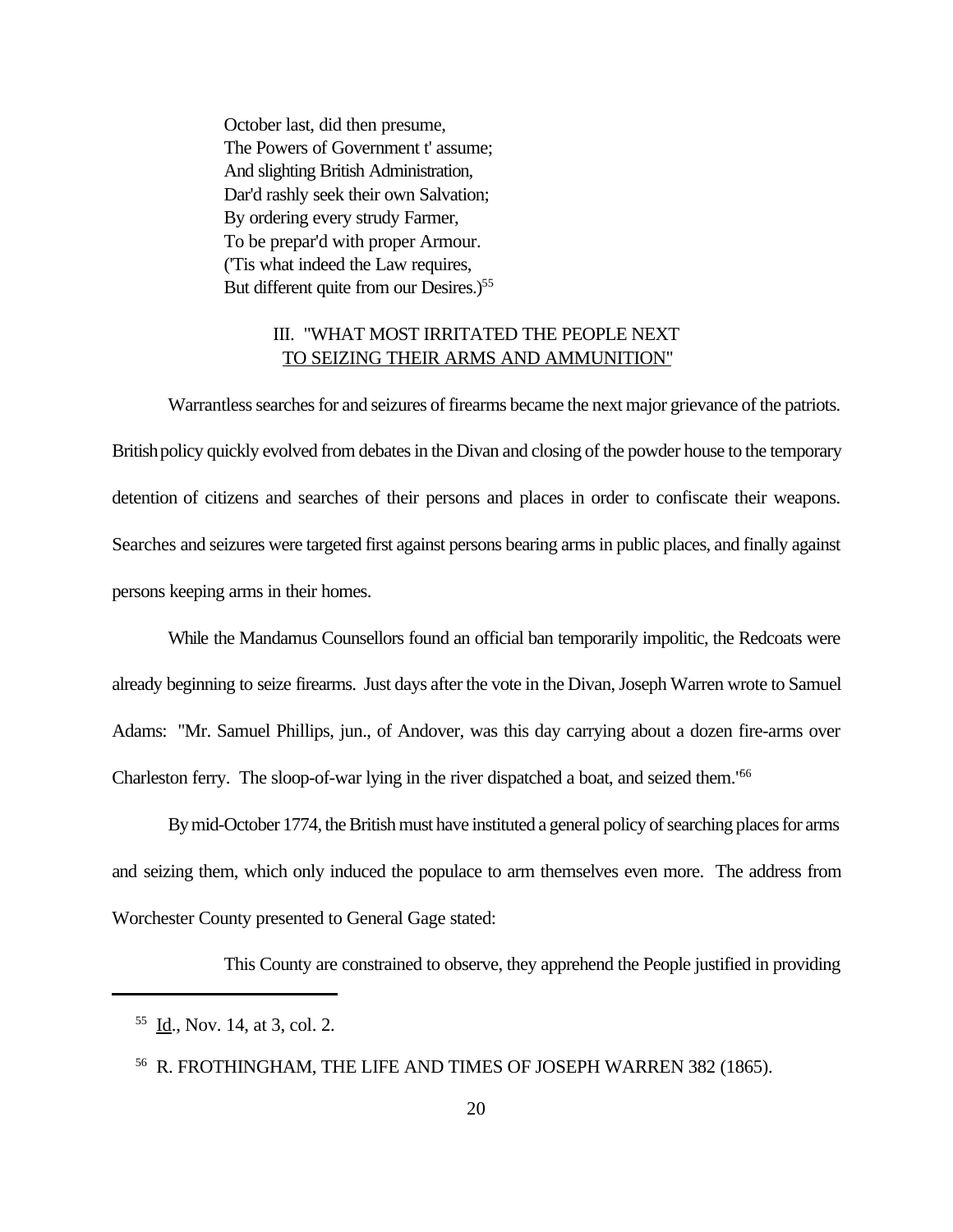for their own Defense, while they understood there was no passing the Neck without Examination, the Cannon at the North-Battery spiked up, & many places searched, where Arms and Ammunition were suspected to be; and if found seized; yet as the People have never acted offensively, nor discovered any disposition so to do, as above related, the County apprehend this can never justify the seizure of private Property.<sup>57</sup>

Gage denied any hostile intent, but refused to respond to the specific charges.<sup>58</sup>

While assuring the authorities of their loyalty, the patriots made thinly-veiled threats concerning their prowess with firearms. The Gazette stated: "Besides the regular trained militia in New-England, all the planters sons and servants are taught to use the fowling piece from their youth, and generally fire balls with great exactness at fowl or beast."<sup>59</sup> However, it reiterated complaints about seizures of gunpowder stores, both public and private, and added: "But what most irritated the People next to seizing their Arms and Ammunition, was the apprehending six gentlemen, select men of the town of Salem, who had assembled a Town meeting. . . ."<sup>60</sup> In short, the seizure of arms irritated the people even more than violation of the right to assemble.

Meanwhile, individuals armed themselves and formed into independent militias to oppose the standing army. These were not the governmentally-sanctioned, select militia, but, in the words of Josiah Quincy, "a well regulated militia composed of the freeholders, citizens, and husbandmen, who take up arms

 $60$  Id.

<sup>57</sup> Boston Gazette, Oct. 17, 1774, at 2, col. 2-3.

 $^{58}$  <u>Id</u>., col. 3.

<sup>59</sup> Id., Dec. 5, 1774, at 4, col. 1.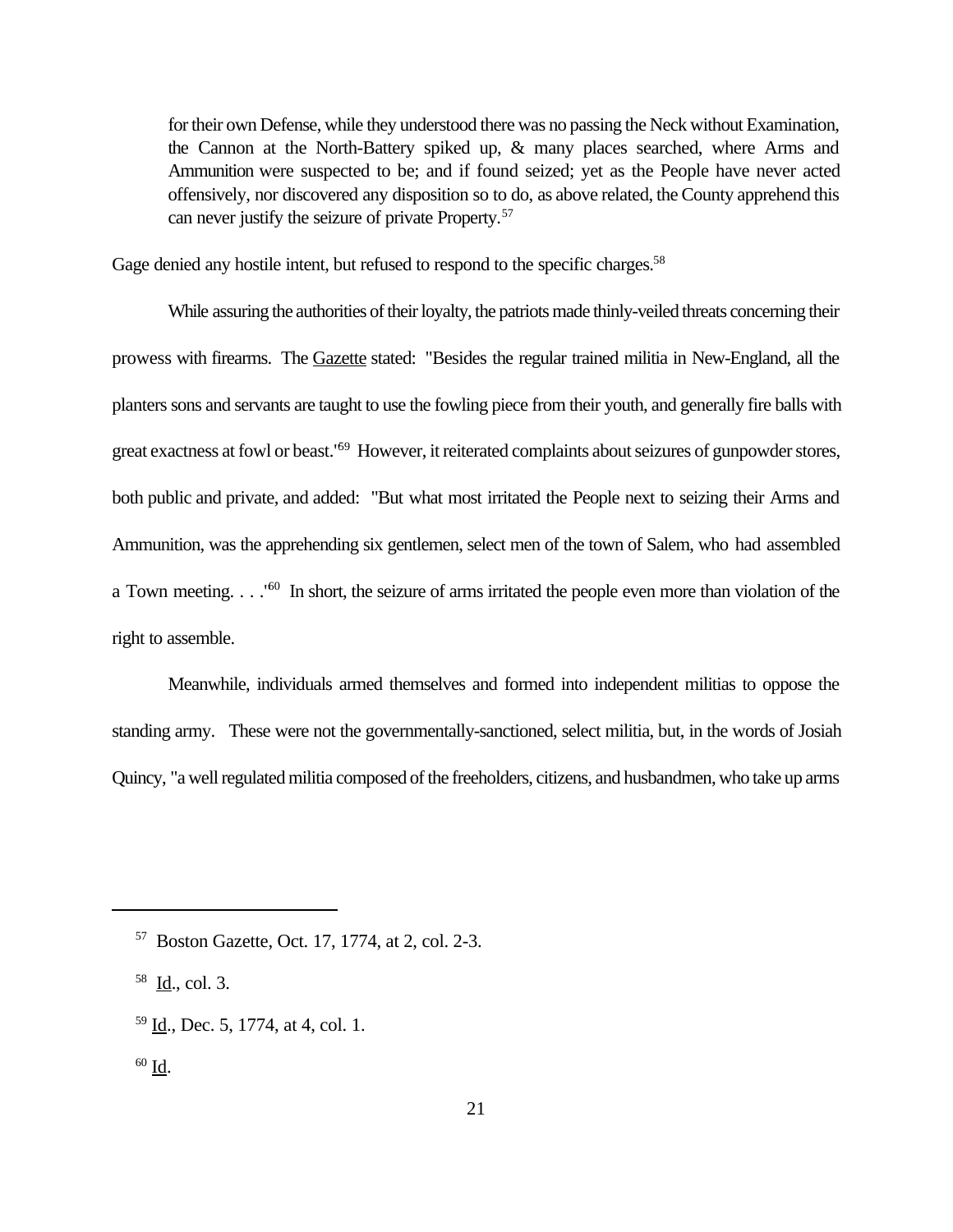to preserve their property as individuals, and their rights as freemen.<sup>'61</sup>

In one incident, "a party of the militia being at exercise on Boston common, a party of the army surrounded them and took away their fire arms; immediately thereupon a larger party of the militia assembled, pursued the Army, and retook their fire arms. Whereupon the Governor ordered the man of war to fire upon the Town, which was instantly obeyed; several houses were damaged, and only 6 people killed."<sup>62</sup>

As is usual in police search and seizure operations, a cat-and-mouse game was played in which the searchers and the searchees exchanged charges which strained creditility. A tory queried, "who carried cannon off privately in a boat to a mill-pond, and when detected declared it to be nothing but a boat-load of old iron?"<sup>63</sup> An observer in Boston wrote: "Have seen twenty load [of military supplies] covered with dung go out of town myself, but lately all carts have been searched by the [British] guards, and unluckily last Saturday evening a load of cartridges were seized packed in candle boxes . . . . "<sup>64</sup> By contrast, a patriot--whose comrades were arming themselves as rapidly as possible--sought to depict them as penmen: "We are told, that it is an undoubted act, that the supposed boxes of small arms, lead, & c. which were lately seized by the custom-house officers at New York, and caused so much disturbance there, turns out to be--What?--Why only a few boxes of Printing Types! Aye, says a wag, and what was the Gun-

<sup>61</sup> J. QUINCY, OBSERVATIONS ON THE ACT OF PARLIAMENT COMMONLY CALLED THE BOSTON PORT-BILL 413 (Boston 1774).

<sup>62</sup> Massachusetts Gazette, Dec. 29, 1774, at 2, col. 2.

<sup>&</sup>lt;sup>63</sup> Id., Jan. 19, 1775, at 2, col. 2.

<sup>64</sup> R. GROSS, THE MINUTEMEN AND THEIR WORLD 68 (1976).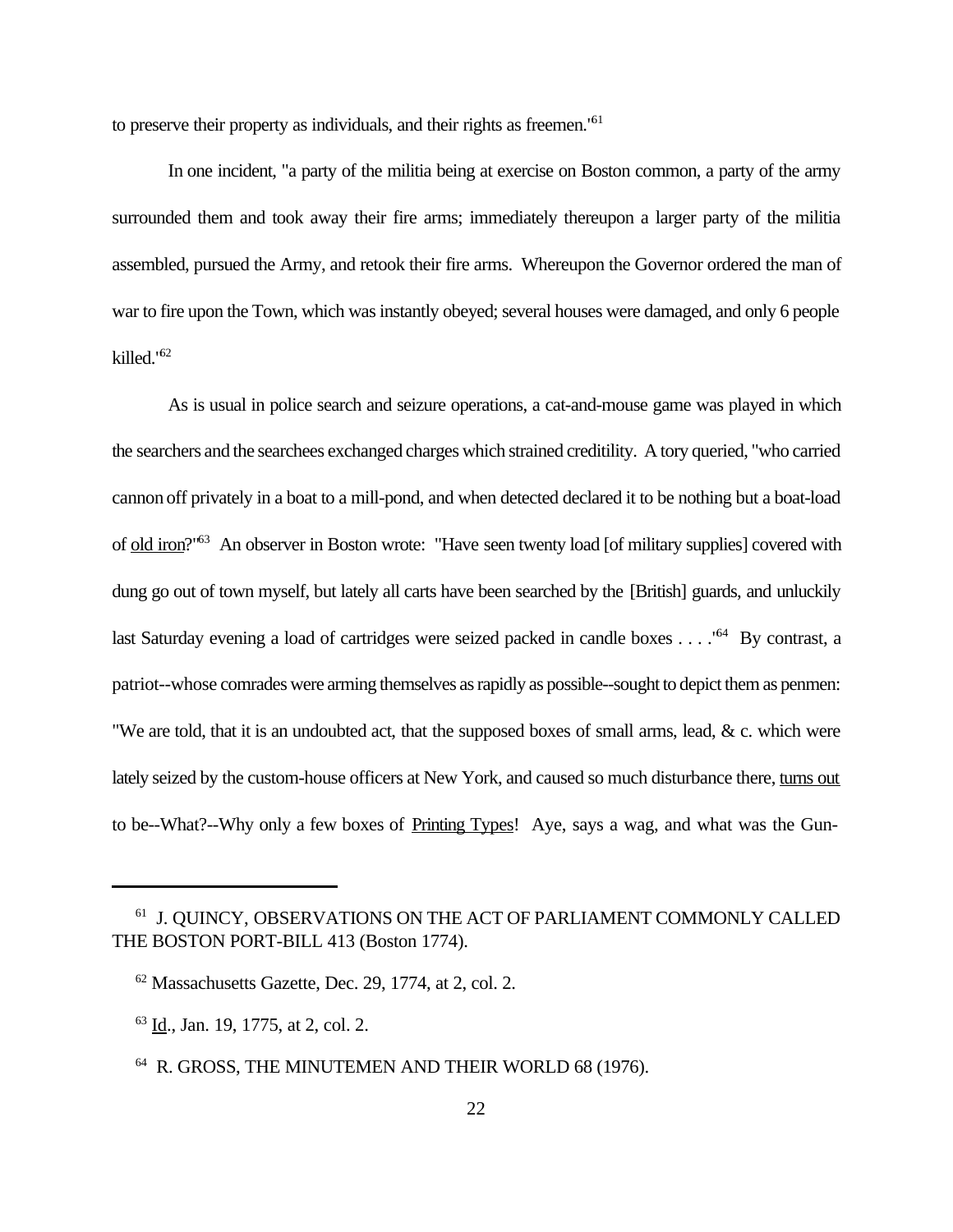Powder?--Why truly, nothing but two cakes of Printing Ink!"<sup>65</sup>

Despite this feigned innocence, patriots sought to scare the British with talk about the colonists' expertise with guns. The pamphlet printed all over the colonies and even England credited with convincing the British of this expertise was written by Charles Lee, who was influential in the Continental Congress.<sup>66</sup> A key passge states: "The yeomanry of America besides infinite advantages over the peasantry of other countries, are accustomed from their infancy to firearms; they are expert in the use of them. Whereas the lower and middle people of England, are, by the tyranny of certain laws, almost as ignorant in the use of a musket, as they are of the ancient Catapulta."<sup>67</sup>

Search and seizure for contraband always leads to entrapment, and the colonial epoch was no exception. A rural man named Thomas Ditson merely asked to buy a gun, and ended up being tarred and feathered by British soldiers. In his affidavit, Ditson claimed, "I enquired of some Townsmen who had any Guns to sell; one of whom I did not know, replied he had a very fine Gun to sell.<sup>168</sup> Since the one who offered the gun was a soldier, Ditson continued:

> I asked him if he had any right to sell it, he reply'd he had, and that, the Gun was his to dispose of at any time; I then ask'd him whether he tho't the Sentry would not take it from me at the Ferry, as I had heard that some Persons had their Guns taken from them, but never tho't there was any law against trading with a Soldier; . . . I told him I would give four Dollars if there was no risque in carrying it over the Ferry; he said there was not . . . . I was afraid . . . that there was something not right . . . and left the Gun, and coming away

 $65$  Connecticut Courant, Jan. 16, 1775, at 2, col. 3.

<sup>&</sup>lt;sup>66</sup> G. YEOMANS, Introduction to C. Lee, Strictures on a Pamphlet, reprinted in PAMPHLETS AND THE AMERICAN REVOLUTION iii-iv, vii (1976).

<sup>67</sup> Essex Gazette, Jan. 17, 1775, at 4, col. 1.

<sup>&</sup>lt;sup>68</sup> Massachusetts Gazette; and Boston Weekly News-Letter, March 17, 1775, at 3, col. 1.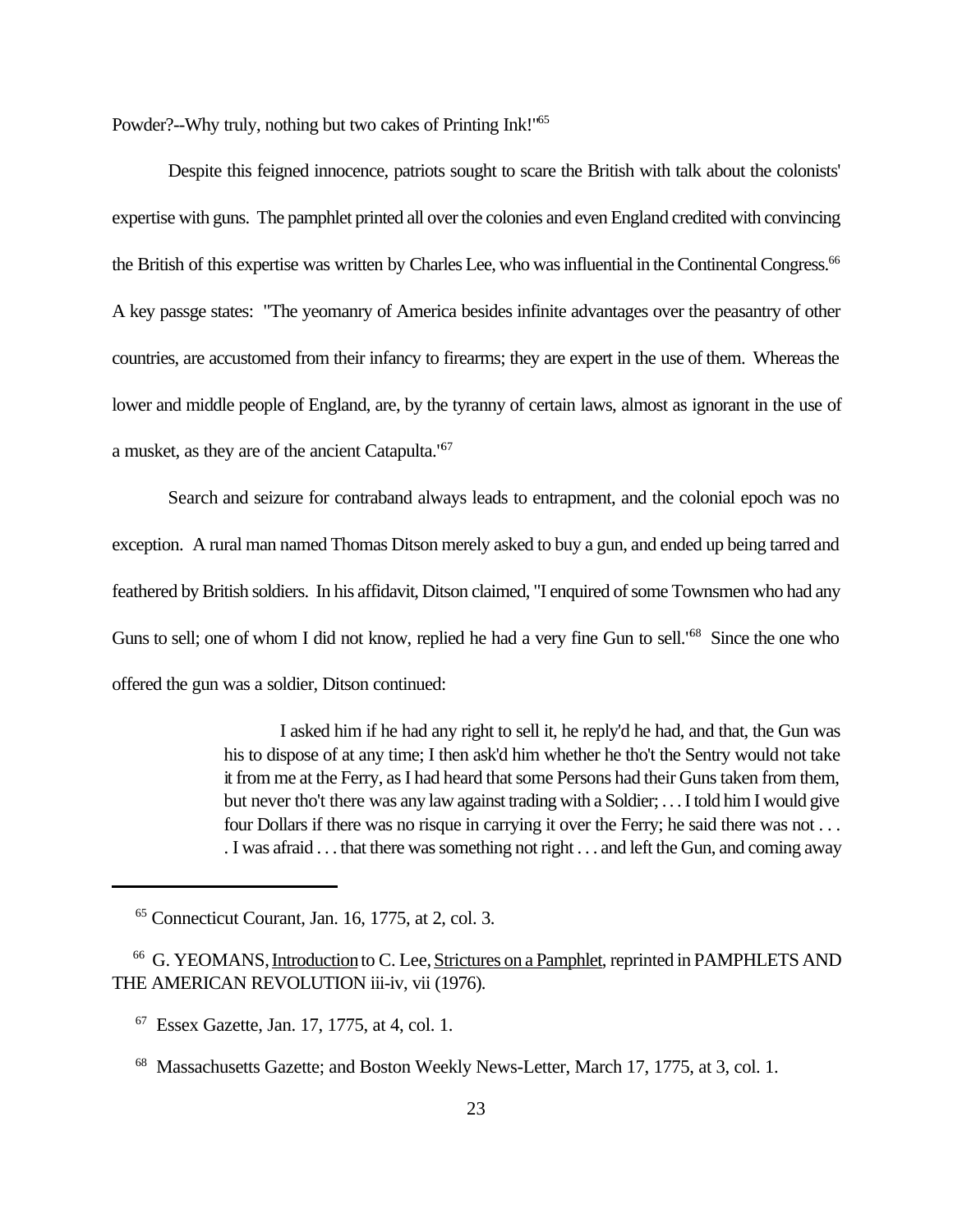he followed me and urg'd the Gun upon me  $\ldots$ .<sup>69</sup>

When he finally paid money to the soldier, several other soldiers appeared and seized Ditson, who they proceeded to tar and feather. However, instead of entrapment, the soldier swore in his affidavit, it was a case of a rebel trying to obtain arms and urging a soldier to desert. The citizen said "that he would buy more Firelocks of the Deponent, and as many as he could get any other Soldier to sell him . . . .<sup>"70</sup>

Samuel Adams described the Ditson affair in a letter as follows:

A simple Country man was inveigled by a Soldier to bargain with him for a Gun; for this he was put under Guard and the next day was tarred and feathered by the Officers and Soldiers of the 47. . . . We are at a Loss to account for this Conduct of a part of the Army in the face of the Sun unless there were good Assurances that the General [Gage] would connive at it. However, he says he is very angry at it.<sup>71</sup>

Meanwhile, the British Ministers were taking steps to dry up firearms from the source.

### IV. KING GEORGE'S BAN ON IMPORTATION OF FIREARMS

News travelled slowly from England across the Atlantic, but in December 1774 the colonists

learned that two months before King George and his Ministers had decreed a ban on importation of

firearms into the colonies as a further method of disarming the populace.

The Gazette reported this new violation of the colonists' rights as follows:

We learn from undoubted Authority, that Lord Dartmouth, Secretary of State, has wrote a circular Letter to the Governors upon this Continent, informing them, That his Majesty has thought fit, by his Order in Council, dated the 19th October 1774, to prohibit the Exportation from Great Britain, of Gun Powder or any Sort of Arms or Ammunition, and has signified to them his Majesty's Command, that they do take the most effectual Measures for arresting, detaining and

<sup>69</sup> Id.

<sup>70</sup> Id., col. 2.

<sup>71</sup> 3 THE WRITINGS OF SAMUEL ADAMS 200 (1907).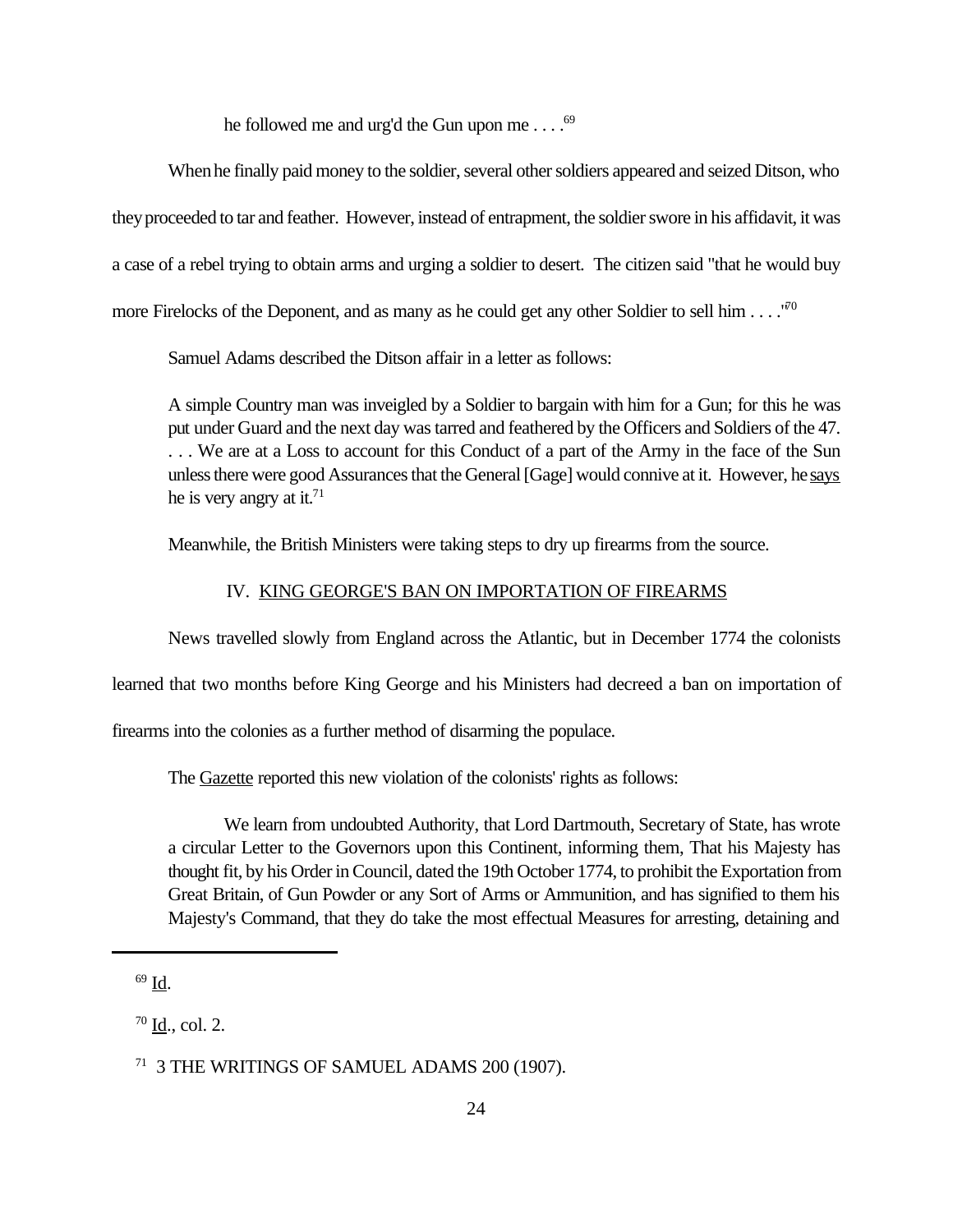securing any Gun Powder or any Sort of Arms or Ammunition, which may be attempted to be imported into the Province over which they respectively preside, unless the Masters of the Ship having such Military Stores on Board shall produce a License from his Majesty or the Privy Council for the Exportation of the same from some of the Ports of Great-Britain.<sup>72</sup>

The decree strictly regulated any exportation of arms and ammunition from England, and was

endorsed by Townshend, North, and the other hated Ministers.<sup>73</sup> Accounts published in London and

 $72$  Boston Gazette, Dec. 12, 1774, at 3, col. 1.

<sup>73</sup> As reprinted in the Connecticut Courant, Dec. 19, 1774, at 3, cols. 2-3:

At the Court at St. James's the 19th Day of October, 1774.

PRESENT,

The KING'S most excellent MAJESTY in Council, Earl of Rockford, Lord Visount Townshend, Earl of Dartmouth, Lord Mansfield, Earl of Suffolk, Lord North.

 WHEREAS an Act of Parliament has passed in the Twenty Ninth Year of the Reign of his late Majesty King George the Second, intitled, "An Act to empower his Majesty to prohibit the Exportation of Saltpetre, and to enforce the Law for impowering his Majesty to prohibit the Exportation of Gunpowder, or any sort of Arms or Ammunition, and also to empower his Majesty to restrain the carrying coastways of Saltpetre, Gunpowder, or any sort of Ammunition.

And His Majesty judging it necessary to prohibit the Exportation of Gunpowder, or any sort of Arms or Ammunition, out of this Kingdom, doth therefore, with the advice of his Privy Council, hereby order, require, prohibit and command that no Person or Persons Whatsoever (except the Master General of the Ordnance for his Majesty's Service) do, at any time during the space of Six Months from the date of this Order in Council, presume to transport into any parts out of this Kingdom, or carry coastways any Gunpowder, or any sort of Arms or Ammunition, on board any Ship or Vessel, in order to transporting the same to any part beyond the Seas or carrying the same coastways, without Leave and Permission in that behalf, first obtained from his Majesty or his Privy Council, upon Pain of incurring and suffering the respective Forfeitures and Penalties inflicted by the aforementioned Act. . . .

Signed, G. Chetwynd.

The decree was published in 5 Acts Privy Council, 401 and was renewed from time to time until 1783.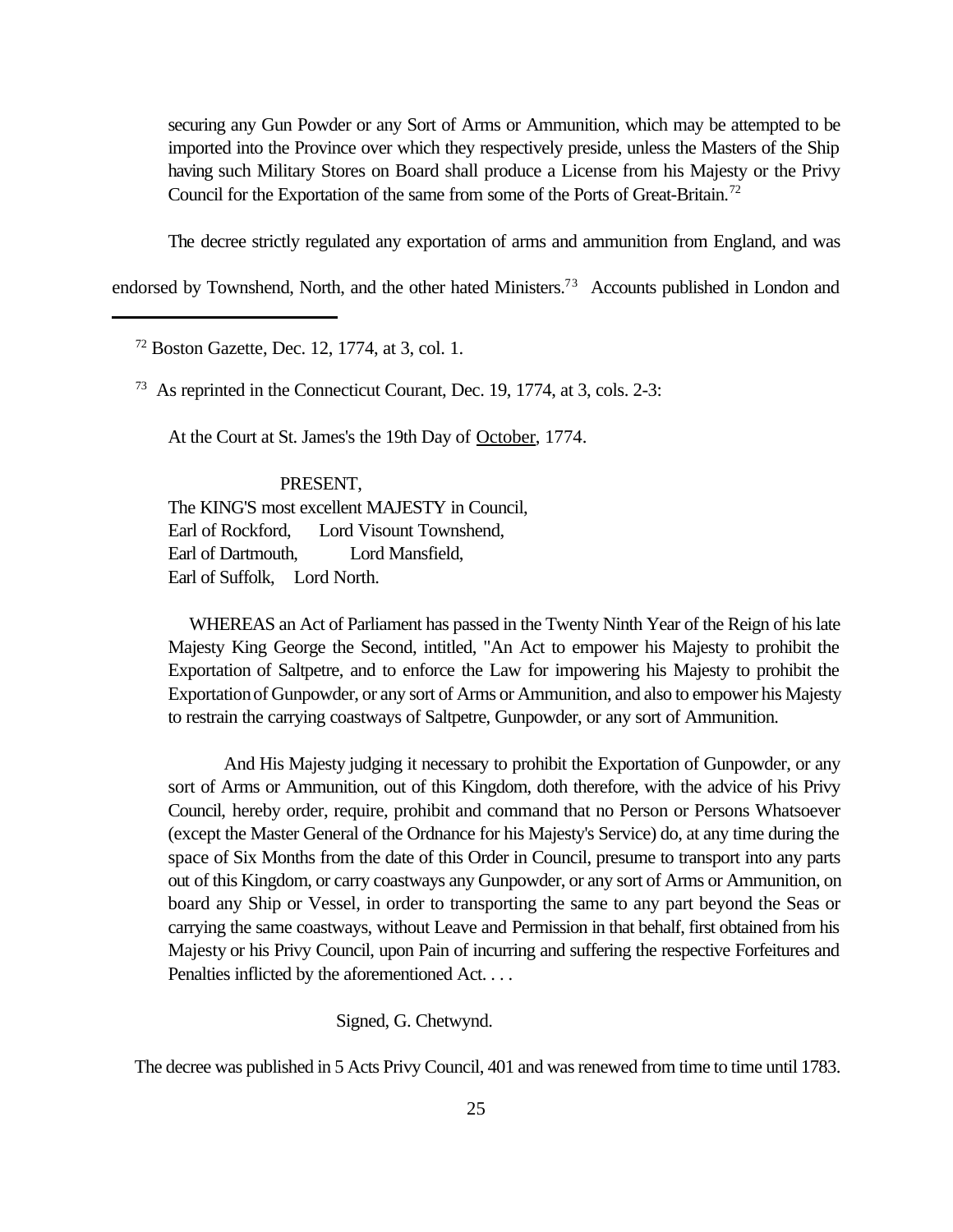reprinted in colonial newspapers explain what precipitated the import ban. First, exaggerated accounts of

armed struggle in the colonies were reaching England. One such account states:

An order of the council, dated the 19th inst. is published in this night's Gazette, prohibiting the exportation of gun powder and arms, from any point of the kingdom. . . .

By a letter received by a merchant in this city from New York . . . [the ship left New York in mid-September] the Captain says an express was just mailed there from Boston, with an account that there had been an engagement between the troops and the Bostonians; the Troops set fire to the town, which was all in flames when the express came away. What gives the greatest credit to this account is, the entire prohibition of gunpowder, and all sorts of arms and ammunition.

Notwithstanding the ministerial accounts from America are kept a profound secret the late embargo on gunpowder proves their fears respecting that country to be very great. Great quantities of nitre and salt-petre just shipped, are again disembarking in consequence of Saturday night's Gazette.<sup>74</sup>

While British intelligence may have discounted the credibility of such reports, they could see

tangible evidence that the colonists were arming themselves, because English gunmakers were receiving

orders for vast numbers of arms from the Americans. As was originally published in a London newspaper:

Saturday's proclamation, it is said, was occasioned by intelligence received from Sheffield and Birmingham of amazing quantities of fire arms, & c. being nearly ready to be sent to America, in consequence of an order received from thence some time since.

Two vessels, laden with gun-powder and other military utensils, bound for the other side of the Atlantic, were stopped at Gravesend on Monday by the out clearers, in consequence of the King's Proclamation inserted in Saturday night's Gazette. . . .

A letter received in town from an English Gentleman at Brest says, that a french frigate and a snow lately sailed from that port for America, laden with firelocks, gunpowder, & c. . . .

The letters received for Friday from Boston, dated the 21st of September, are of the most alarming nature. They assert, that the inhabitants of Boston, and of the province of Massachusetts

### J. ADAMS, REVOLUTIONARY NEW ENGLAND 1691-1776 at 412 (1923).

<sup>74</sup> Pennsylvania Gazette, Dec. 14, 1774, at 2, col. 3.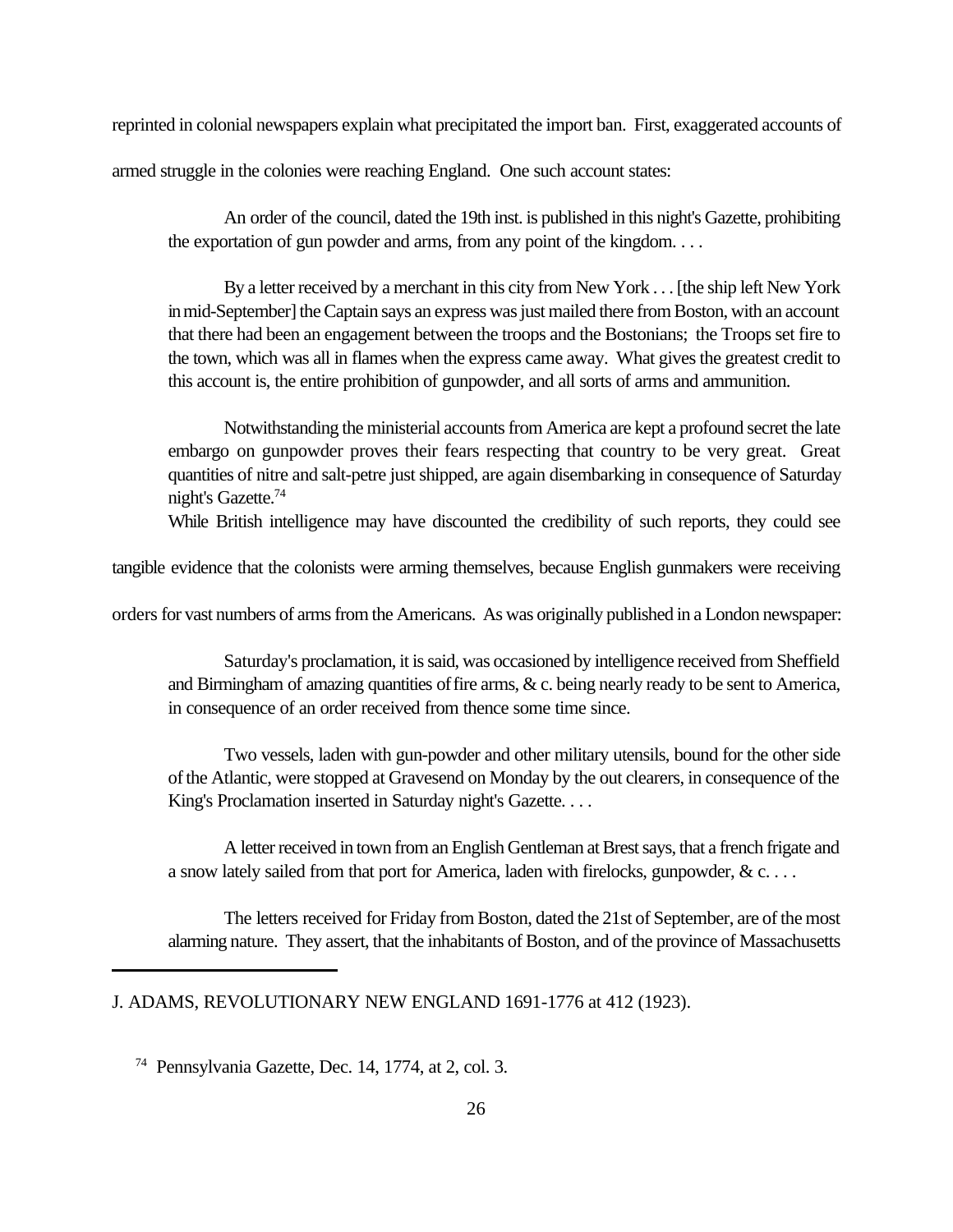Bay are now in arms.  $\ldots$ .<sup>75</sup>

As noted, the royal proclamation meant the immediate stoppage of firearms shipments going to America. "Some ships fitting out at Liverpool could not have permission to take on board any gunpowder, guns, or swords, . . . which . . . proves the fears of the ministry, respecting America, to be very great.<sup>"76</sup> An American sympathizer in England asserted that "the proclamation against sending guns and gun powder out of this kingdom will be of very little use or effect, because the Americans will certainly procure whatever quantity of them they want from Holland, France, and Spain  $\ldots$ ."<sup>77</sup>

The royal instructions and a secret letter from Lord Dartmouth to the colonial governors directing the prohibition of importation of firearms and ammunition into America was revealed by the governor of Rhode Island. Upon receiving it, the Boston patriots sent the news by Paul Revere to their friends in New Hampshire, who proceeded to seize muskets and one hundred barrels of gunpowder from Fort William and Mary at Portsmouth.<sup>78</sup>

This action was justified by a New Hampshire patriot who described the import ban as a violation of the right to keep and bear arms. "A Watchman" recalled the lesson of the ancient Carthaginians, who complied with the demand "that they must deliver up all their Arms to the Romans," only to be destroyed.<sup>79</sup>

<sup>77</sup> Connecticut Courant, Jan. 9, 1775, at 2, col. 2.

<sup>78</sup> J. ADAMS, REVOLUTIONARY NEW ENGLAND 1691-1776 at 412 (1923); J. ALDEN, GENERAL GAGE IN AMERICA 224 (1969).

<sup>79</sup> New Hampshire Gazette and Historical Chronicle, Jan. 13, 1775, at 1, col. 1.

 $\frac{75}{10}$  Id., Dec. 21, 1774, at \_\_\_, col. 1-2.

<sup>76</sup> Massachusetts Gazette, Dec. 29, 1774, at 3, col. 1.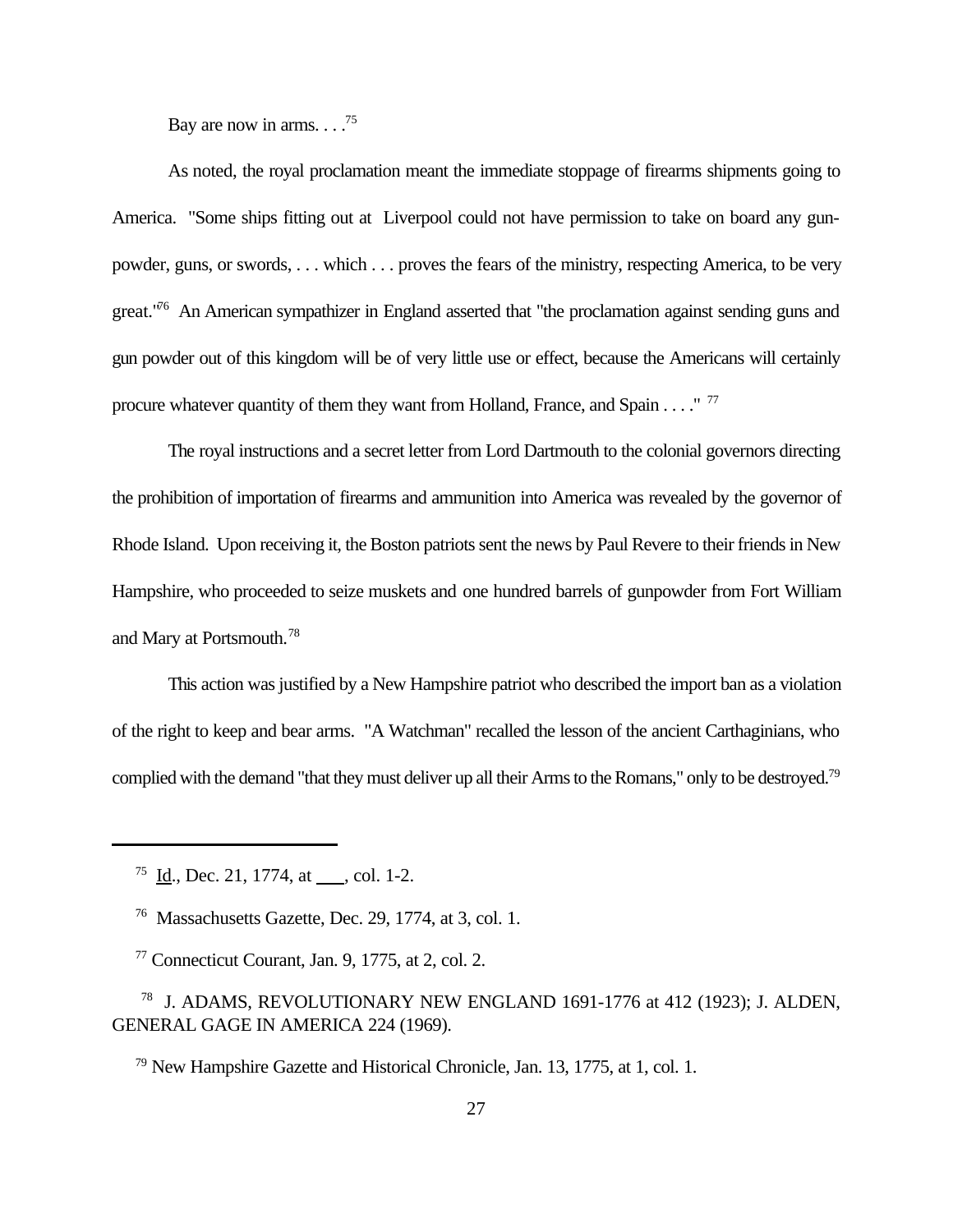### He continued:

Could they [the Ministry] not have given up their Plan for enslaving America without seizing . . . all the Arms and Ammunition? and without soliciting and finally obtaining an Order to prohibit the Importation of warlike Stores in the Colonies? . . . And shall we like the Carthaginians, peaceably surrender our Arms to our Enemies, in Hopes of obtaining in Return the Liberties we have so long been contending for? . . .

I . . . hope that no Person will, at this important Crisis, be unprepared to act in his own Defence, should he by Necessity be driven thereto. And I must here beg Leave to recommend to the Confederation of the People of this Continent, Whether, when we are by an arbitrary Decree prohibited the having Arms and Ammunition by Importation, we have not by the Law of Self Preservation, a Right to seize upon all those within our Power, in order to defend the LIBERTIES which GOD and Nature have given us . . .?<sup>80</sup>

The same arguments were being made in England by the American sympathizers. Edmund Burke

pointed out in debates in Parliament in 1775 that such injustices had been tried before in Wales:

Sir, during that state of things, parliament was not idle. They attempted to subdue the fierce spirit of the Welsh by all sorts of rigorous laws. They prohibited by statute the sending all sorts of arms into Wales, as you prohibit by proclamation (with something more of doubt on the legality) the sending arms to America. They disarmed the Welsh by statute, as you attempted, (but still with more question on the legality) to disarm New England by an instruction. They made an Act to drag offenders from Wales into England for trial, as you have done (but with more hardship) with regard to America.<sup>81</sup>

Meanwhile, searches and seizures of arms and ammunition were being stepped up in the Boston

area. An account published in April 1775, alleges that troops killed several people along a road near the following seizure: "The Neck Guard seized 13,425 musket cartridges with ball, (we suppose through the information of some dirty scoundrel, of which we have now many among us) and about 300 lb. of ball, which we were carrying into the country--this was private property.--The owner applied to the General

<sup>80</sup> Id.

<sup>81</sup> 18 COBBETT, PARLIAMENTARY HISTORY OF ENGLAND 512 (1813).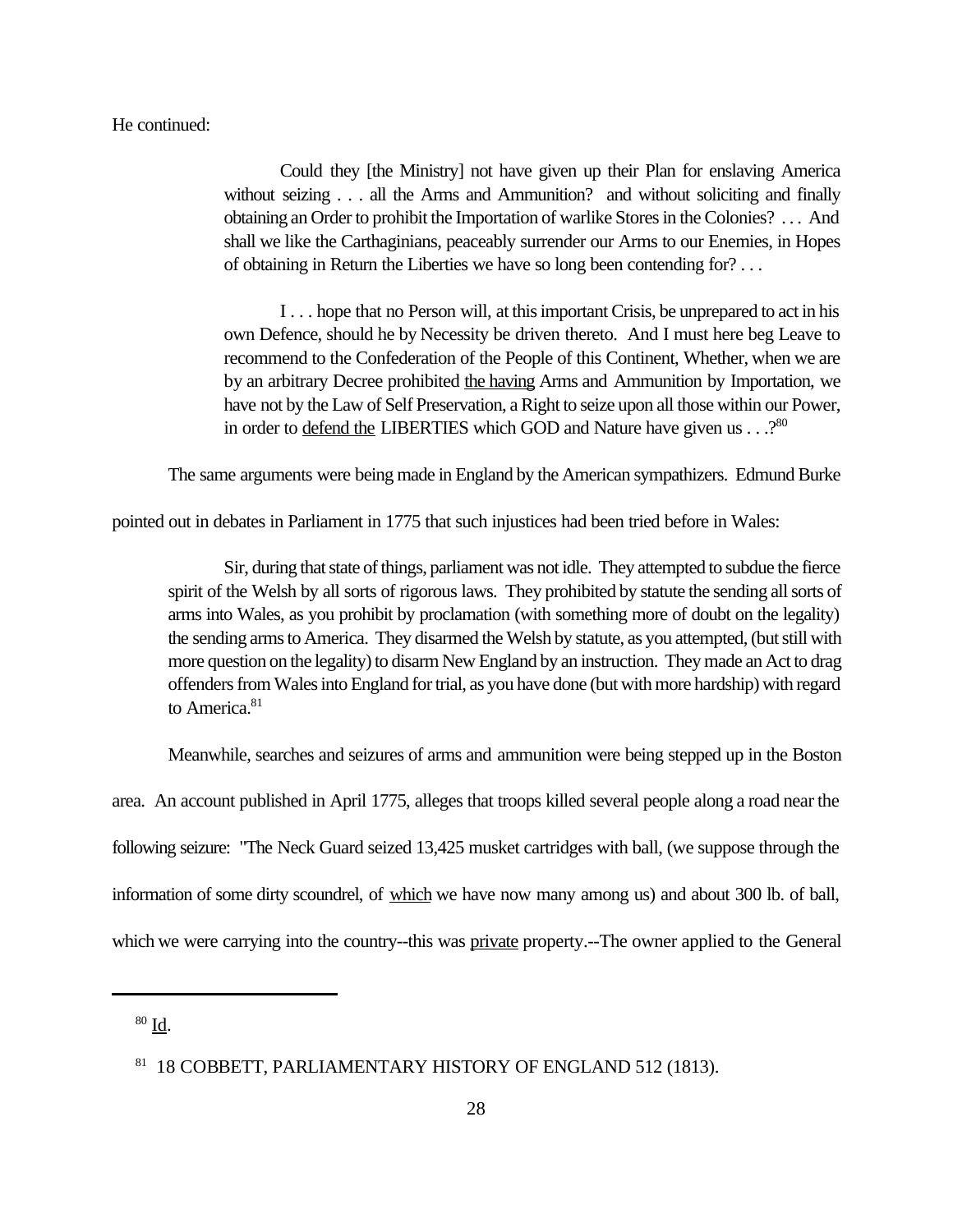first, but he absolutely refused to deliver it."<sup>82</sup> One writer

linked this illegal seizure to the import ban as follows:

It is said that the troops, under your command, have seized a number of cartridges which were carrying out of the town of Boston, into the country; and as you were pleased to deny that you had meddled with private property, to the President of the Continental Congress, I would gladly be informed on what different pretence you now meddled with those cartridges. . . . . I cannot conceive you will urge the late ridiculous proclamation [banning export of arms and ammunition to America] in defence of the action. That CREATURE, absurd and strained as it is, can have no reference to the carriage of powder and shot from any one inland place to another. But admitting it had, are Royal Proclamations again to be forced upon us for LAWS? I can, indeed, Sir, account for your conduct in this and many other instances, upon no other footing than that of an actual conspiracy to overthrow the laws and constitution of the country you are sworn to protect . . . . 83

Although not subjected to the same intense repression as New England, the other colonies saw the import ban as violative of the right to keep and bear arms. The General Committee, South Carolina's patriotic governing body, found that "by the late prohibition of exporting arms and ammunition from England, it too clearly appears a design of disarming the people of America, in order the more speedily to dragoon and enslave them. . . . "<sup>84</sup> But the worst was yet to come.

# V. GAGE DISARMS THE PEOPLE OF BOSTON AND DECLARES MARTIAL LAW

When governments conduct police actions involving searches and seizures for contraband, many items go undetected for every successful seizure. So it was that the provincials accumulated vast stores

 $82$  Id., Connecticut Courant, Apr. 3, 1775, at 2, col. 2.

<sup>83</sup> Newport Mercury (R.I.), Apr. 10, 1775, at 2, col. 1.

<sup>&</sup>lt;sup>84</sup> J. Drayton, MEMOIRS OF THE AMERICAN REVOLUTION . . . AS RELATING TO SOUTH CAROLINA 166 (Charleston 1821).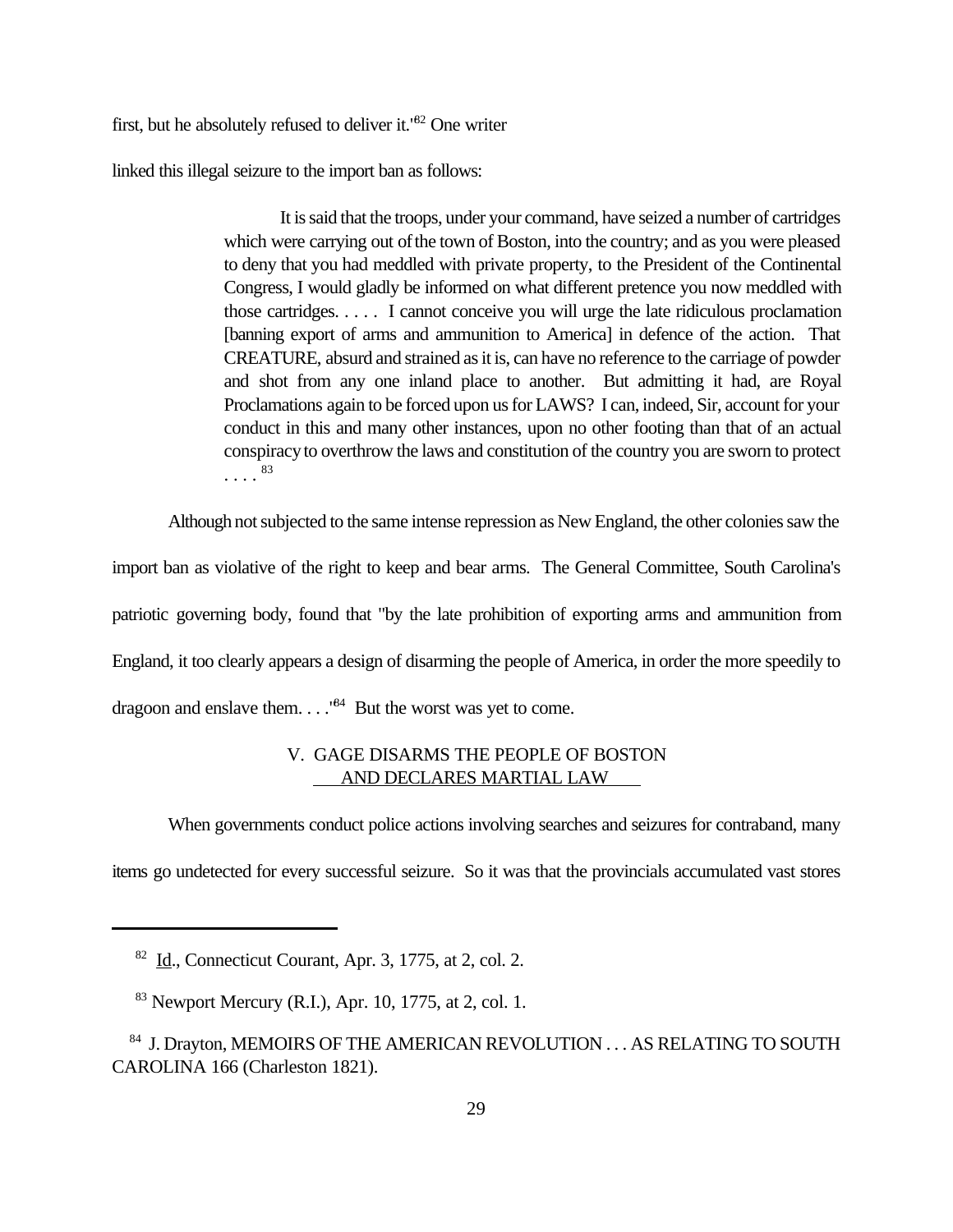of arms and ammunition, and secreted them at some thirty private homes and farms in Concord.<sup>85</sup> Gage anticipated orders from England to seize the patriots' arms, and on April 15, 1775 Lord Dartmouth wrote to the General to do just that.<sup>86</sup> "The policy of disarming the people had been acted on, though it had not been followed up very energetically. The indications now were, that this policy would be carried out in earnest."<sup>87</sup>

As Gage planned his search-and-seizure operation against Concord, all able-bodied males ages 16 though 60 of that town, from its gentlemen and yeomen to its laborers and apprentices, were carrying their muskets everywhere they went.<sup>88</sup> These minutemen and militia were in fact the people themselves who provided their own arms.<sup>89</sup>

As the British began their march into the countryside on that day of April 19, 1775, Lexington's militiamen responded to the alarm, assembled at the town common, and began exercising with their arms. The widely published American account of what

happened when the Redcoats arrived, began with the order shouted by British Major Pitcairn: "'Disperse you Rebels -- Damn you, throw down your Arms and disperse.' Upon which the Troops huzz'd, and immediately one or two Officers discharged their Pistols, which were instantaneously followed by the Firing

<sup>85</sup> R. GROSS, THE MINUTEMEN AND THEIR WORLD 69 (1976).

<sup>86</sup> J. ADAMS, REVOLUTIONARY NEW ENGLAND 1691-1776 at 418 (1923).

<sup>87</sup> R. FROTHINGHAM, THE LIFE AND TIMES OF JOSEPH WARREN 454 (1865).

<sup>88</sup> R. GROSS, THE MINUTEMEN AND THEIR WORLD 69-70 (1976). Excluded from the militia were the town's Harvard students and a dozen black slaves. Id.

<sup>89</sup> Only a few poor men had to be loaned weapons. Id. at 61.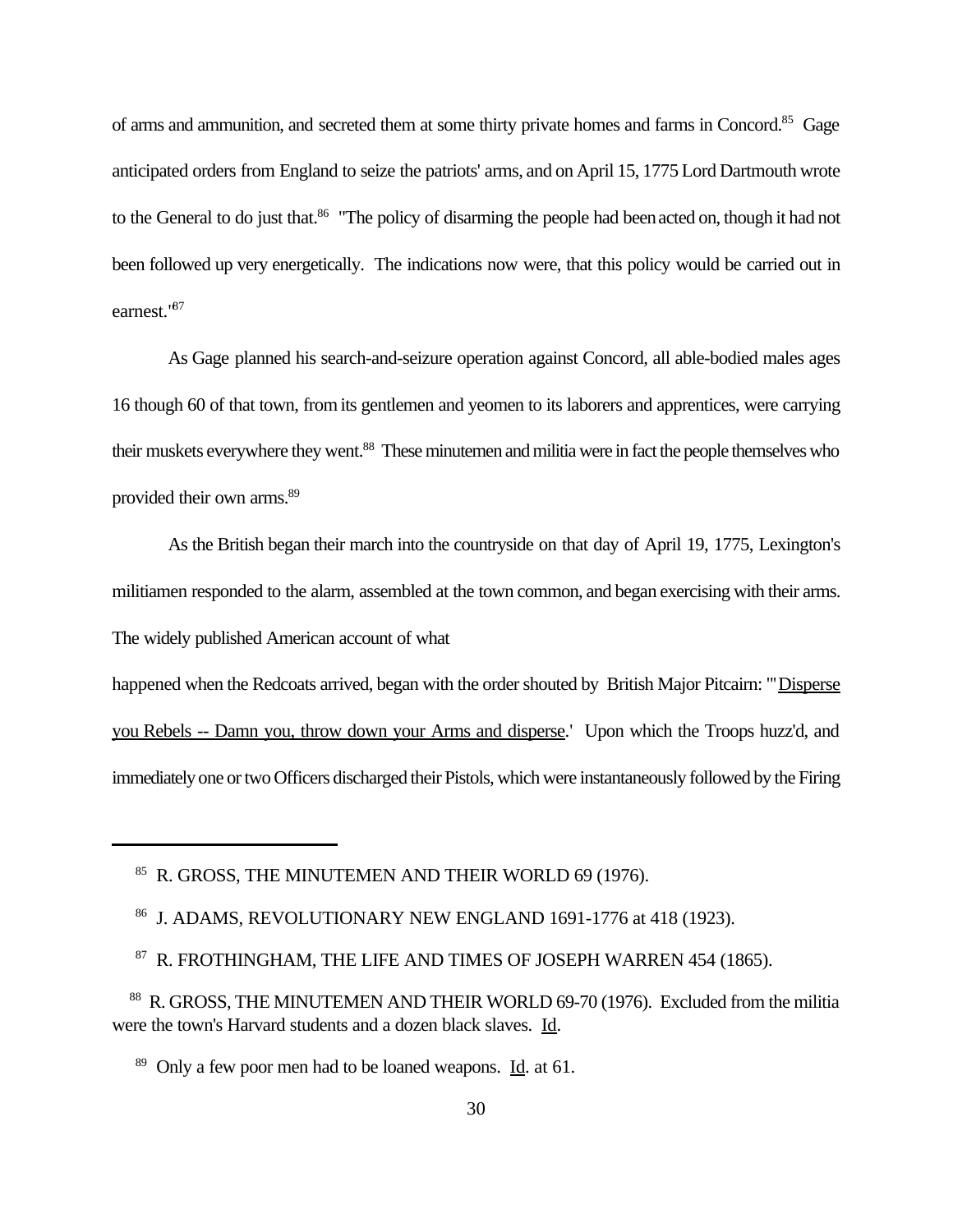of four or five of the Soldiers, then there seemed to be a general discharge from the whole Body."<sup>90</sup>

While not skirmishing with the armed citizens of Lexington and Concord, the troops searched the farms and houses for arms and ammunition. Some were seized and destroyed, while other supplies escaped seizure due to the artifice of Concord's women, who talked soldiers out of searching certain rooms of houses.<sup>91</sup>

Three days after Lexington and Concord, Gage represented to the Selectmen of Boston that "there was a large body of men in arms" hostilely assembled, and that the inhabitants could be injured if the soldiers attacked.<sup>92</sup> The next day a town committee met with Gage, who promised "that upon the inhabitants in general lodging their arms in Faneuil Hall, or any other convenient place, under the care of the selectmen, marked with the names of the respective owners, that all such inhabitants as are inclined, may depart from the town . . . . And that the arms aforesaid at a suitable time would be return'd to the owners."<sup>93</sup>

The committee recommended "that the town accept of his excellency's proposal, and will lodge their arms with the selectmen accordingly."94 "The town unanimously accepted of the foregoing report, and

 $92$  Attested Copy of Proceedings Between Gage and Selectmen, Apr. 22, 1775, in Connecticut Courant, July 17, 1775, at 1, col. 3, and 4, col. 1.

<sup>94</sup> Id.

<sup>90</sup> Essex Gazette, April 25, 1775, at 3, col. 3.

<sup>&</sup>lt;sup>91</sup> R. GROSS, THE MINUTEMEN AND THEIR WORLD 120-23 (1976).

<sup>93</sup> Id. at 4, col. 2 (Apr. 23, 1775).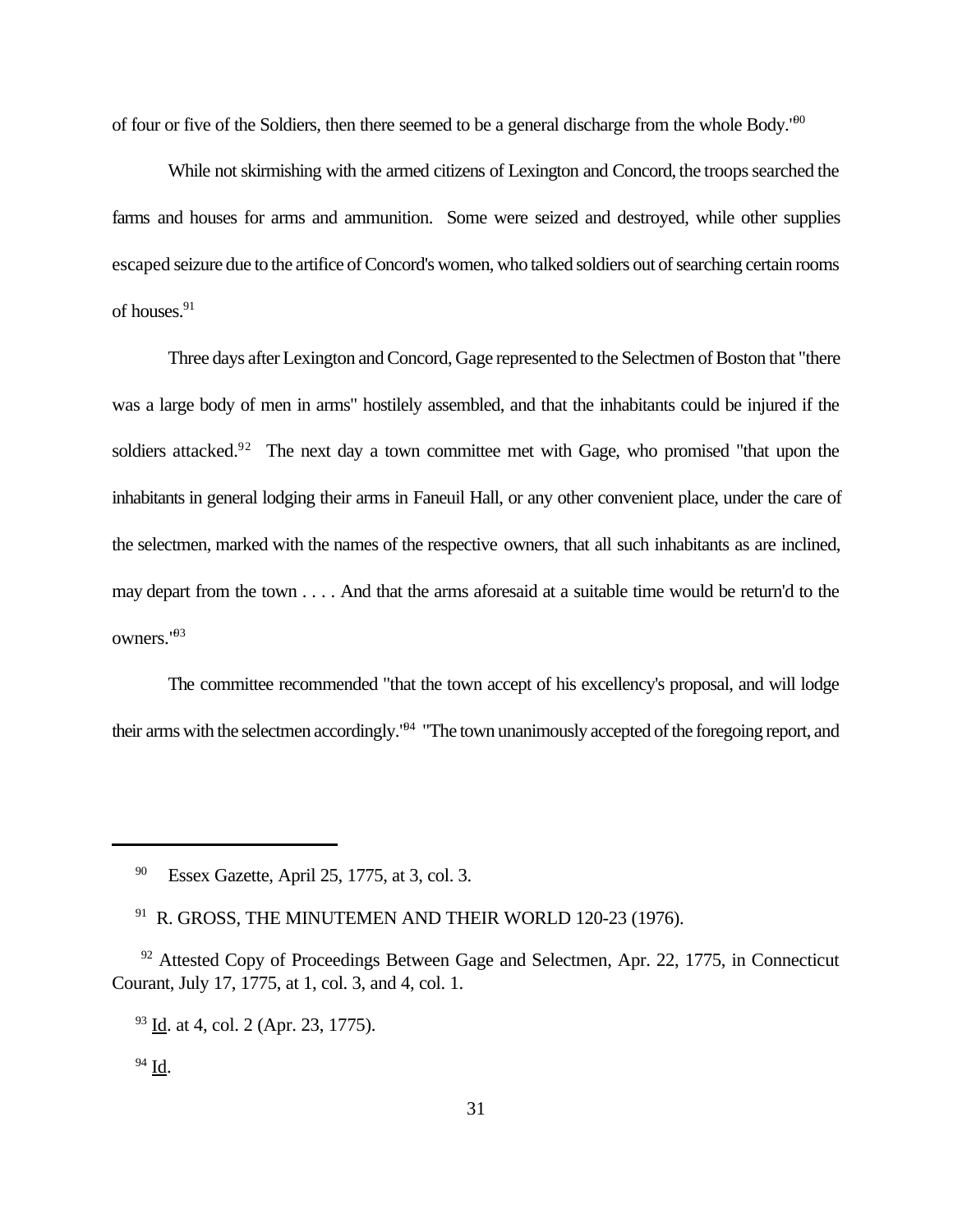desired the inhabitants would deliver their arms to the Selectmen as soon as may be.<sup>195</sup> While the agreement called for the temporary safekeeping of the arms in the hands of the selectmen, Gage must have planned all along to seize them, and the selectmen may have been aware of this plan. British Lieutenant John Barker kept a diary with the following entry: "The Townspeople have to day given up their Arms to the Select Men, who are to deliver them over to the Gen[era]l. I fancy this will quiet him a little for he seemed apprehensive that if the Lines shou'd be attack'd the Townspeople wou'd raise and assist; they wou'd not give up their Arms without the Gen[era]l promising that they shou'd have leave to quit the Town as many as pleased."<sup>96</sup>

In his contemporary account, Richard Frothingham noted: "On the 27th of April the people delivered to the selectmen 1778 fire-arms, 634 pistols, 973 bayonets, and 38 blunderbusses; and on the same day it was announced in a town-meeting, that General Gage had given permission to the inhabitants to remove out of town, with their effects, either by land or by water; and applications for passes were to be made to General Robertson."<sup>97</sup> A sample of one of the passes reads: "Boston, May, 1775. Permit [name illegible], together with his family, consisting of seven persons, and their effects, to pass over the lines between sunrise and sunset. By order of his Excellency the Governor. No arms nor ammunition is allowed to pass nor merchandize."<sup>98</sup>

The committee continued to meet with Gage through April 30, when it reported to the town: "The

 $95$  Id., col. 3.

<sup>&</sup>lt;sup>96</sup> THE BRITISH IN BOSTON 38 (1924).

<sup>&</sup>lt;sup>97</sup> R. FROTHINGHAM, HISTORY OF THE SIEGE OF BOSTON 95 (Boston 1903).

<sup>98</sup> S. HALBROOK, A RIGHT TO BEAR ARMS 19 (1989).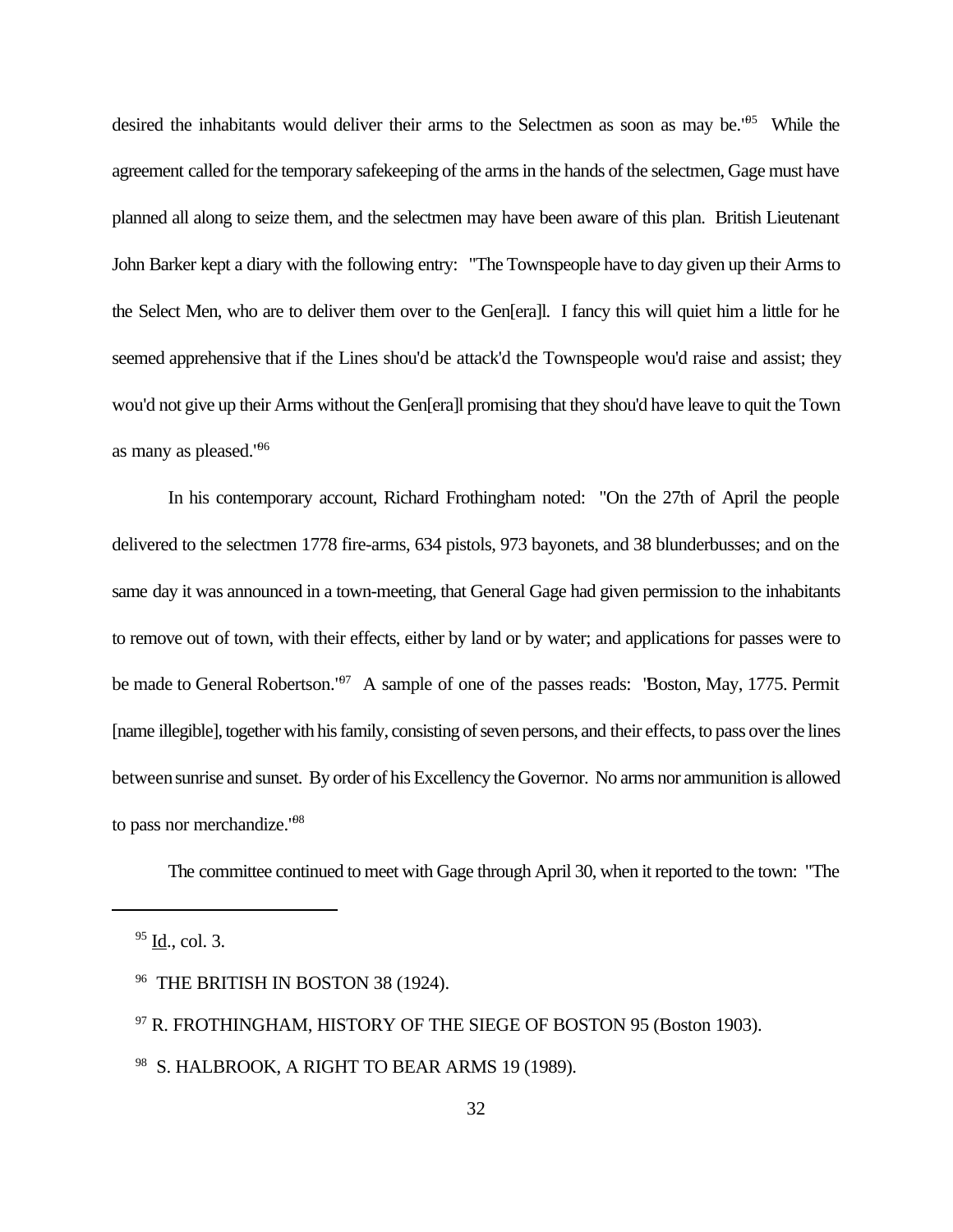committee waited on his Excellency General Gage with the papers containing the account of the arms delivered to the selectmen, and the return made to them by the constables of the town relative to the delivery of the arms in their respective wards.<sup>199</sup>

An editorial described the background in more detail and told the predictable result. The Sunday after the battle at Lexington, a town meeting chose a committee of selectmen to meet with Gage. "The General covenanted with them--that if the inhabitants of Boston would give up their arms and ammunition, and not assist against the King's troops, they should immediately be permitted to depart with all their effects, merchandise included; finally, the inhabitants gave up their arms and ammunition--to the care of the Selectmen: the General then set a guard over the arms . . . . " Gage was then in a position to, and did, refuse the passage of both merchandise and people.<sup>100</sup> On announcing that no Bostonian could leave, "the same day a town meeting was to be held in Boston, when the inhabitants were determined to demand the arms they had deposited in the hands of the select men, or have liberty to leave town."<sup>101</sup>

The Massachusetts Provincial Congress sent the following protest to Gage:

We think it our duty to remonstrate to your excellency, that, from the papers communicated to us by the said selectmen, it appeared, that the inhabitants were promised, upon surrendering their arms, that they should be permitted to leave the town, and carry with them their effects. The condition was immediately complied with, on the part of the people; since which, though a number of days have elapsed, but a very small proportion of the inhabitants have been allowed to take the benefit of your covenant.

We would not affront your excellency by the most distant insinuation, that you intended to

<sup>99</sup> Attested Copy of the Proceedings between Gage and Selectmen, Ap. 30, 1775, in Connecticut Courant, July 17, 1775, at 4, col. 3.

<sup>100</sup> Connecticut Courant, May 8, 1775, at 3, col. 1.

<sup>&</sup>lt;sup>101</sup> Connecticut Journal and New-Haven Post-Boy, May 19, 1775, at 6, col. 2.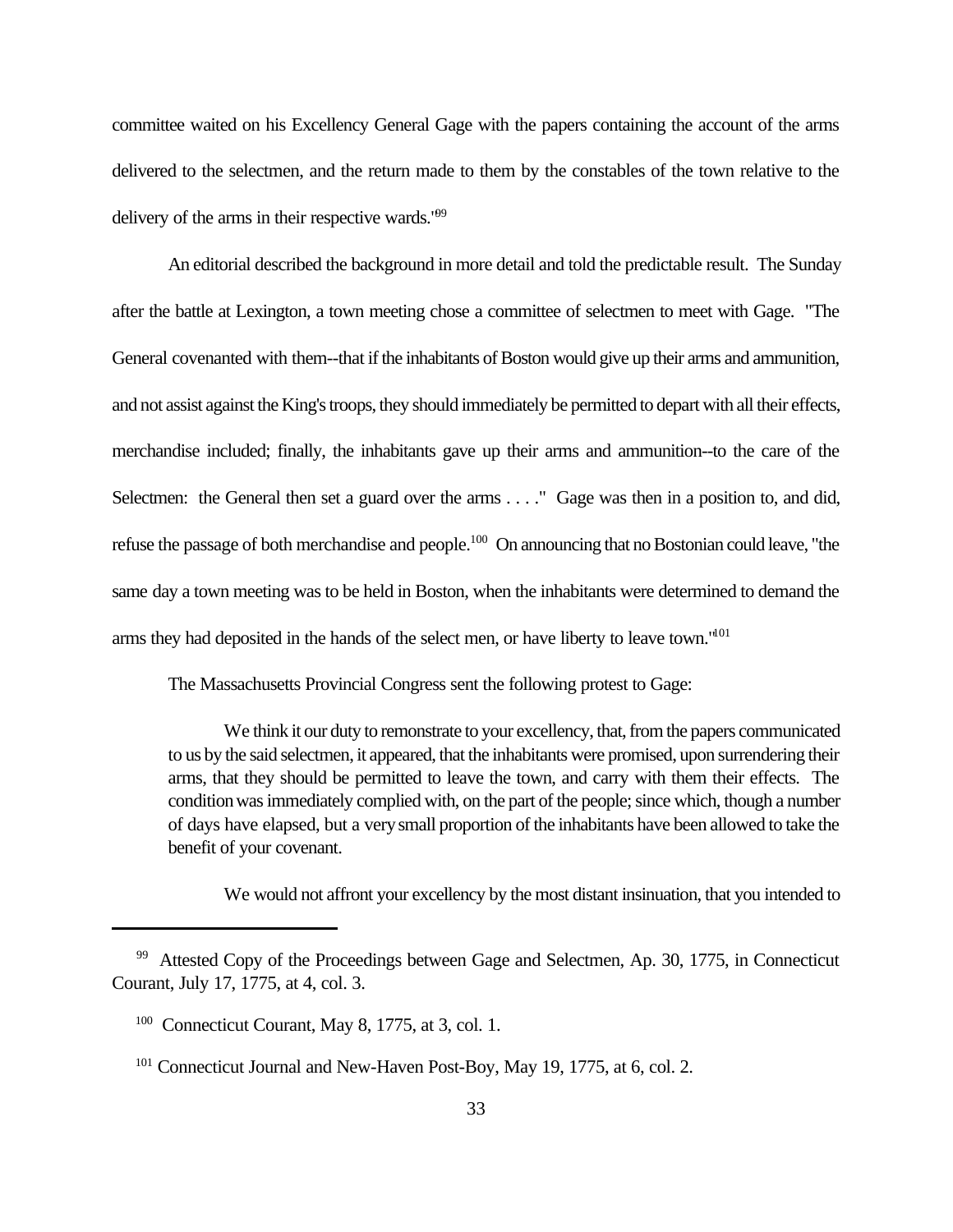deceive and disarm the people, by a cruel act of perfidy. A regard to your own character, as well as the fatal consequences which will necessarily result form the violation of your solemn treaties, must [suggest] sufficient reasons, to deter a gentleman of your rank and station from so injurious a design. But your excellency must be sensible, that a delay of justice is a denial of it, and extremely oppressive to the people now held in duress.<sup>102</sup>

An anonymous patriot attacked "the perfidious, the truce-

breaking Thomas Gage" in the latter's dealings with the people of Boston as follows:

But the single breach of the capitulation with them, after they had religiously fulfilled their part, must brand your name and memory with eternal infamy--the proposal came from you to the inhabitants by the medium of one of your officers, through the Selectmen, and was, that if the inhabitants would deposit their fire-arms in the hands of the Selectmen, to be returned to them after a reasonable time, you would give leave to the inhabitants to remove out of town with all their effects, without any lett or molestation. The town punctually complied, and you remain an infamous monument of perfidy, for which an Arab, a Wild Tartar or Savage would dispise [sic] you!!!<sup>103</sup>

On June 12, Gage proclaimed marital law and offered a pardon to all who would lay down their

arms except Samuel Adams and John Hancock.<sup>104</sup> The decree was suggested by Lord Dartmouth, the British Secretary of State, and drafted by General Burgoyne.<sup>105</sup> A patriot responded by asking, "are you not ashamed to throw out such an insult upon human understanding, as to bid people disarm themselves till you and your butchers murder and plunder them at pleasure! We well know you have orders to disarm us, and what the disposition of the framers of these orders is, if we may judge from the past, can be no

<sup>&</sup>lt;sup>102</sup> JOURNALS OF THE PROVINCIAL CONGRESS OF MASSACHUSETTS IN 1774 AND 1775 at 213 (Boston 1838).

<sup>103</sup> Connecticut Courant, June 19, 1775, at 4, col. 2.

<sup>&</sup>lt;sup>104</sup> Connecticut Journal and New-Haven Post Boy, June 21, 1775, at 3, cols. 1-2.

<sup>105</sup> J. ALDEN, GENERAL GAGE IN AMERICA 263-64 (1969).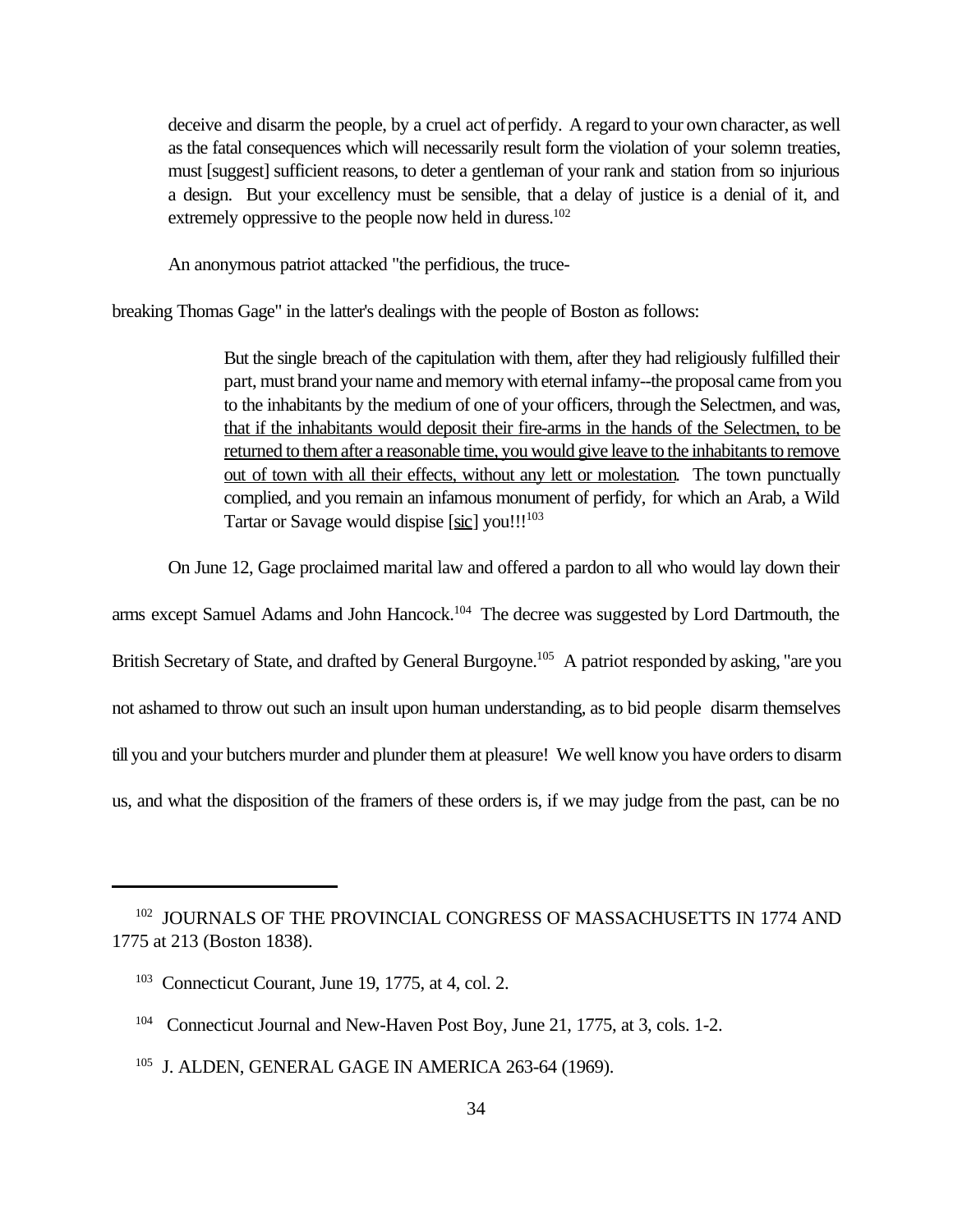secret."<sup>106</sup> A patriot in a more humorous mood offered a poem entitled "Tom Gage's Proclamation," which told how the general had sent an expedition "the men of Concord to disarm" and how he afterwards reflected:

> Yet e'er I draw the vengeful sword I have thought fit to send abroad This present gracious Proclamation, Of purpose mild the demonstration; That whoseoe'er keeps gun or pistol, I'll spoil the motion of his systole; Or, whip his breech, or cut his weason As has the measure of his Treason:-- But every one that will lay down His hanger bright, and musket brown, Shall not be beat, nor bruis'd, nor bang'd, Much less for past offences, hang'd, But on surrendering his toledo, Go to and fro unhurt as we do:-- But then I must, out of this plan, lock Both SAMUEL ADAMS and JOHN HANCOCK; For those vile traitors (like debentures) Must be tuck'd up at all adventures; As any proffer of a pardon, Would only tend those rogues to harden:-- But every other mother's son, The instant he destroys his gun, (For thus doth run the King's command) May, if he will, come kiss my hand.... Meanwhile let all, and every one Who loves his life, for sake his gun  $\dots$ .<sup>107</sup>

The references to several types of arms in the above poem as well as in the inventory of arms seized

<sup>106</sup> Pennsylvania Evening Post, June 27, 1775, at 1, cols. 1-2.

 $107$  Connecticut Courant, July 17, 1775, at 4, col. 1.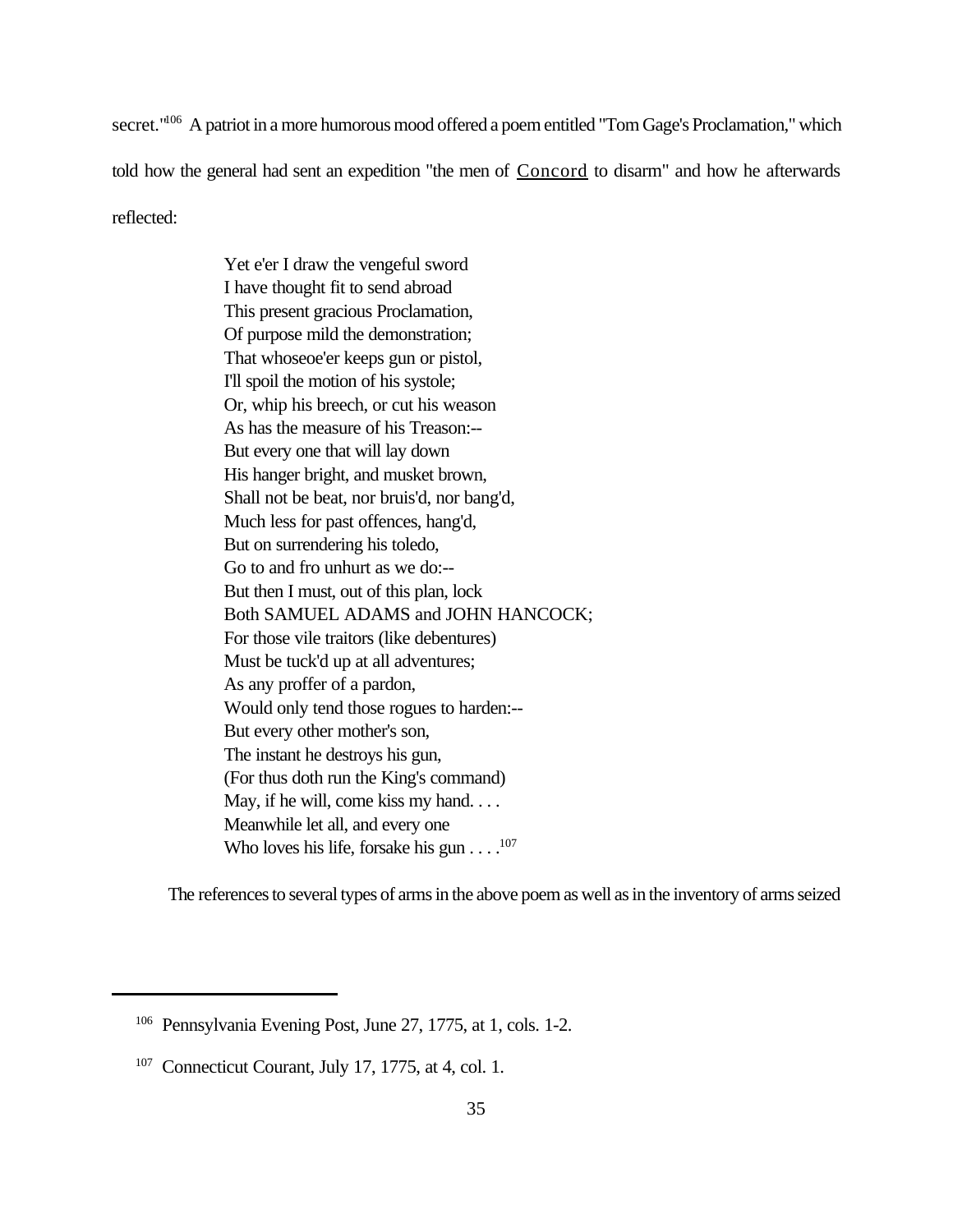by Gage in Boston<sup>108</sup> warrant explanation. What types of arms did the colonists believe they had a right to keep and bear?

The arms the people of Boston turned in to their selectmen included 1778 "firearms"--apparently muskets and other shoulder weapons, 634 pistols, 38 blunderbusses, and 973 bayonets.<sup>109</sup> The above poem mentions "gun or pistol" separately, for as Noah Webster, who would play an important role in ratification of the Constitution, wrote in America's first dictionary: "the smaller species [of guns] are called muskets, carbines, fowling pieces, &c. But one species of fire-arms, the pistol, is never called a gun."<sup>110</sup> The poem also referred to a "musket brown," meaning a Brown Bess musket, which was used with a bayonet. This was the official British infantry weapon, which many Americans owned personally or captured from the British.<sup>111</sup> The colonists imported other military muskets from France, and made highly accurate, long range Pennsylvania rifles (owned mostly by civilians) locally.<sup>112</sup>

The carbine is a short-barreled shoulder weapon designed to fire a single projectile. The blunderbuss is a short-barreled shotgun designed to fire multiple projectiles, and was popular with civilians

<sup>&</sup>lt;sup>108</sup> The selectmen's lists of names and specific arms turned in and seized by Gage are not known to be extant. Letters to author from Massachusetts Historical Society, Nov. 25, 1988, and William L. Clements Library, University of Michigan, Jan. 30, 1989, which houses the Gage collection. Such a list would be valuable both to historians and to students of antique firearms.

<sup>&</sup>lt;sup>109</sup> R. FROTHINGHAM, HISTORY OF THE SIEGE OF BOSTON 95 (Boston 1903).

<sup>110</sup> N. WEBSTER, AN AMERICAN DICTIONARY OF THE ENGLISH LANGUAGE (New York 1828)("Gun").

<sup>&</sup>lt;sup>111</sup> G. NEUMANN, WEAPONS OF THE AMERICAN REVOLUTION 14, 22 (1967).

 $112$  Id. at 22, 134-35.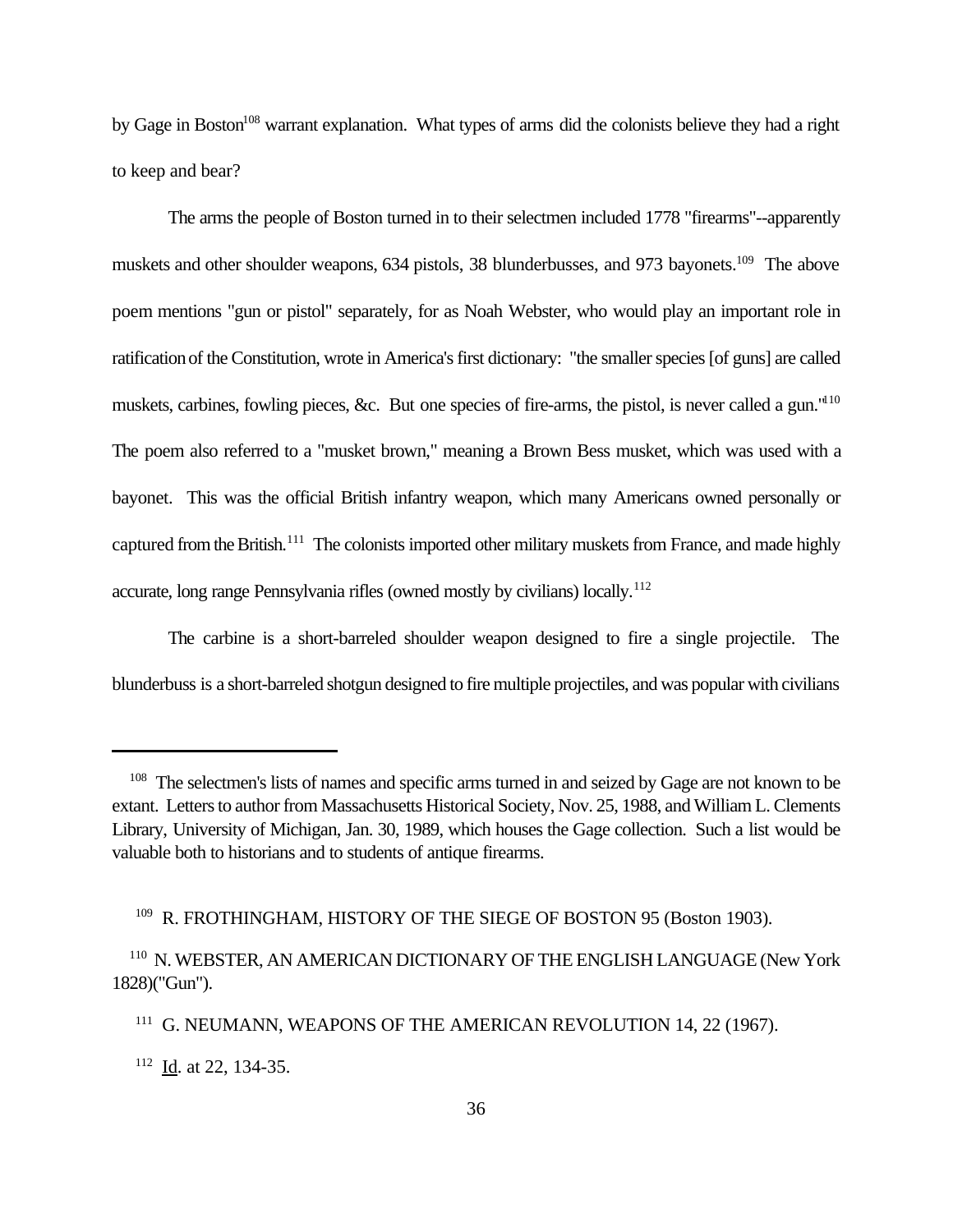for defense against highwaymen or a group of intruders attacking a house.<sup>113</sup> Civilians in urban areas and travellers commonly carried pocket pistols, and larger pistols were widely used for military purposes.<sup>114</sup> The pistols turned in and seized by Gage may well have been mostly pocket pistols, although any militia horseman who turned in pistols would have surrendered larger pieces. It seems probable that many would have turned in junk or defective weapons, and secreted their quality arms.

The poem mentions two types of swords, the hanger (a short military sword) and the Toledo, named after its place of production in Spain.<sup>115</sup> The small sword was the popular civilian pattern in America.<sup>116</sup>

Such was the vast array of firearms and edged weapons which the colonists believed they were entitled to keep and bear. Seizure of these arms from the peaceable citizens of Boston who were not even involved in hostilities sent a message to all of the colonies that fundamental rights were in great danger.

The final break came when the Continental Congress adopted the Declaration of Causes of Taking Up Arms on July 6, 1775, which had been drafted by Thomas Jefferson and John Dickinson and which complained: "It was stipulated that the said inhabitants having deposited their arms with their own magistrates, should have liberty to depart . . . . They accordingly delivered up their arms, but in open violation of honor, in defiance of the obligations of treaties, which even savage nations esteem sacred, the governor ordered the arms deposited as aforesaid, that they might be preserved for the owners, to be

 $\frac{115}{10}$ . at 216-17.

 $\frac{113}{10}$ . at 36, 38.

 $114$  <u>Id</u>. at 150-51.

 $116$  <u>Id</u>. at 217.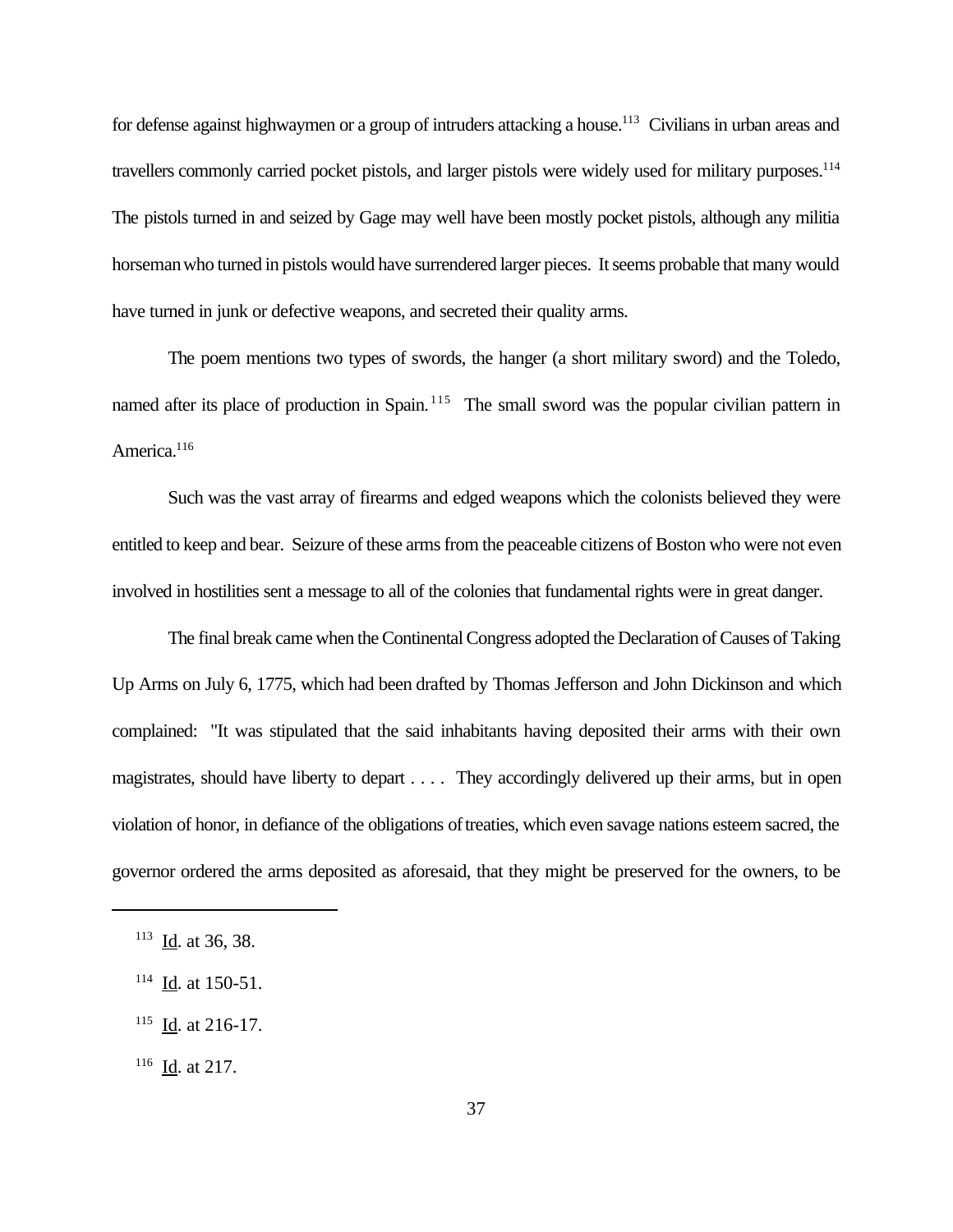seized by a body of soldiers  $\dots$ ."<sup>117</sup>

Even though it mentioned only the disarming of Boston, by the time the Declaration passed the colonists believed that the Ministry's intention was to disarm all Americans. The Virginia House of Burgesses responded to Governor Dunmore's seizure of gunpowder in that state just after Lexington and Concord as follows:

> The inhabitants of this country, my Lord, could not be strangers to the many attempts in the northern colonies to disarm the people, and thereby deprive them of the only means of defending their lives and property. We know, from good authority, that the like measures were generally recommended by the Ministry, and that the export of pow[d]er from Great Britain had been prohibited. Judge then how very alarming a removal of the small stock which remained in the public magazine, for the defence of the country, and the stripping of the guns of their locks, must have been to any people, who had the smallest regard for their security.<sup>118</sup>

Patriot newspapers throughout the colonies published a report from London that in fact all the

colonists were to be disarmed: "It is reported, that on the landing of the General Officers, who have sailed

for America, a proclamation will be published throughout the provinces inviting the Americans to deliver

up their arms by a certain stipulated day; and that such of the colonists as are afterwards proved to carry

arms shall be deemed rebels, and be punished accordingly."<sup>119</sup>

Such reports could have only prompted more colonists to take up arms and join the resistence.

<sup>&</sup>lt;sup>117</sup> Connecticut Courant, July 17, 1775, at 2, col. 1. The Continental Congress also adopted an address "To the People of Ireland" which complained that "the citizens petitioned the General for permission to leave the town, and he promised, on surrending their arms, to permit them to depart with their other effects; they accordingly surrender their arms, and the General violated his faith . . . ." Id., Aug. 21, 1775, at 1, col. 3.

<sup>118</sup> Virginia Gazette (Williamsburg), Aug. 5, 1775, at 2, col. 1.

 $119$  Id., June 24, 1775, at 1, col. 1; Maryland Gazette (Annapolis), July 20, 1775, at 1, col. 2.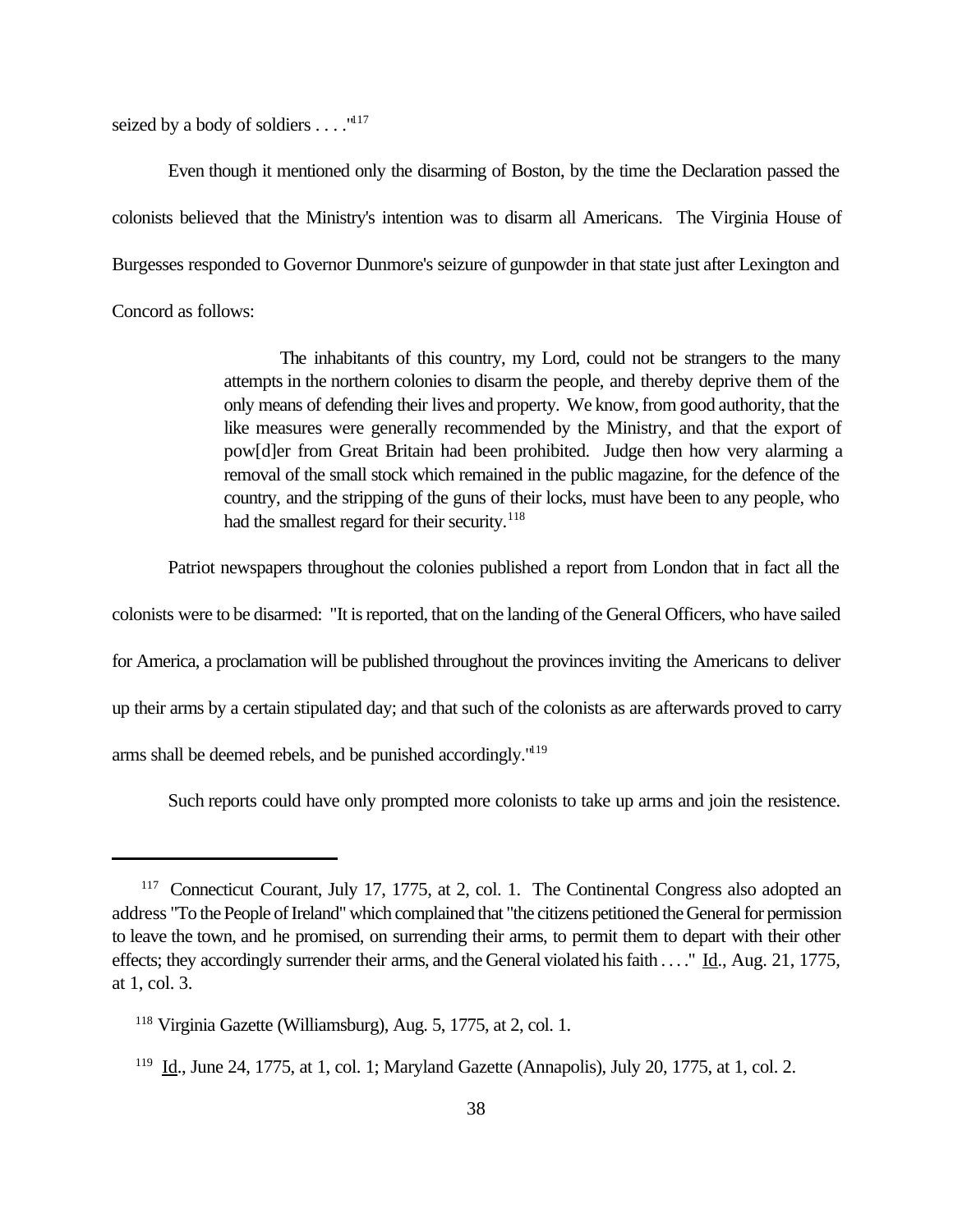The right to have arms--and the rights protected by that right--would be protected ultimately by the use of those arms against governmental oppression. The Declaration of Independence of 1776 was based on the philosophy that armed citizens may rightfully free themselves from tyranny through armed struggle.

 By 1777, confident of a British military victory, Colonial Undersecretary William Knox circulated to members of the Ministry a comprehensive policy entitled "What is Fit to be Done with America?" Besides a state church, unlimited tax power, a standing army, and a governing aristocracy, the plan anticipated: "The Militia Laws should be repealed and none suffered to be re-enacted, & the Arms of all the People should be taken away, . . . nor should any Foundery or manufactuary of Arms, Gunpowder, or Warlike Stores, be ever suffered in America, nor should any Gunpowder, Lead, Arms or Ordnance be imported into it without Licence . . . ."<sup>120</sup> But the British could not take the arms of all of the people away, and independence was won.

#### VI. TOWARD THE ADOPTION OF THE SECOND AMENDMENT

Given the primacy of deprivation of the right to keep and bear arms as a grievance leading to the Revolution, it was perhaps inevitable that this right would be recognized explicitly in four of the eight declarations of rights adopted in the Revolutionary period.<sup>121</sup> Pennsylvania and Vermont adopted the following language: "That the people have a right to bear arms for the defense of themselves, and the state ...."<sup>122</sup> North Carolina declared: "That the people have a right to bear arms for the defense of the state

<sup>122</sup> PA. DEC. OF RIGHTS, Art. XIII (1776); VT. CONST., Art. I, Sec. 15 (1777).

<sup>&</sup>lt;sup>120</sup> 1 SOURCES OF AMERICAN INDEPENDENCE 176 (H. Peckman ed. 1978).

<sup>&</sup>lt;sup>121</sup> See S. HALBROOK, A RIGHT TO BEAR ARMS 21-77 (1989).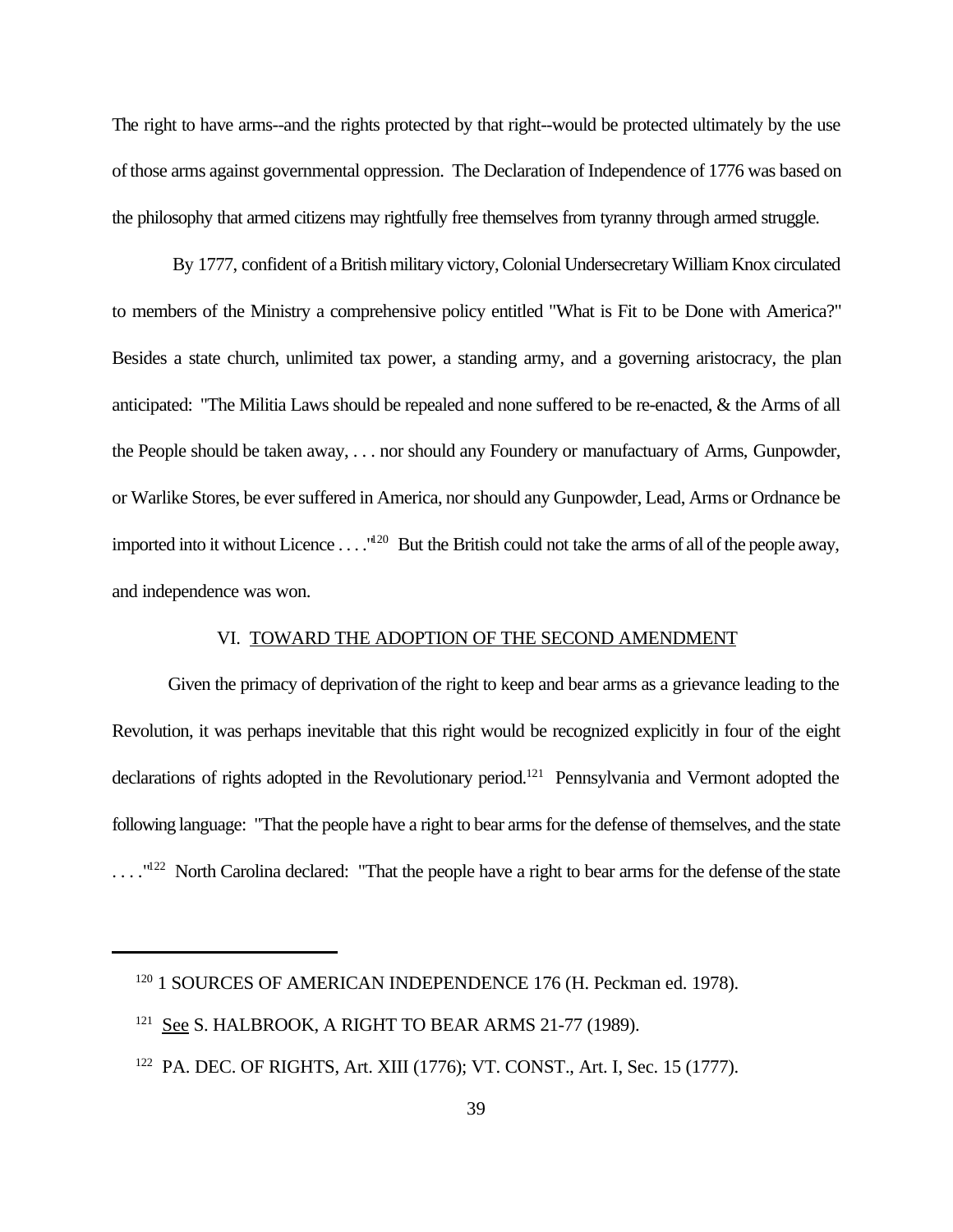. . . . "<sup>123</sup> Given that Massachusetts took the burnt of Gage's efforts to seize arms from homes, it is not suprising that John Adams added the term "keep" to the declaration of that state, which read: "The people have a right to keep and bear arms for the common defense."<sup>124</sup>

Virginia did not adopt Thomas Jefferson's proposed bill of rights, which included the provision: "No freeman shall ever be debarred the use of arms."<sup>125</sup> However, George Mason's draft, which was adopted, declared "that a well regulated militia, composed of the body of the people, trained to arms, is the proper, natural, and safe defense of a free state  $\dots$ ."<sup>126</sup> The three other states with bills of rights also sanctioned a well regulated militia, i.e., an armed populace.<sup>127</sup> The six states with no written bills of rights were just as committed to the rights to bear arms and a free press as those with formal declarations.<sup>128</sup>

When the Constitution was proposed in 1787 without a bill of rights, the federalists argued that one was unnecessary, since Congress had no enumerated power to control rights such as a free press and bearing arms.<sup>129</sup> In The Federalist No. 29, Alexander Hamilton wrote that the government should not

<sup>123</sup> N.C. DEC. OF RIGHTS, Art. XVII (1776).

<sup>124</sup> MASS. DEC. OF RIGHTS, Art. XVII (1780).

<sup>125</sup> 1 JEFFERSON, PAPERS 344-45 (1951).

<sup>126</sup> VA. DEC. OF RIGHTS, Art. XIII (1776).

<sup>127</sup> MD. DEC. OF RIGHTS, Art. XXV (1776); DEL. DEC. OF RIGHTS, Art. XVIII (1776); N.H. DEC. OF RIGHTS, Art. XXIV (1784).

<sup>128</sup> S. HALBROOK, A RIGHT TO BEAR ARMS 79-106 (1989).

<sup>129</sup> On the controversies surrounding the Constitution and Bill of Rights in the 1787-1791 period leading to the adoption of the Second Amendment, see S. HALBROOK, THAT EVERY MAN BE ARMED: THE EVOLUTION OF A CONSTITUTIONAL RIGHT 65-84 (1984).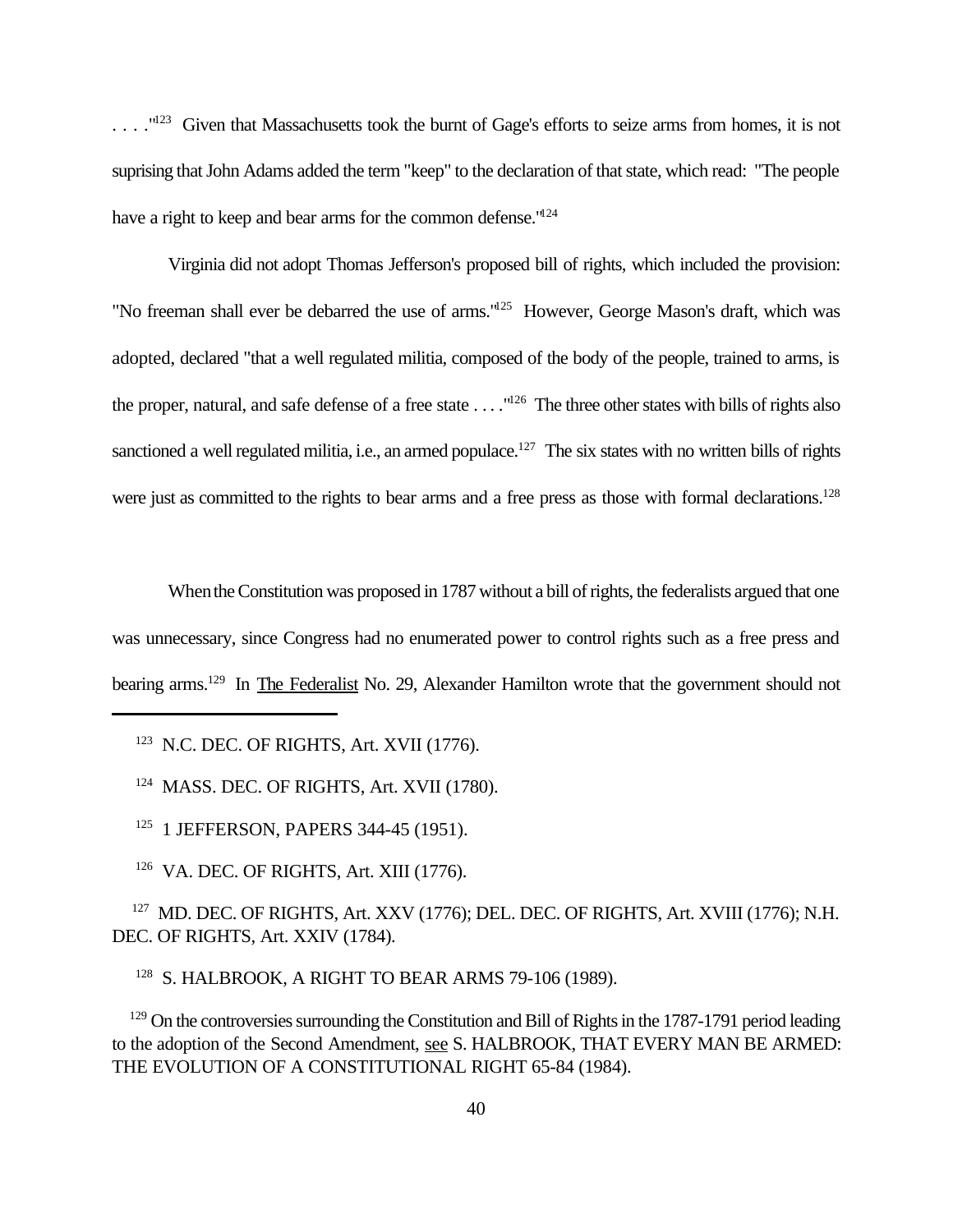#### require

the great body of yeomanry and of the other classes of citizens to be under arms for the purpose of going through military exercises and evolutions, as often as might be necessary to acquire the degree of perfection which would entitle them to the character of a well regulated militia. . . .

Little more can reasonably be aimed at with respect to the people at large than to have them properly armed and equipped. . . .

. . . This will not only lessen the call for military establishments, but if circumstances should at any time oblige the government to form an army of any magnitude that army can never be formidable to the liberties of the people while there is a large body of citizens, little if at all inferior to them in discipline and the use of arms, who stand ready to defend their rights and those of their fellow citizens.<sup>130</sup>

In The Federalist No. 46, James Madison, in contending that "the ultimate authority . . . resides in the people alone,"<sup>131</sup> predicted that encroachments by the federal government would provoke "plans of resistance" and an "appeal to a trial of force."<sup>132</sup> To a regular army of the United States government "would be opposed a militia amounting to near half a million citizens with arms in their hands." Alluding to "the advantage of being armed, which the Americans possess over the people of almost every other nation," Madison continued, "Notwithstanding the military establishments in the several kingdoms of Europe, which are carried as far as the public resources will bear, the governments are afraid to trust the people with arms."133 If the people were armed and organized into militia, "the throne of every tyranny in Europe would

<sup>132</sup> Id. at 298.

<sup>&</sup>lt;sup>130</sup> MADISON, HAMILTON, & JAY, THE FEDERALIST PAPERS 184-85 (Arlington House ed. n.d.)

<sup>&</sup>lt;sup>131</sup> Id. at 294.

<sup>133</sup> Id. at 299.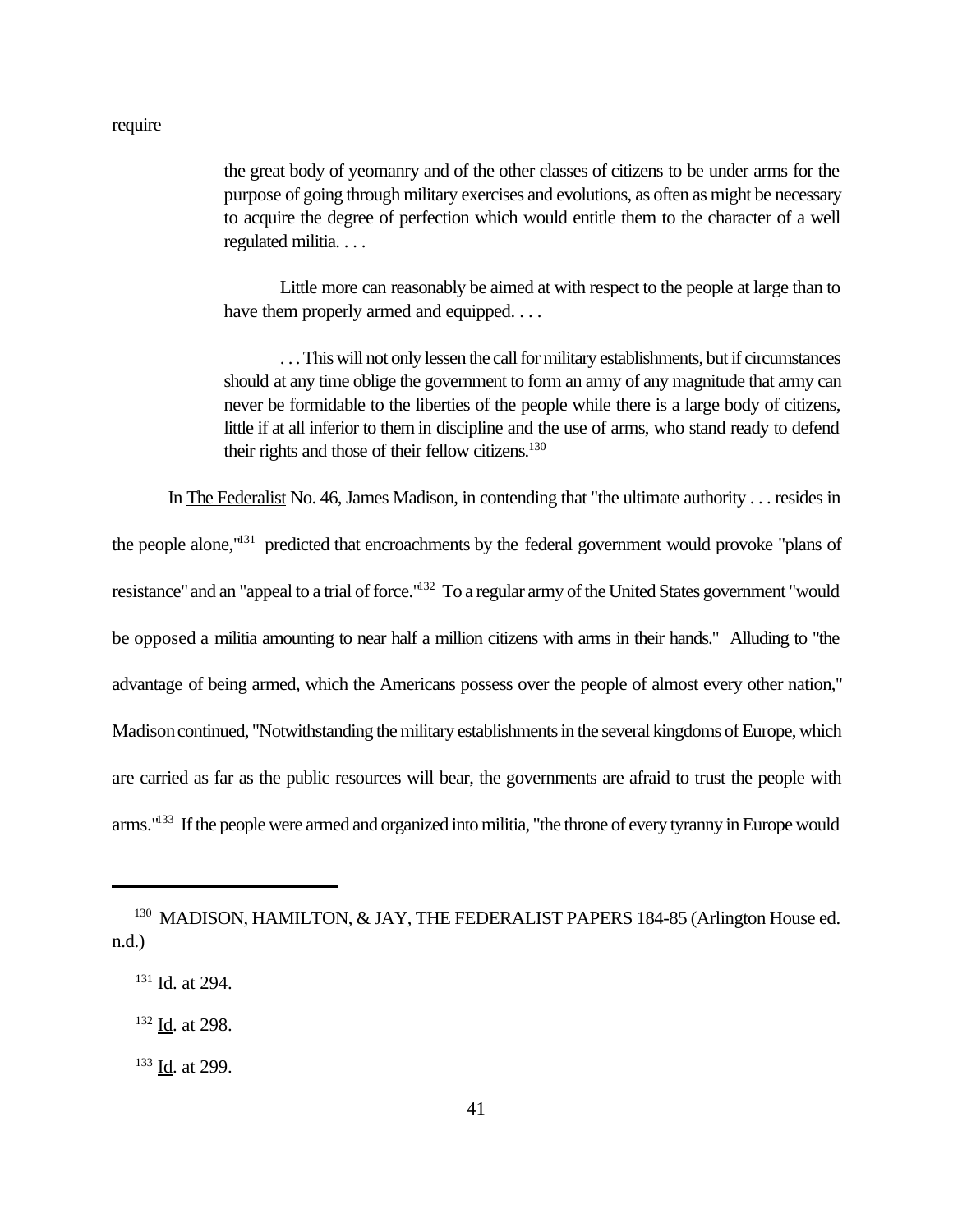be speedily overturned in spite of the legions which surround it."<sup>134</sup>

The Founding Fathers were even more explicit in insisting that American citizens would be able to possess military-type small arms. Noah Webster, the influential federalist whose name still appears on dictionaries, stated: "Before a standing army can rule, the people must be disarmed; as they are in almost every kingdom in Europe. The supreme power in America cannot enforce unjust laws by the sword; because the whole body of the people are armed, and constitute a force superior to any band of regular troops that can be, on any pretence, raised in the United States."<sup>135</sup> Similarly, Tench Coxe, a friend of James Madison and a tireless federalist, wrote:

> The power of the sword, say the minority of Pennsylvania, is in the hands of Congress. My friends and countrymen, it is not so, for THE POWERS OF THE SWORD ARE IN THE HANDS OF THE YEOMANRY OF AMERICA FROM SIXTEEN TO SIXTY. The militia of these free commonwealths, entitled and accustomed to their arms, when compared with any possible army, must be tremendous and irresistible. Who are the militia? are they not ourselves. Is it feared, then, that we shall turn our arms each man against his own bosom. Congress have no power to disarm the militia. Their swords, and every other terrible implement of the soldier, are the birth-right of an American. . . .[T]he unlimited power of the sword is not in the hands of either the federal or state governments, but, where I trust in God it will ever remain, in the hands of the people. 136

The antifederalists demanded that these promises be made in writing. Insisting on a bill of rights,

Richard Henry Lee wrote that "to preserve liberty, it is essential that the whole body of the people always

<sup>134</sup> Id. at 300.

<sup>&</sup>lt;sup>135</sup> N. Webster, An Examination into the Leading Principles of the Federal Constitution (1787), in PAMPHLETS ON THE CONSTITUTION OF THE UNITED STATES 56 (P. Ford ed. 1888).

<sup>&</sup>lt;sup>136</sup> Pennsylvania Gazette, Feb. 20, 1788, in 2 DOCUMENTARY HISTORY OF THE CONSTITUTION OF THE UNITED STATES (Mfm. Supp.) 1778-80 (Jensen ed. 1976).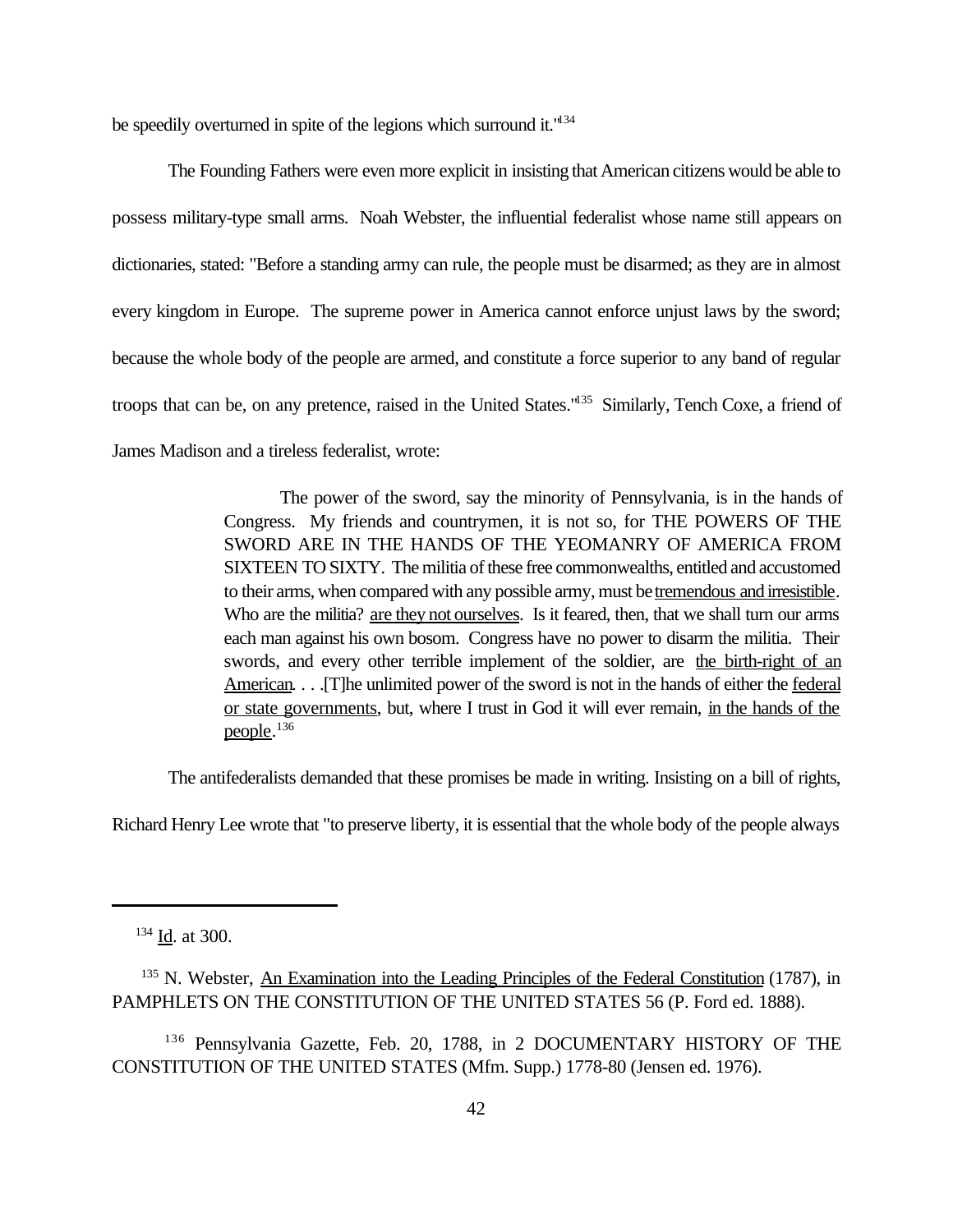possess arms, and be taught alike, especially when young, how to use them . . . ."<sup>137</sup> The Supreme Court recently noted:

> The remarks of Richard Henry Lee are typical of the rejoinders of the Antifederalists. . . . The concerns voiced by the Antifederalists led to the adoption of the Bill of Rights. . . .

## The fears of the Antifederalists were well founded.<sup>138</sup>

Given his role in the pre-Revolutionary period, it is hardly surprising that Samuel Adams would propose in the Massachusetts ratifying convention a bill of rights affirming "that the said Constitution be never construed to authorize Congress to infringe the just liberty of the press, or the rights of conscience; or to prevent the people of the United States, who are peaceable citizens, from keeping their own arms. ... "<sup>139</sup> Similarly, the proposals adopted in the Dissent of Minority at the Pennsylvania convention included the following: "That the people have a right to bear arms for the defense of themselves, their state, or the United States, and for killing game, and no law shall be enacted for disarming the people except for crimes committed or in a case of real danger of public injury from individuals.  $\dots$ <sup>"40</sup>

New Hampshire was the first state convention to recommend that the Constitution include a bill of rights, including a provision that "Congress shall never disarm any citizen, unless such as are or have been in actual rebellion."141 In Virginia, George Mason added a new clause to that state's declaration which the

<sup>139</sup> 2 B. SCHWARTZ, THE BILL OF RIGHTS 681 (1971).

<sup>140</sup> 2 DOCUMENTARY HISTORY OF THE RATIFICATION OF THE CONSTITUTION 597, 623-24 (1976).

<sup>141</sup> 2. B. SCHWARTZ, THE BILL OF RIGHTS 761 (1971).

<sup>&</sup>lt;sup>137</sup> R. LEE, ADDITIONAL LETTERS FROM THE FEDERAL FARMER 170 (1788).

<sup>138</sup> Minneapolis Star v. Minnesota Com. of Rev., 460 U.S. 575, 584 (1983).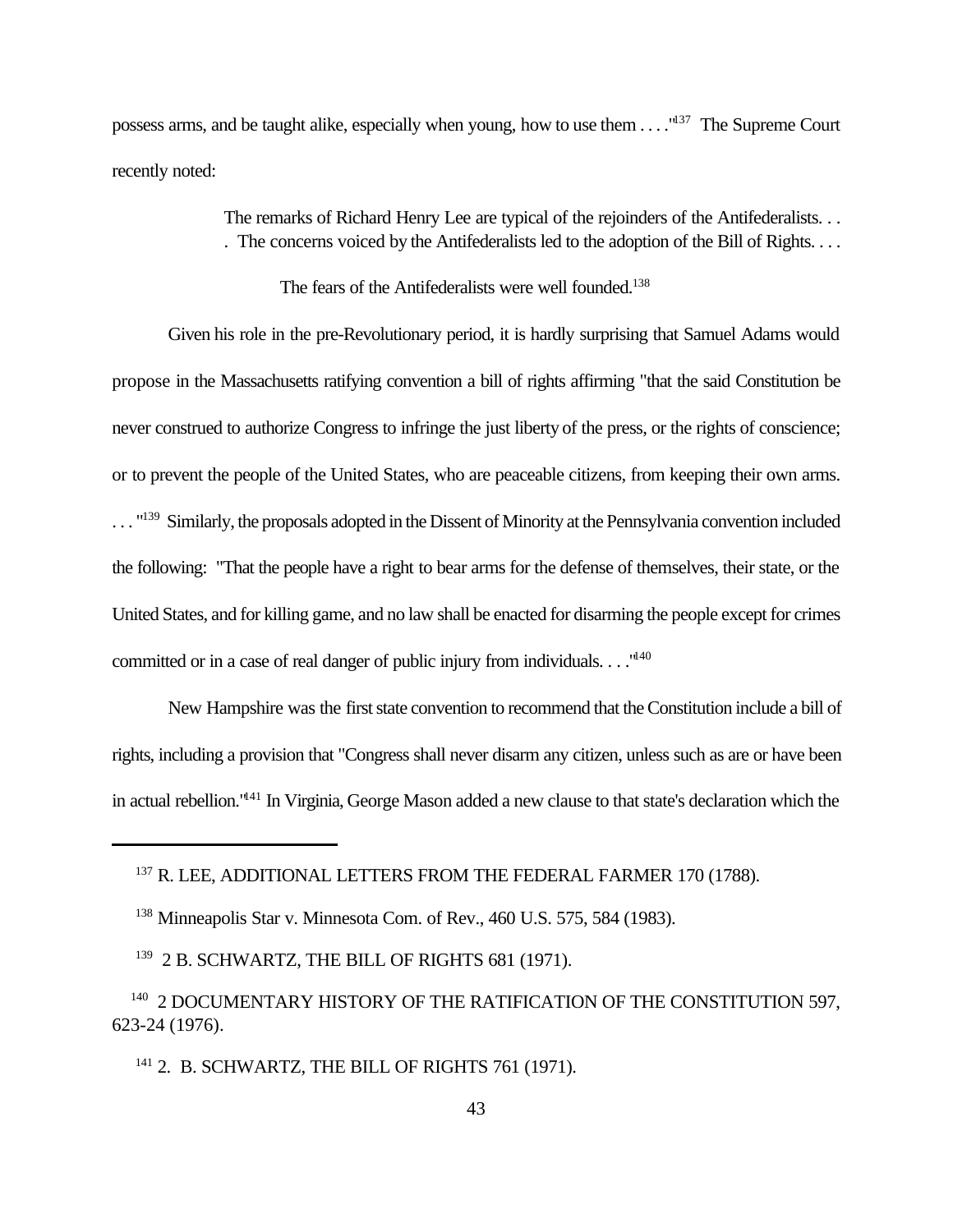convention demanded that the federal constitution guarantee: "That the people have a right to keep and bear arms; that a well-regulated militia, composed of the body of the people trained to arms, is the proper, natural, and safe defence of a free state . . . . "<sup>142</sup> The conventions of North Carolina, New York, and Rhode Island repeated this insistence on a federal bill of rights with the clause, "that the people have a right to keep and bear arms.  $\ldots$ <sup>"143</sup>

When James Madison proposed the Bill of Rights to Congress in 1789, he wrote that the proposed amendments concerning the press and arms "relate first to private rights  $\dots$ ."<sup>144</sup> Ten days after its introduction, federalist leader Tench Coxe wrote of what became the Second Amendment: "As civil rulers, not having their duty to the people duly before them, may attempt to tyrannize, and as the military forces which must be occasionally raised to defend our country, might pervert their power to the injury of their fellow-citizens, the people are confirmed by the next article in their right to keep and bear their private arms."<sup>145</sup> Madison endorsed Coxe's analysis, which was reprinted without contradiction.<sup>146</sup> In fact, what became the Second Amendment was seen as embodying the proposal drafted by Samuel Adams, "that the said constitution be never construed to authorize congress . . . to prevent the people of the United States,

<sup>&</sup>lt;sup>142</sup> 3 J. ELLIOT, DEBATES IN THE SEVERAL STATE CONVENTIONS 659 (1836).

<sup>143</sup> Id., 1, at 327-28, 335, and 4, at 244.

<sup>144</sup> 12 MADISON PAPERS 193-194 (Rutland ed. 1979).

<sup>&</sup>lt;sup>145</sup> "Remarks on the First Part of the Amendments to the Federal Constitution," Federal Gazette, June 18, 1789, at 2, col. 1.

<sup>&</sup>lt;sup>146</sup> See 12 MADISON PAPERS at 239-40, 257 (1979).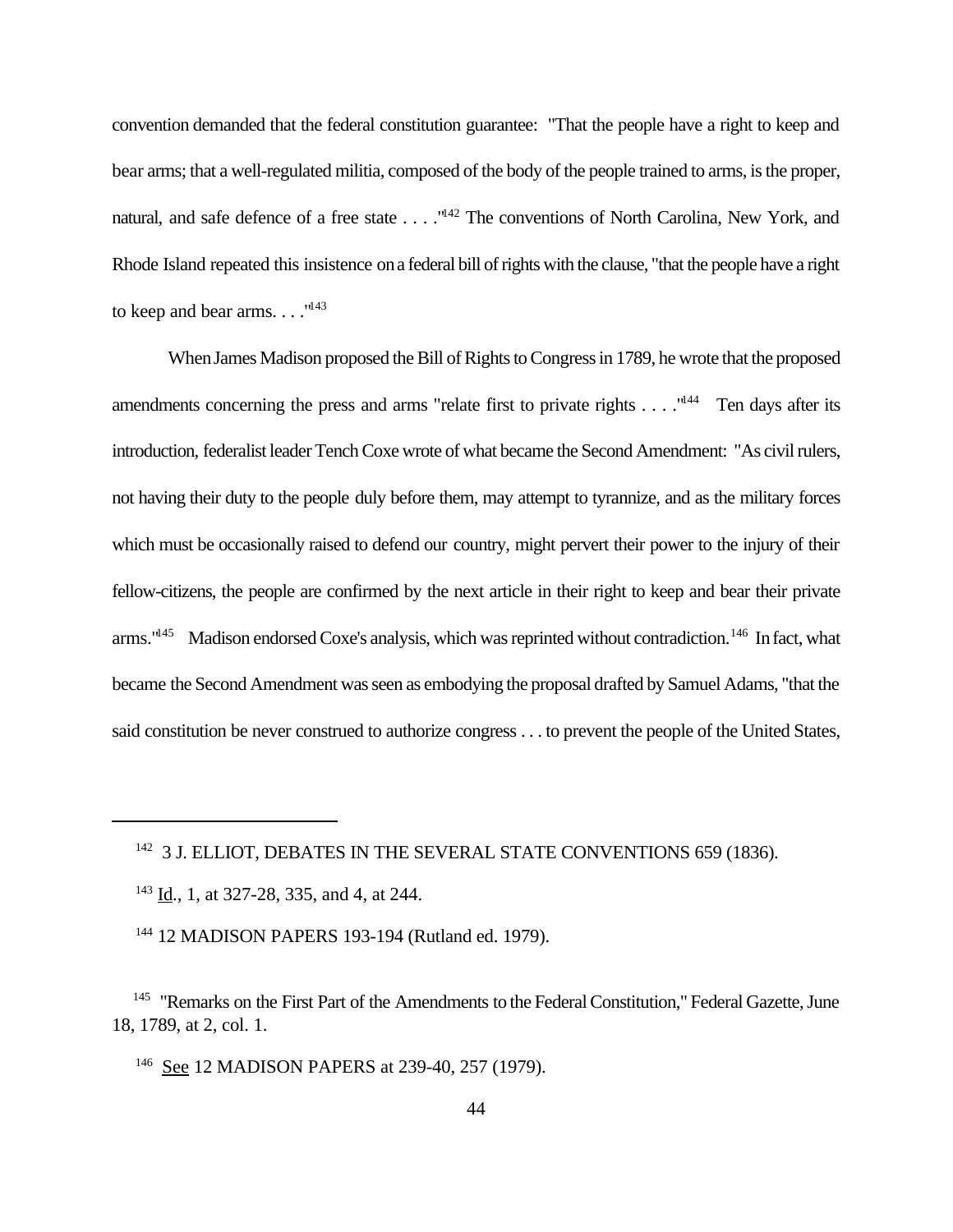who are peaceable citizens, from keeping their own arms  $\dots$ ."<sup>147</sup>

St. George Tucker, the first major commentator on the Bill of Rights,<sup>148</sup> explained the Second Amendment as follows: "The right of self-defense is the first law of nature . . . . Wherever . . . the right of the people to keep and bear arms is, under any color or pretext whatsoever, prohibited, liberty, if not already annihilated, is on the brink of destruction."<sup>149</sup>

### **CONCLUSION**

Such, then, is how "the arbitrary encroachments of the Crown on the liberty of the subjects" prompted adoption of the Second Amendment. This history demonstrates that, to the patriots who were interested in preserving civil liberty, the mere possibility in 1768 that the government would seize arms gave rise to a robust philosophical defense of what was considered a fundamental, personal right. When in 1774 the rulers of Boston dared even to consider disarming the inhabitants, thousands of armed citizens felt justified in assembling and marching to the town to demonstrate their opposition. The Founders considered a ban on importation of firearms and ammunition to violate the individual right to obtain and possess arms.

The patriots' aversion to the governmental policy of searching persons, places, and houses and seizing firearms demonstrates the close connection between the Second Amendment right to keep arms

<sup>147</sup> Independent Gazetteer (Philadelphia), Aug. 20, 1789, at 2, col. 2.

<sup>148</sup> New York Times v. Sullivan, 376 U.S. 254, 296-97 (1964).

<sup>149</sup> 1 Tucker, BLACKSTONE'S COMMENTARIES (Appendix) 300 (1803). Henry St. George Tucker, another major commentator, wrote that "the right of bearing arms" was one of the "protections or barriers [which] have been erected which serve to maintain inviolate the three primary rights of personal security, personal liberty, and private property." 1 Tucker, COMMENTARIES ON THE LAWS OF VIRGINIA 43 (1831). Blackstone's influence is just as clear here as it was on Samuel Adams' defense of this right in 1768-69.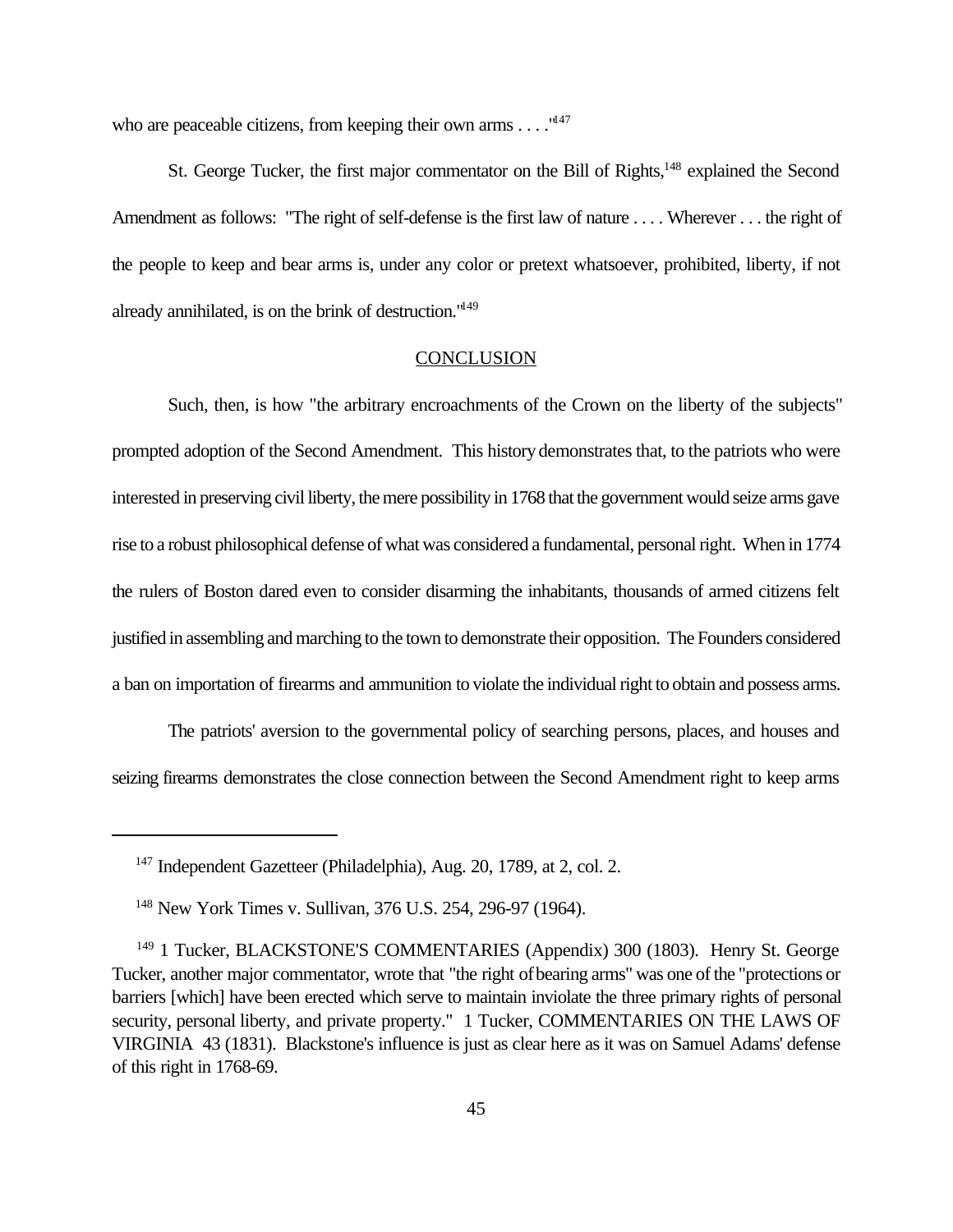and the Fourth Amendment prohibition on warrantless searches and seizures. Gage's trickery in inducing the inhabitants to turn in their arms for "temporary safekeeping" and then in seizing those arms, never to be returned, gave rise to the traditional American skepticism toward benevolent rulers who promise only limited infringements on such rights. Imposition of martial law only exasperated the American citizen's belief that he or she is entitled to possess military-style small arms for parity against an oppressive standing army.

As social philosophers recognize, the mere selection of a topic for study, and the recognition of selected events as significant, imply value judgments.<sup>150</sup> Hopefully, its presence in the Bill of Rights excuses interest in what has been termed "the embarrassing Second Amendment."<sup>151</sup> Unfortunately, scholars have never analyzed the "arbitrary encroachments of the Crown on the liberty of the subject" which gave rise to the Second Amendment, perhaps because that hidden history could conflict with the questionable premise that banning firearms would not infringe on individual rights. Thus the need for such conventional wisdom as is expressed in the following law review comment: "In all the writings on the Revolutionary War and the turbulent times preceding it, there is no evidence showing that the colonists or their revolutionary leaders believed that they had a personal right to carry firearms, nor that the British were violating a personal right

<sup>&</sup>lt;sup>150</sup> May Brodbeck summarizes Max Weber's observations about how values intrude into objectivity as follows: "First, they determine the subject matter we select for study, and, secondly, they influence our judgment about the cause of a specific event. By virtue of these evaluative choices, we endow certain situations and not others with 'significance.'" M. BRODBECK, READINGS IN THE PHILOSOPHY OF THE SOCIAL SCIENCES 80 (1968).

The social function of condemning, simply by ignoring, important human events to the dust bin of history, is well recognized by "radical" historians such as Howard Zinn. H. ZINN, THE POLITICS OF HISTORY 35-55 (1970).

<sup>&</sup>lt;sup>151</sup> L. Levinson, The Embarrassing Second Amendment, 99 YALE LAW JOUR. 637 (1989).